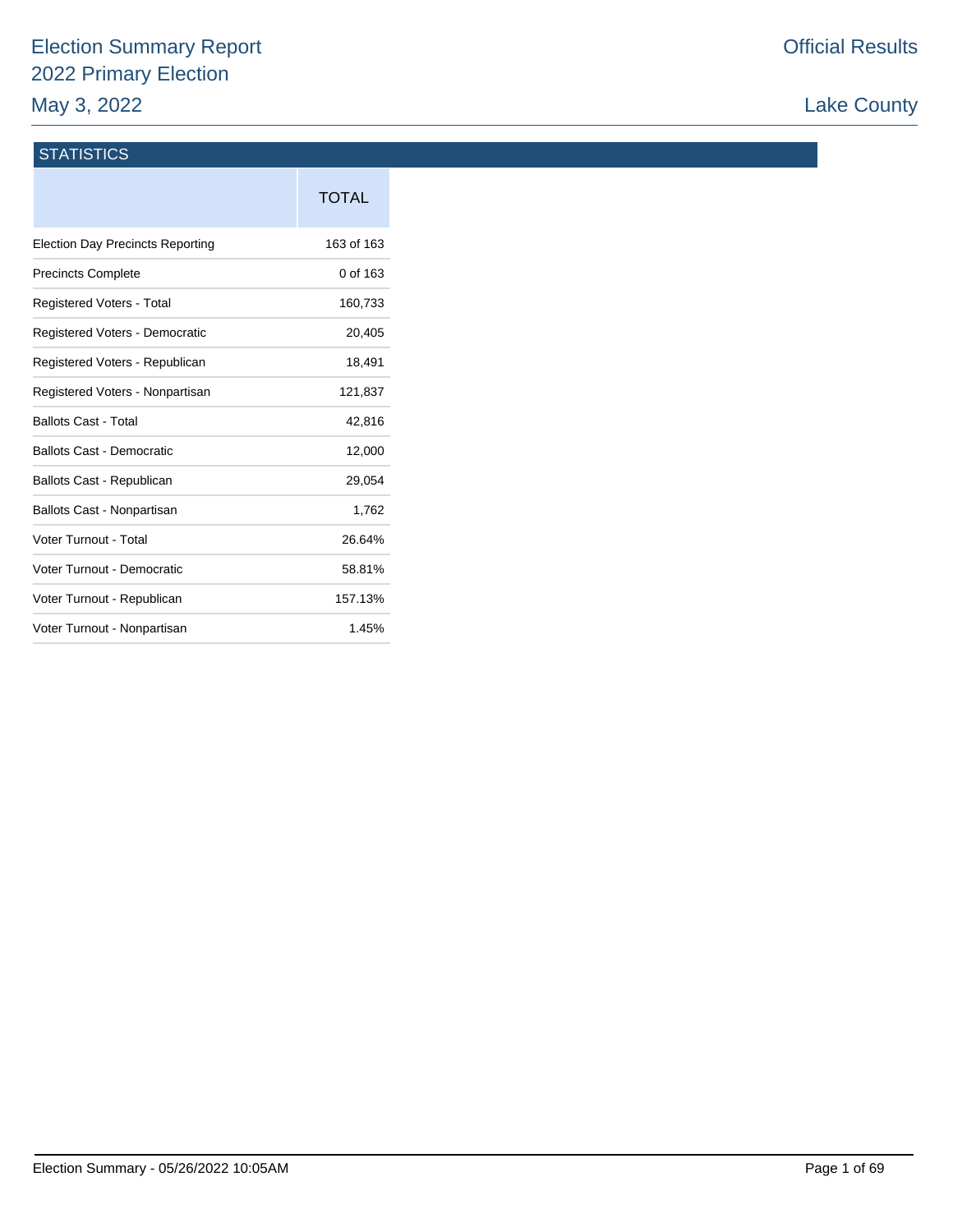# Democratic Governor and Lieutenant Governor

#### Vote For 1

|                                   | <b>TOTAL</b> | VOTE %  |
|-----------------------------------|--------------|---------|
| John Cranley and Teresa Fedor     | 3,944        | 35.72%  |
| Nan Whaley and Cheryl L. Stephens | 7,098        | 64.28%  |
| <b>Total Votes Cast</b>           | 11,042       | 100.00% |
| <b>Precincts Reporting</b>        | 163 of 163   |         |

### Democratic Attorney General

Vote For 1

|                            | <b>TOTAL</b> | VOTE %  |
|----------------------------|--------------|---------|
| Jeffrey A. Crossman        | 9,578        | 100.00% |
| <b>Total Votes Cast</b>    | 9,578        | 100.00% |
| <b>Precincts Reporting</b> | 163 of 163   |         |

# Democratic Auditor of State

Vote For 1

|                            | <b>TOTAL</b> | VOTE %  |
|----------------------------|--------------|---------|
| <b>Taylor Sappington</b>   | 9,503        | 100.00% |
| <b>Total Votes Cast</b>    | 9,503        | 100.00% |
| <b>Precincts Reporting</b> | 163 of 163   |         |

# Democratic Secretary of State

|                            | <b>TOTAL</b> | VOTE %  |
|----------------------------|--------------|---------|
| Chelsea Clark              | 9,653        | 100.00% |
| <b>Total Votes Cast</b>    | 9,653        | 100.00% |
| <b>Precincts Reporting</b> | 163 of 163   |         |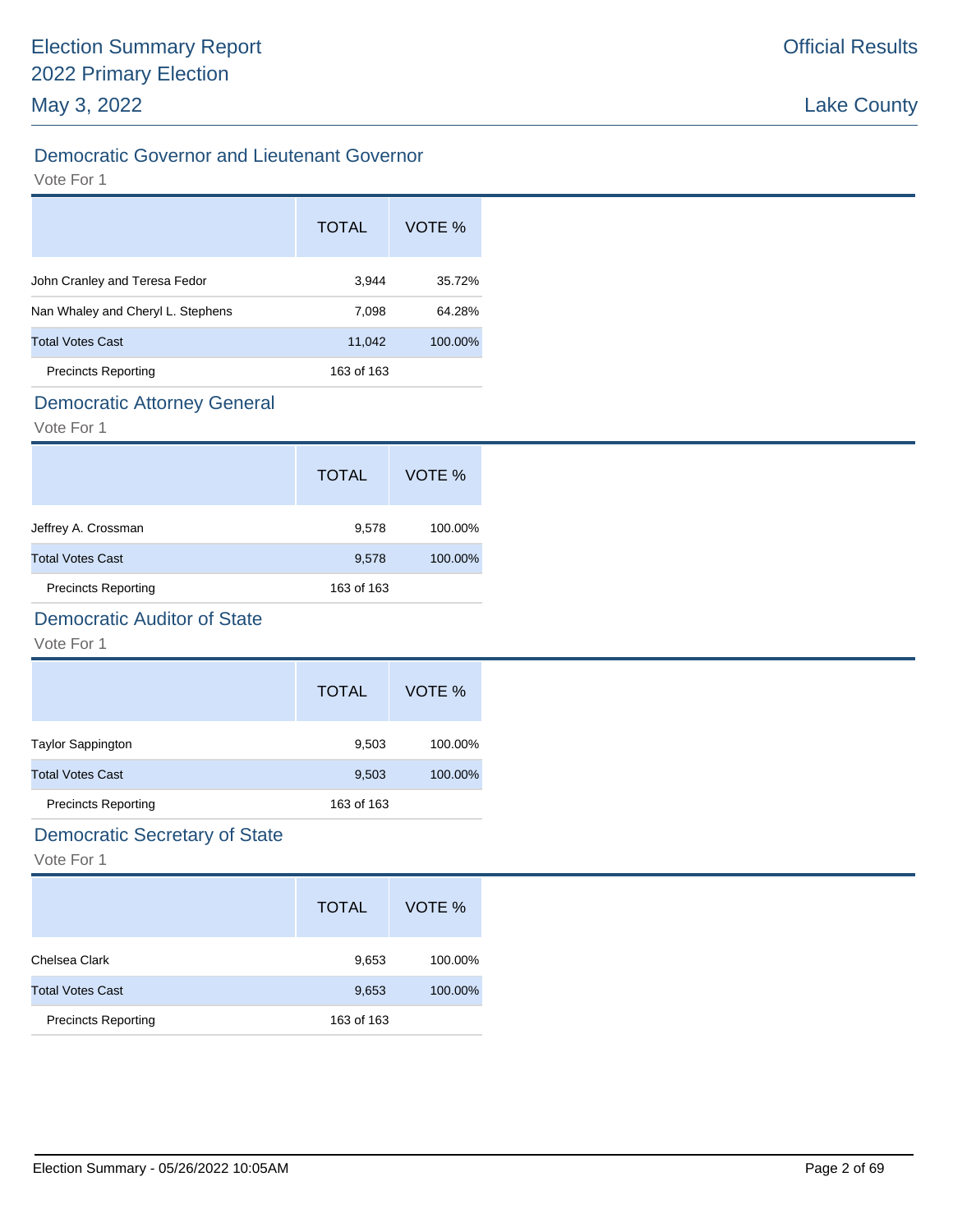# Democratic Treasurer of State

Vote For 1

|                            | <b>TOTAL</b> | VOTE %  |
|----------------------------|--------------|---------|
| Scott Schertzer            | 9,446        | 100.00% |
| <b>Total Votes Cast</b>    | 9,446        | 100.00% |
| <b>Precincts Reporting</b> | 163 of 163   |         |

# Democratic Chief Justice of the Supreme Court, FTC 1-1-23

Vote For 1

|                            | <b>TOTAL</b> | VOTE %  |
|----------------------------|--------------|---------|
| Jennifer Brunner           | 9,828        | 100.00% |
| <b>Total Votes Cast</b>    | 9,828        | 100.00% |
| <b>Precincts Reporting</b> | 163 of 163   |         |

# Democratic Justice of the Supreme Court, FTC 1-1-23

Vote For 1

|                            | <b>TOTAL</b> | VOTE %  |
|----------------------------|--------------|---------|
| Terri Jamison              | 9,080        | 100.00% |
| <b>Total Votes Cast</b>    | 9,080        | 100.00% |
| <b>Precincts Reporting</b> | 163 of 163   |         |

# Democratic Justice of the Supreme Court, FTC 1-2-23

|                            | <b>TOTAL</b> | VOTE %  |
|----------------------------|--------------|---------|
| Marilyn Zayas              | 8,983        | 100.00% |
| <b>Total Votes Cast</b>    | 8,983        | 100.00% |
| <b>Precincts Reporting</b> | 163 of 163   |         |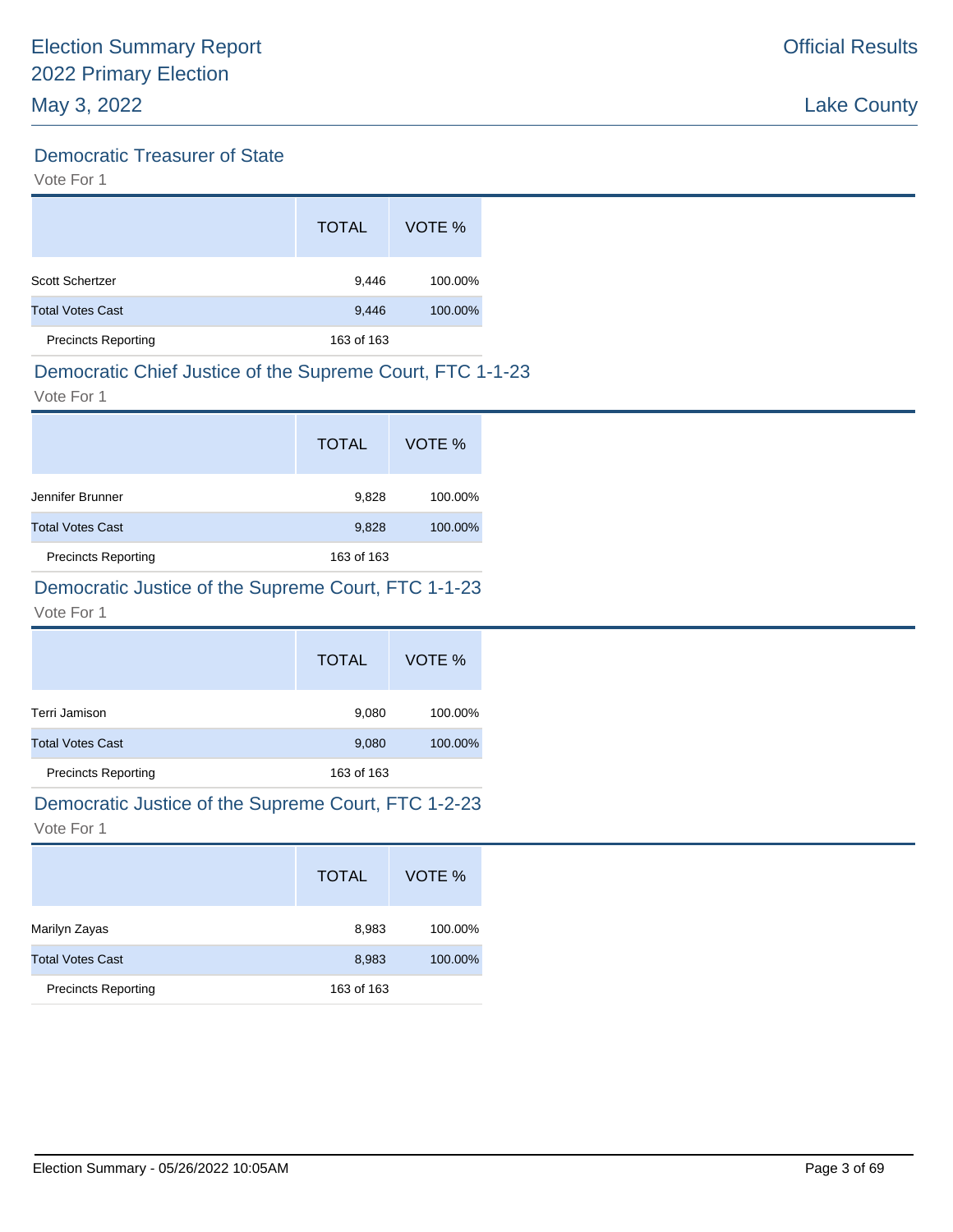### Democratic U.S. Senator

Vote For 1

|                            | <b>TOTAL</b> | VOTE %  |
|----------------------------|--------------|---------|
| Morgan Harper              | 1,640        | 14.36%  |
| Traci TJ Johnson           | 1,011        | 8.86%   |
| Tim Ryan                   | 8,766        | 76.78%  |
| <b>Total Votes Cast</b>    | 11,417       | 100.00% |
| <b>Precincts Reporting</b> | 163 of 163   |         |

# Democratic Representative to Congress (14th District)

Vote For 1

|                            | <b>TOTAL</b> | VOTE %  |
|----------------------------|--------------|---------|
| Matt Kilboy                | 9,441        | 100.00% |
| <b>Total Votes Cast</b>    | 9,441        | 100.00% |
| <b>Precincts Reporting</b> | 163 of 163   |         |

#### Democratic Judge of the Court of Appeals (11th District), FTC 2-9-23

Vote For 1

|                            | <b>TOTAL</b> | VOTE %  |
|----------------------------|--------------|---------|
| Thomas R. Wright           | 9,512        | 100.00% |
| <b>Total Votes Cast</b>    | 9,512        | 100.00% |
| <b>Precincts Reporting</b> | 163 of 163   |         |

# Democratic Judge of the Court of Appeals (11th District), UTE 2-8-25

|                            | <b>TOTAL</b> | VOTE %   |
|----------------------------|--------------|----------|
| No Valid Petition Filed    | 0            |          |
| <b>Total Votes Cast</b>    | $\Omega$     | $0.00\%$ |
| <b>Precincts Reporting</b> | 163 of 163   |          |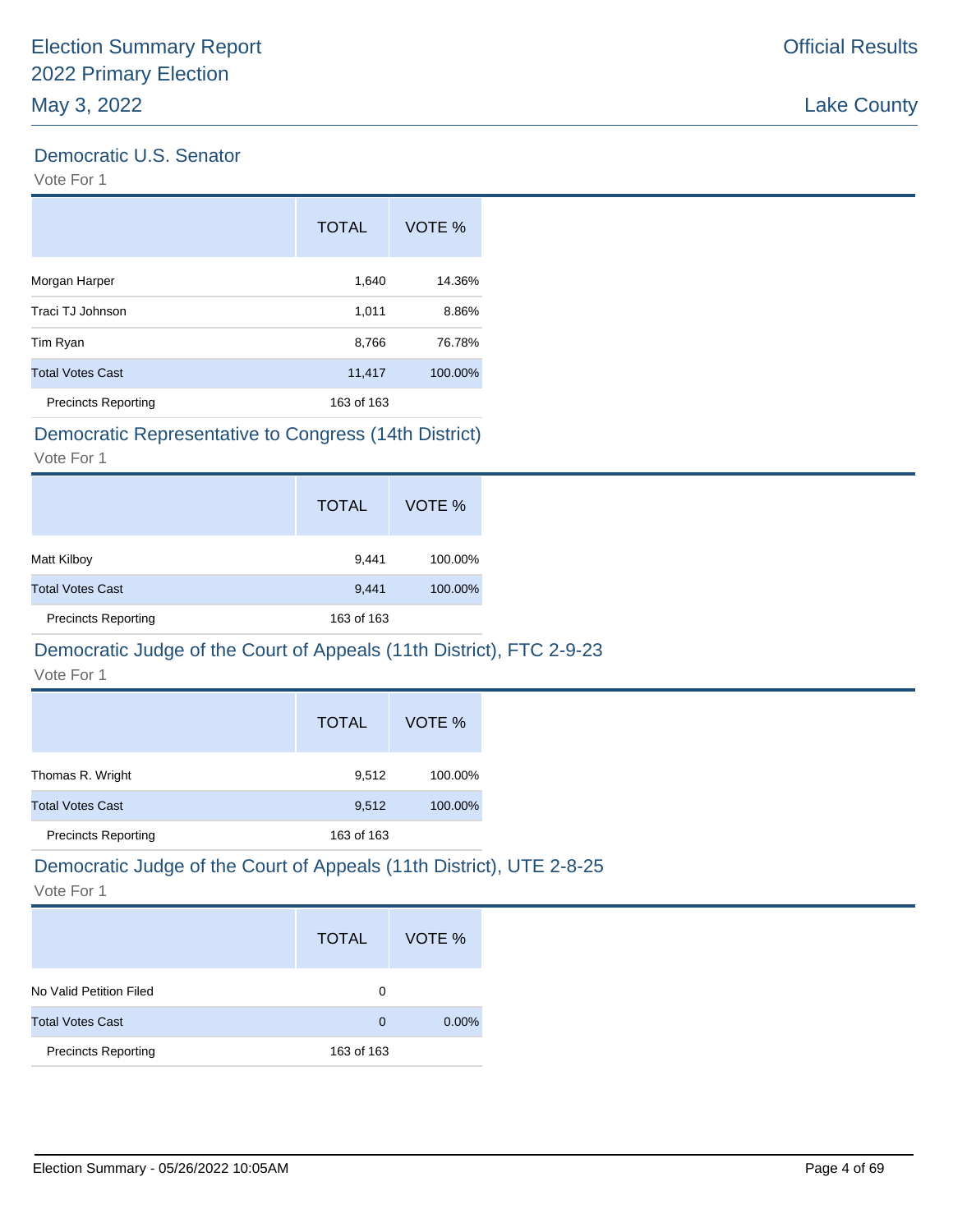# Democratic County Commissioner, FTC 1-1-23

Vote For 1

|                            | <b>TOTAL</b> | VOTE %  |
|----------------------------|--------------|---------|
| Adam Dudziak               | 9,134        | 100.00% |
| <b>Total Votes Cast</b>    | 9,134        | 100.00% |
| <b>Precincts Reporting</b> | 163 of 163   |         |

### Democratic County Commissioner, UTE 1-1-25

Vote For 1

|                            | <b>TOTAL</b> | VOTE %  |
|----------------------------|--------------|---------|
| Maureen G. Kelly           | 9,922        | 100.00% |
| <b>Total Votes Cast</b>    | 9,922        | 100.00% |
| <b>Precincts Reporting</b> | 163 of 163   |         |

# Democratic County Auditor

Vote For 1

|                            | <b>TOTAL</b> | VOTE %  |
|----------------------------|--------------|---------|
| Joseph P. Shriver          | 9,482        | 100.00% |
| <b>Total Votes Cast</b>    | 9,482        | 100.00% |
| <b>Precincts Reporting</b> | 163 of 163   |         |

#### Democratic Member of County Central Committee Eastlake City 1A

|                            | <b>TOTAL</b> | VOTE %  |
|----------------------------|--------------|---------|
| Donna Vitonis              | 41           | 100.00% |
| <b>Total Votes Cast</b>    | 41           | 100.00% |
| <b>Precincts Reporting</b> | 1 of 1       |         |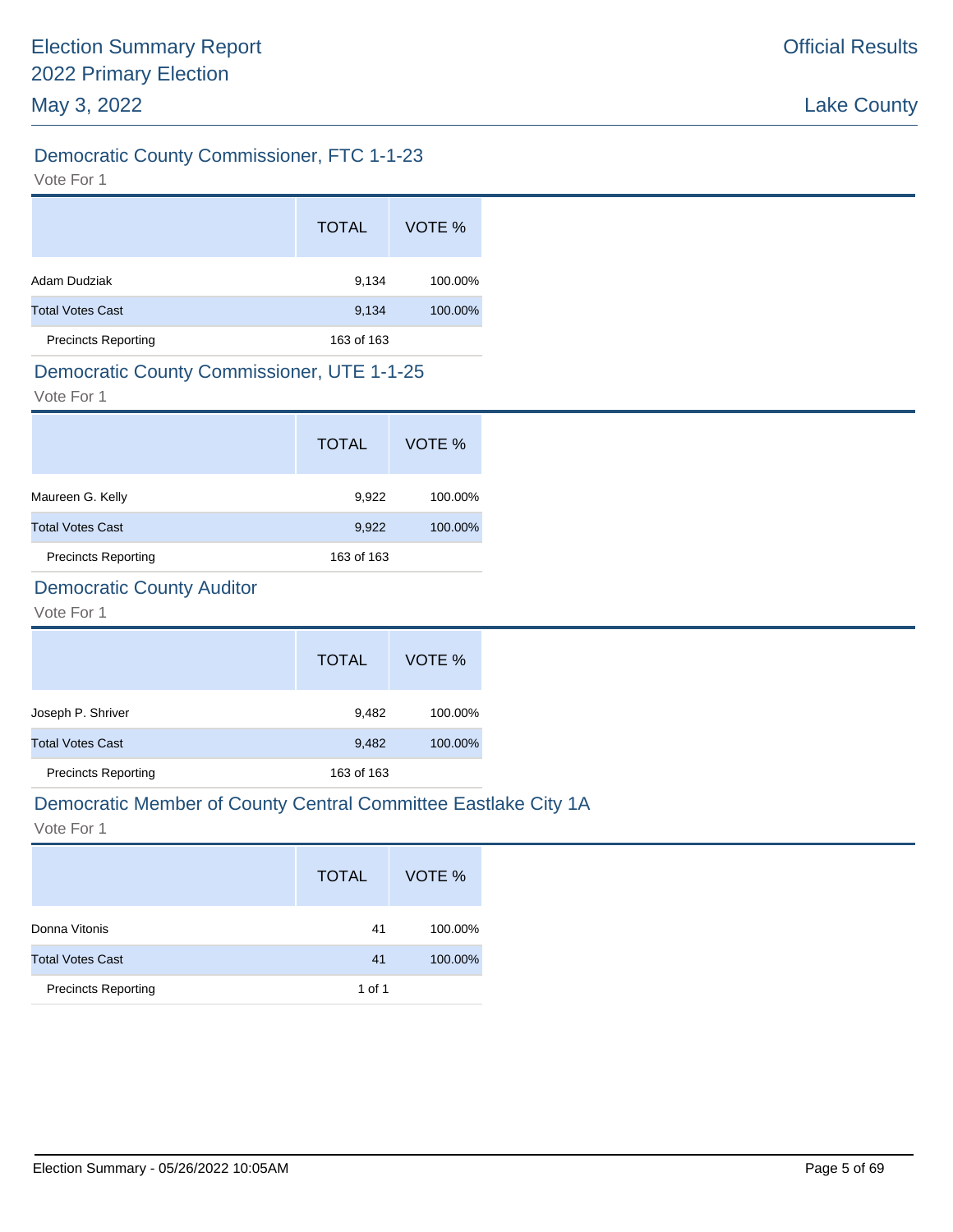# Democratic Member of County Central Committee Eastlake City 1B

Vote For 1

|                            | <b>TOTAL</b> | VOTE %  |
|----------------------------|--------------|---------|
| Terrance E. Evitts         | 40           | 100.00% |
| <b>Total Votes Cast</b>    | 40           | 100.00% |
| <b>Precincts Reporting</b> | 1 of 1       |         |

### Democratic Member of County Central Committee Eastlake City 1C

Vote For 1

|                            | <b>TOTAL</b> | VOTE %  |
|----------------------------|--------------|---------|
| Laura DePledge             | 84           | 100.00% |
| <b>Total Votes Cast</b>    | 84           | 100.00% |
| <b>Precincts Reporting</b> | 1 of 1       |         |

# Democratic Member of County Central Committee Eastlake City 3B

Vote For 1

|                            | <b>TOTAL</b> | VOTE %  |
|----------------------------|--------------|---------|
| Steven Deak                | 74           | 100.00% |
| <b>Total Votes Cast</b>    | 74           | 100.00% |
| <b>Precincts Reporting</b> | 1 of 1       |         |

#### Democratic Member of County Central Committee Eastlake City 4A

|                            | <b>TOTAL</b> | VOTE %  |
|----------------------------|--------------|---------|
| <b>Constance Mismas</b>    | 51           | 100.00% |
| <b>Total Votes Cast</b>    | 51           | 100.00% |
| <b>Precincts Reporting</b> | 1 of 1       |         |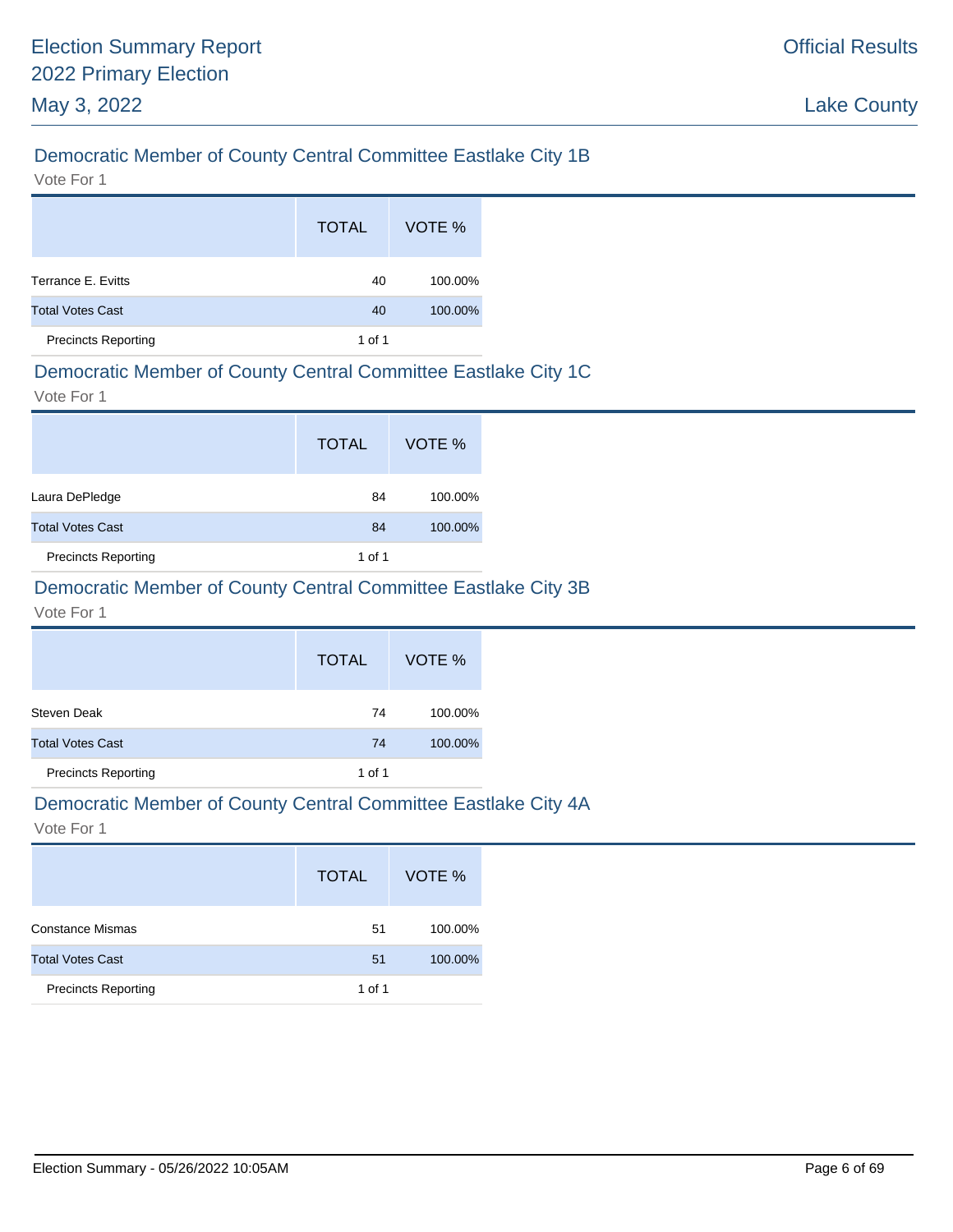# Democratic Member of County Central Committee Eastlake City 4C

Vote For 1

|                            | <b>TOTAL</b> | VOTE %  |
|----------------------------|--------------|---------|
| Edna Mae Kline             | 39           | 100.00% |
| <b>Total Votes Cast</b>    | 39           | 100.00% |
| <b>Precincts Reporting</b> | 1 of 1       |         |

#### Democratic Member of County Central Committee Kirtland 2A

Vote For 1

|                            | <b>TOTAL</b> | VOTE %  |
|----------------------------|--------------|---------|
| Elizabeth Cassella         | 82           | 100.00% |
| <b>Total Votes Cast</b>    | 82           | 100.00% |
| <b>Precincts Reporting</b> | 1 of 1       |         |

# Democratic Member of County Central Committee Mentor City 1A

#### Vote For 1

|                            | <b>TOTAL</b> | VOTE %  |
|----------------------------|--------------|---------|
| Laurie Patricia Godic      | 55           | 100.00% |
| <b>Total Votes Cast</b>    | 55           | 100.00% |
| <b>Precincts Reporting</b> | 1 of 1       |         |

#### Democratic Member of County Central Committee Mentor City 1B

|                            | <b>TOTAL</b> | VOTE %  |
|----------------------------|--------------|---------|
| Terri Johnson              | 46           | 100.00% |
| <b>Total Votes Cast</b>    | 46           | 100.00% |
| <b>Precincts Reporting</b> | 1 of 1       |         |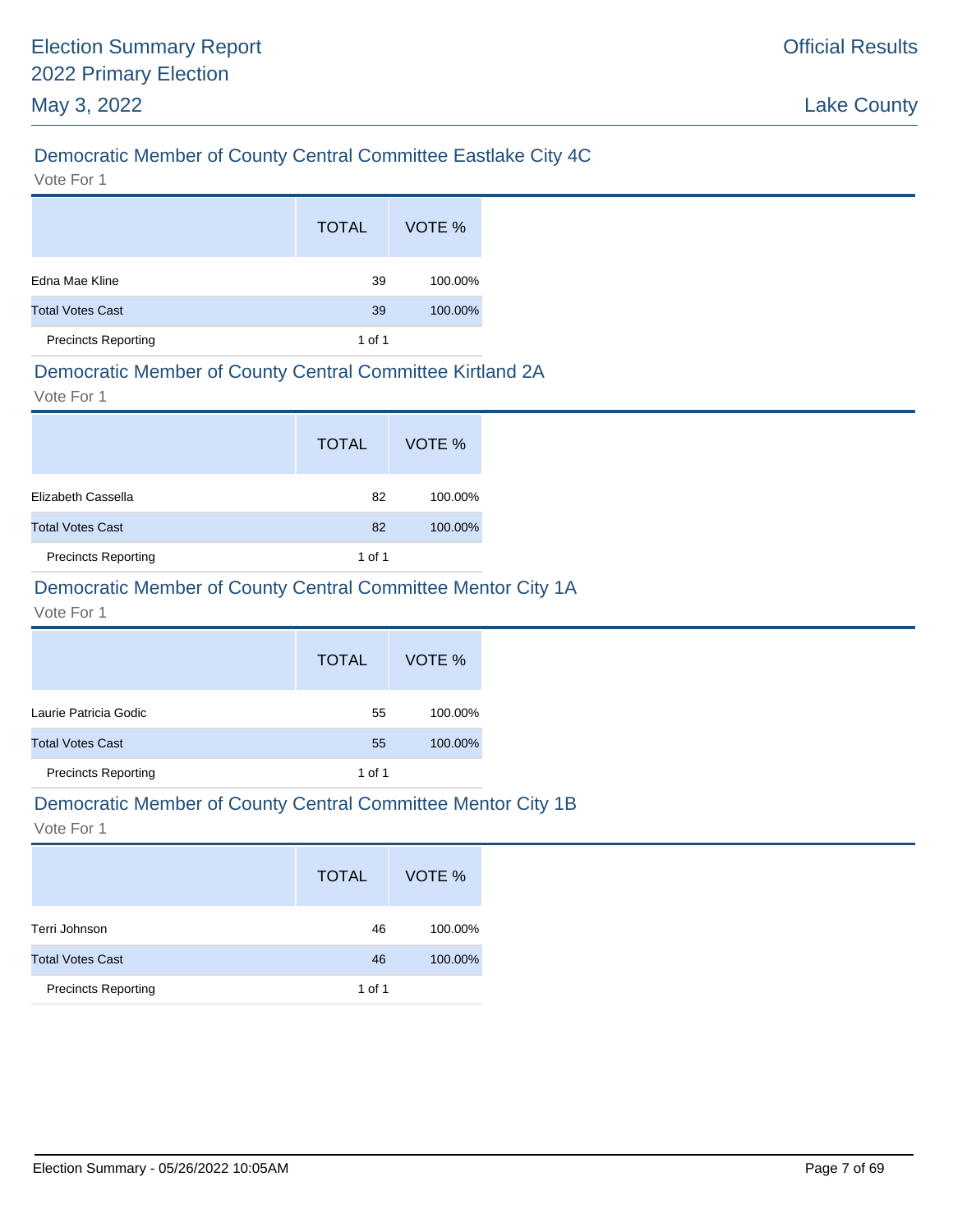# Democratic Member of County Central Committee Mentor City 1C

Vote For 1

|                            | <b>TOTAL</b> | VOTE %  |
|----------------------------|--------------|---------|
| Jerome Palumbo             | 37           | 100.00% |
| <b>Total Votes Cast</b>    | 37           | 100.00% |
| <b>Precincts Reporting</b> | 1 of 1       |         |

### Democratic Member of County Central Committee Mentor City 1D

Vote For 1

|                            | <b>TOTAL</b> | VOTE %  |
|----------------------------|--------------|---------|
| Thomas A. Tagliamonte      | 54           | 100.00% |
| <b>Total Votes Cast</b>    | 54           | 100.00% |
| <b>Precincts Reporting</b> | 1 of 1       |         |

### Democratic Member of County Central Committee Mentor City 1E

#### Vote For 1

|                            | <b>TOTAL</b> | VOTE %  |
|----------------------------|--------------|---------|
| Sandra Linville            | 46           | 100.00% |
| <b>Total Votes Cast</b>    | 46           | 100.00% |
| <b>Precincts Reporting</b> | 1 of 1       |         |

#### Democratic Member of County Central Committee Mentor City 1G

|                            | <b>TOTAL</b> | VOTE %  |
|----------------------------|--------------|---------|
| Adam Dudziak               | 59           | 100.00% |
| <b>Total Votes Cast</b>    | 59           | 100.00% |
| <b>Precincts Reporting</b> | 1 of 1       |         |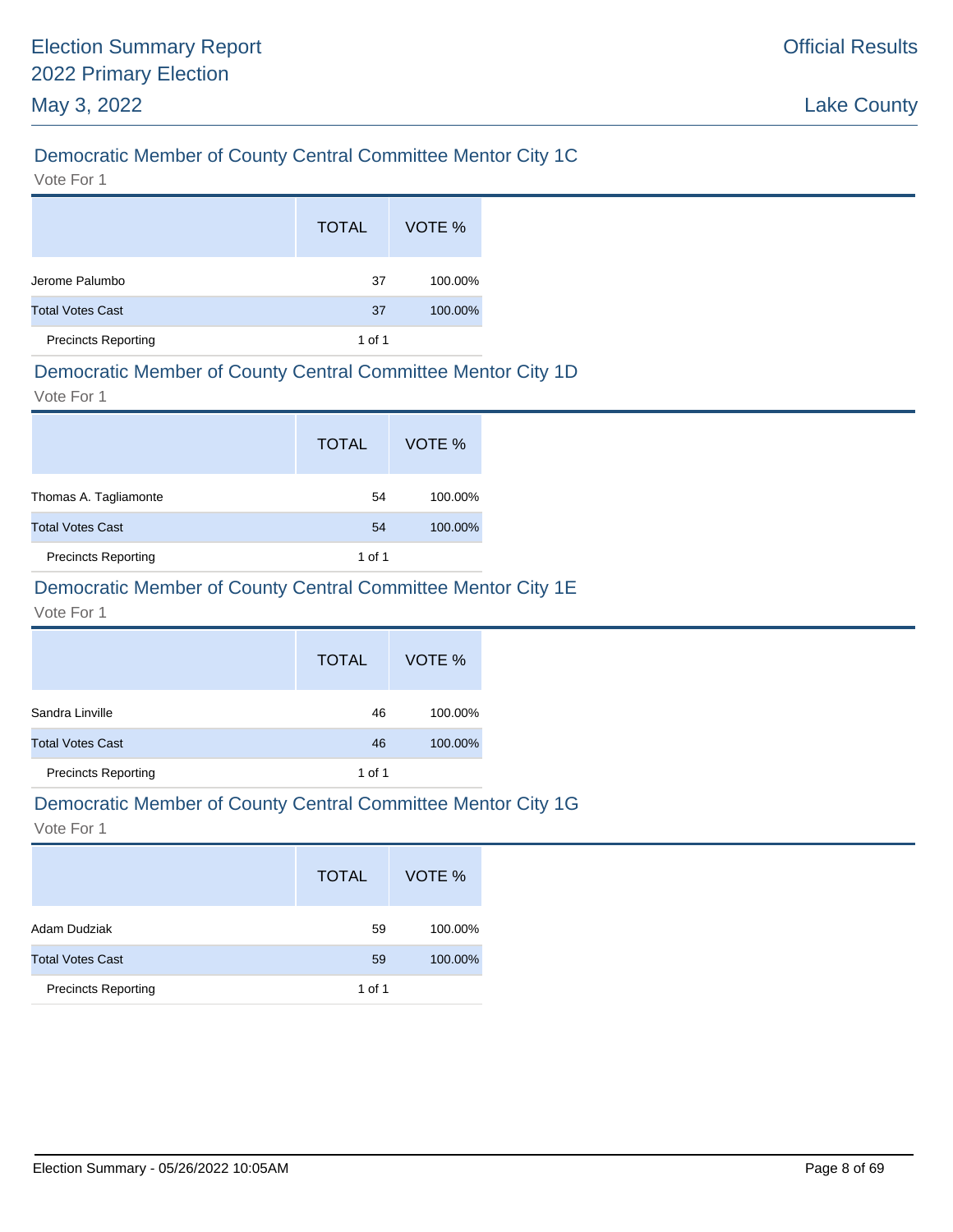# Democratic Member of County Central Committee Mentor City 1H

Vote For 1

|                            | <b>TOTAL</b> | VOTE %  |
|----------------------------|--------------|---------|
| Brian G. Cook              | 65           | 100.00% |
| <b>Total Votes Cast</b>    | 65           | 100.00% |
| <b>Precincts Reporting</b> | 1 of 1       |         |

#### Democratic Member of County Central Committee Mentor City 1I

Vote For 1

|                              | <b>TOTAL</b> | VOTE %  |
|------------------------------|--------------|---------|
| <b>Thomas Patrick Jubeck</b> | 67           | 100.00% |
| <b>Total Votes Cast</b>      | 67           | 100.00% |
| <b>Precincts Reporting</b>   | 1 of 1       |         |

# Democratic Member of County Central Committee Mentor City 2A

#### Vote For 1

|                            | <b>TOTAL</b> | VOTE %  |
|----------------------------|--------------|---------|
| Bambi G. Vargo             | 62           | 100.00% |
| <b>Total Votes Cast</b>    | 62           | 100.00% |
| <b>Precincts Reporting</b> | 1 of 1       |         |

#### Democratic Member of County Central Committee Mentor City 2B

|                            | <b>TOTAL</b> | VOTE %  |
|----------------------------|--------------|---------|
| Matthew E. Donovan         | 59           | 100.00% |
| <b>Total Votes Cast</b>    | 59           | 100.00% |
| <b>Precincts Reporting</b> | 1 of 1       |         |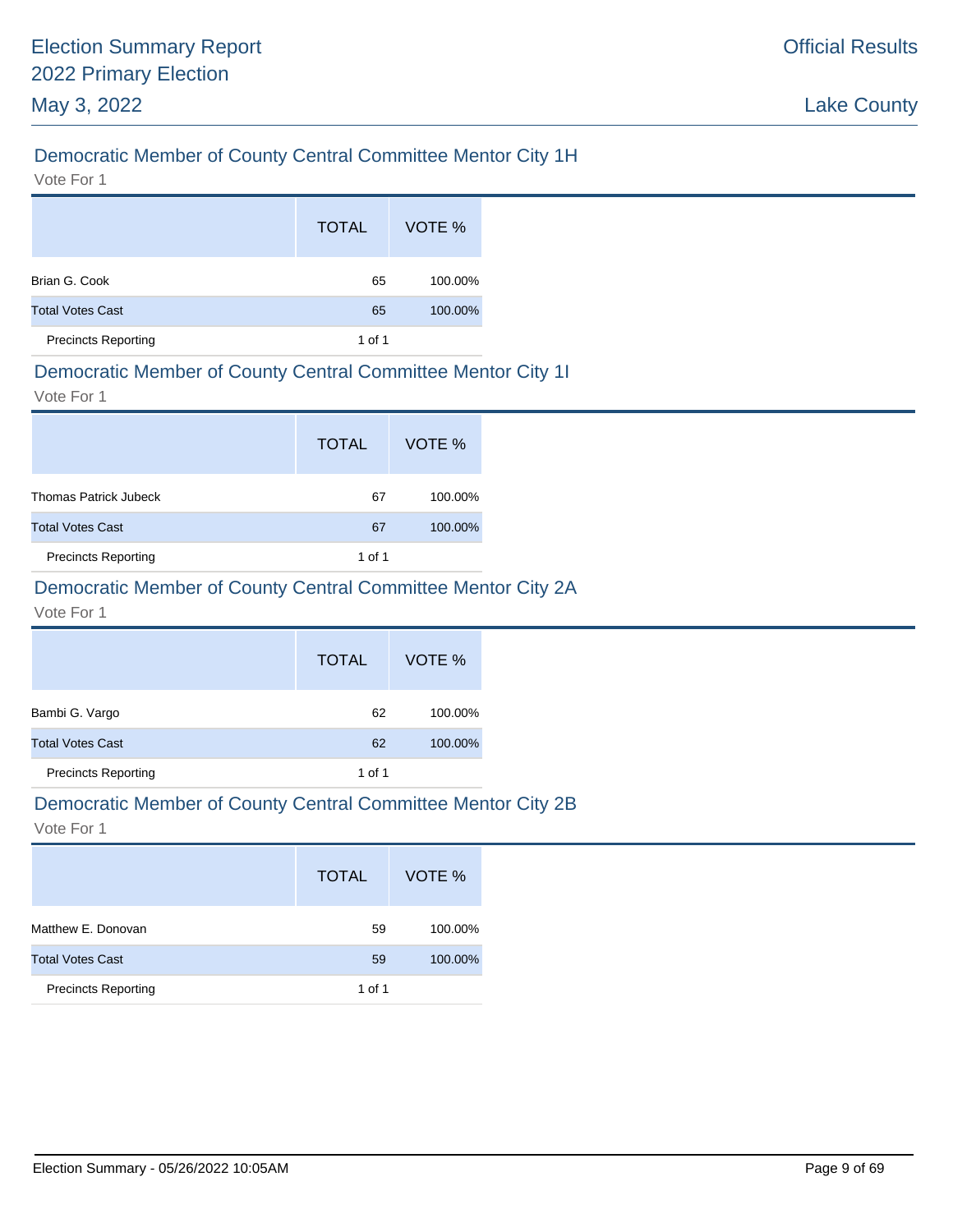# Democratic Member of County Central Committee Mentor City 2C

Vote For 1

|                            | <b>TOTAL</b> | VOTE %  |
|----------------------------|--------------|---------|
| Daniel Crowder             | 62           | 100.00% |
| <b>Total Votes Cast</b>    | 62           | 100.00% |
| <b>Precincts Reporting</b> | 1 of 1       |         |

#### Democratic Member of County Central Committee Mentor City 2E

Vote For 1

|                            | <b>TOTAL</b> | VOTE %  |
|----------------------------|--------------|---------|
| Carol Pred                 | 37           | 100.00% |
| <b>Total Votes Cast</b>    | 37           | 100.00% |
| <b>Precincts Reporting</b> | 1 of 1       |         |

# Democratic Member of County Central Committee Mentor City 2G

#### Vote For 1

|                            | <b>TOTAL</b> | VOTE %  |
|----------------------------|--------------|---------|
| David R. Lima              | 66           | 100.00% |
| <b>Total Votes Cast</b>    | 66           | 100.00% |
| <b>Precincts Reporting</b> | 1 of 1       |         |

#### Democratic Member of County Central Committee Mentor City 2I

|                            | <b>TOTAL</b> | VOTE %  |
|----------------------------|--------------|---------|
| Julie Ann Morales          | 65           | 100.00% |
| <b>Total Votes Cast</b>    | 65           | 100.00% |
| <b>Precincts Reporting</b> | 1 of 1       |         |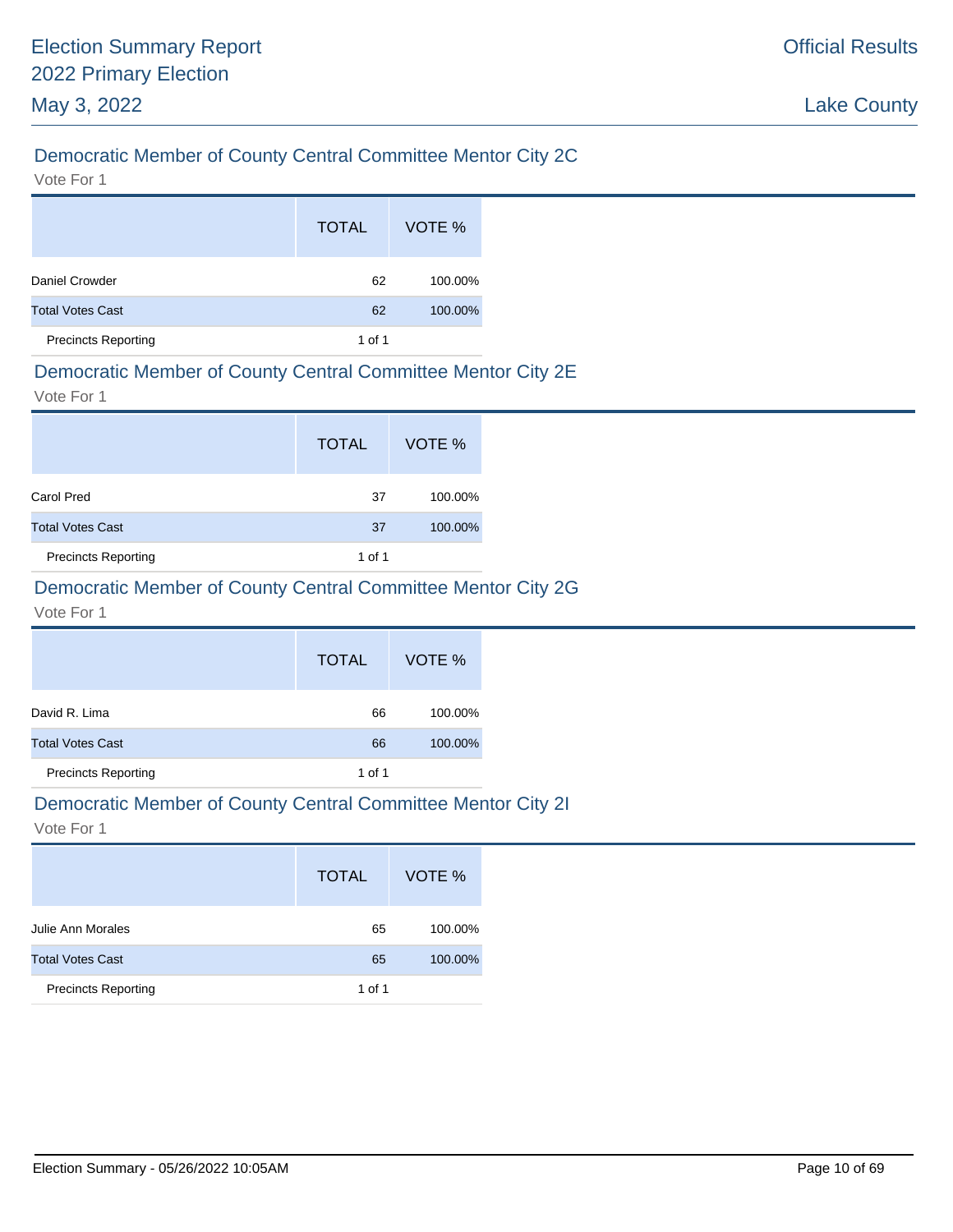# Democratic Member of County Central Committee Mentor City 3A

Vote For 1

|                            | <b>TOTAL</b> | VOTE %  |
|----------------------------|--------------|---------|
| Linda M. Bambic            | 63           | 100.00% |
| <b>Total Votes Cast</b>    | 63           | 100.00% |
| <b>Precincts Reporting</b> | 1 of 1       |         |

### Democratic Member of County Central Committee Mentor City 3C

Vote For 1

|                            | <b>TOTAL</b> | VOTE %  |
|----------------------------|--------------|---------|
| Cynthia Langelier          | 65           | 100.00% |
| <b>Total Votes Cast</b>    | 65           | 100.00% |
| <b>Precincts Reporting</b> | 1 of 1       |         |

# Democratic Member of County Central Committee Mentor City 3D

#### Vote For 1

|                            | <b>TOTAL</b> | VOTE %  |
|----------------------------|--------------|---------|
| Austin Nelson              | 72           | 100.00% |
| <b>Total Votes Cast</b>    | 72           | 100.00% |
| <b>Precincts Reporting</b> | 1 of 1       |         |

# Democratic Member of County Central Committee Mentor City 3E

|                            | <b>TOTAL</b> | VOTE %  |
|----------------------------|--------------|---------|
| Robert Gawronski           | 48           | 100.00% |
| <b>Total Votes Cast</b>    | 48           | 100.00% |
| <b>Precincts Reporting</b> | 1 of 1       |         |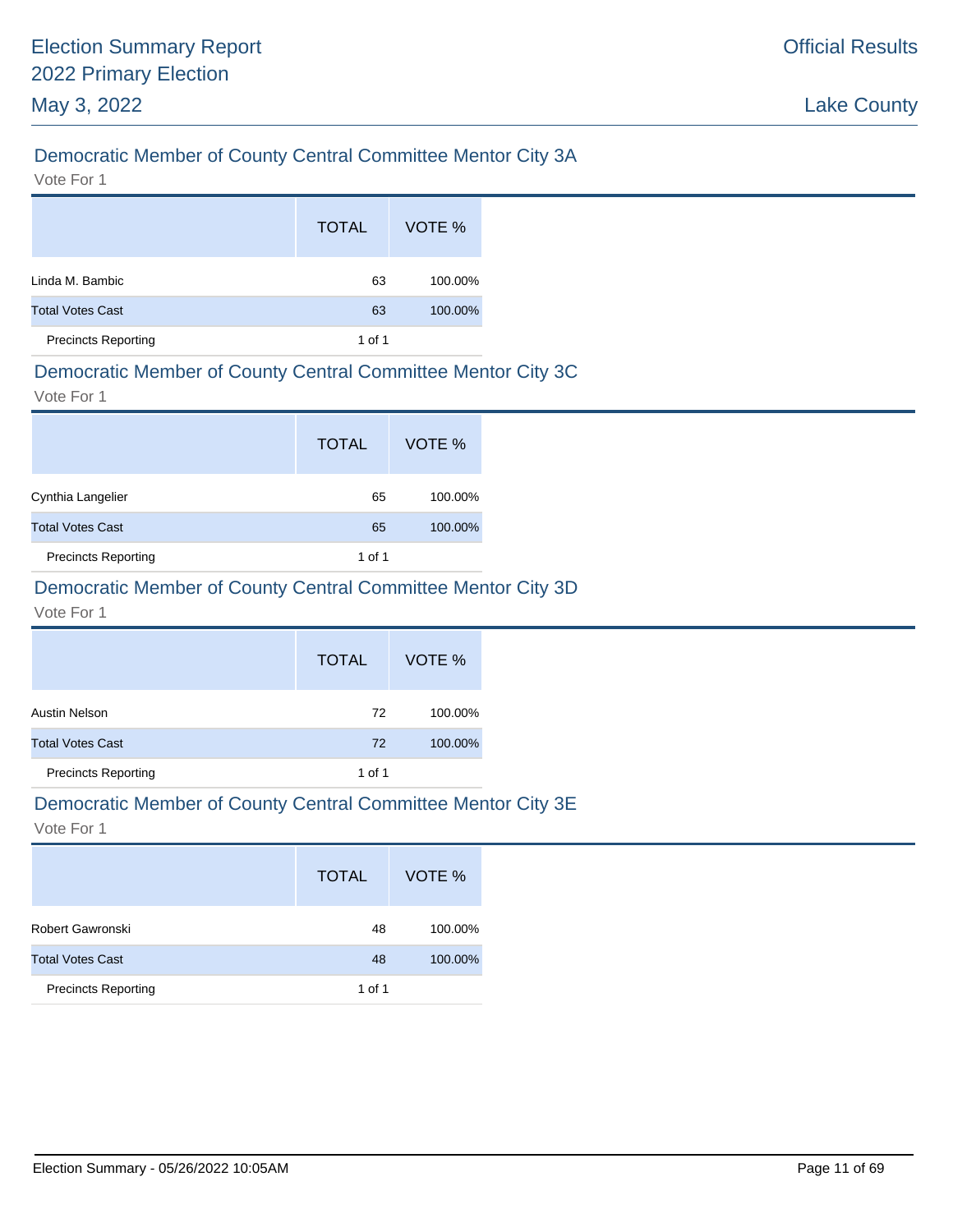# Democratic Member of County Central Committee Mentor City 3F

Vote For 1

|                            | <b>TOTAL</b> | VOTE %  |
|----------------------------|--------------|---------|
| Susan Stromberg            | 78           | 100.00% |
| <b>Total Votes Cast</b>    | 78           | 100.00% |
| <b>Precincts Reporting</b> | 1 of 1       |         |

### Democratic Member of County Central Committee Mentor City 4C

Vote For 1

|                            | <b>TOTAL</b> | VOTE %  |
|----------------------------|--------------|---------|
| Carol G. Grasgreen         | 28           | 100.00% |
| <b>Total Votes Cast</b>    | 28           | 100.00% |
| <b>Precincts Reporting</b> | 1 of 1       |         |

# Democratic Member of County Central Committee Mentor City 4E

Vote For 1

|                            | <b>TOTAL</b> | VOTE %  |
|----------------------------|--------------|---------|
| Daniel J. Ziemak           | 43           | 100.00% |
| <b>Total Votes Cast</b>    | 43           | 100.00% |
| <b>Precincts Reporting</b> | 1 of 1       |         |

#### Democratic Member of County Central Committee Mentor City 4G

|                            | <b>TOTAL</b> | VOTE %  |
|----------------------------|--------------|---------|
| Mary L. Bryner             | 63           | 100.00% |
| <b>Total Votes Cast</b>    | 63           | 100.00% |
| <b>Precincts Reporting</b> | 1 of 1       |         |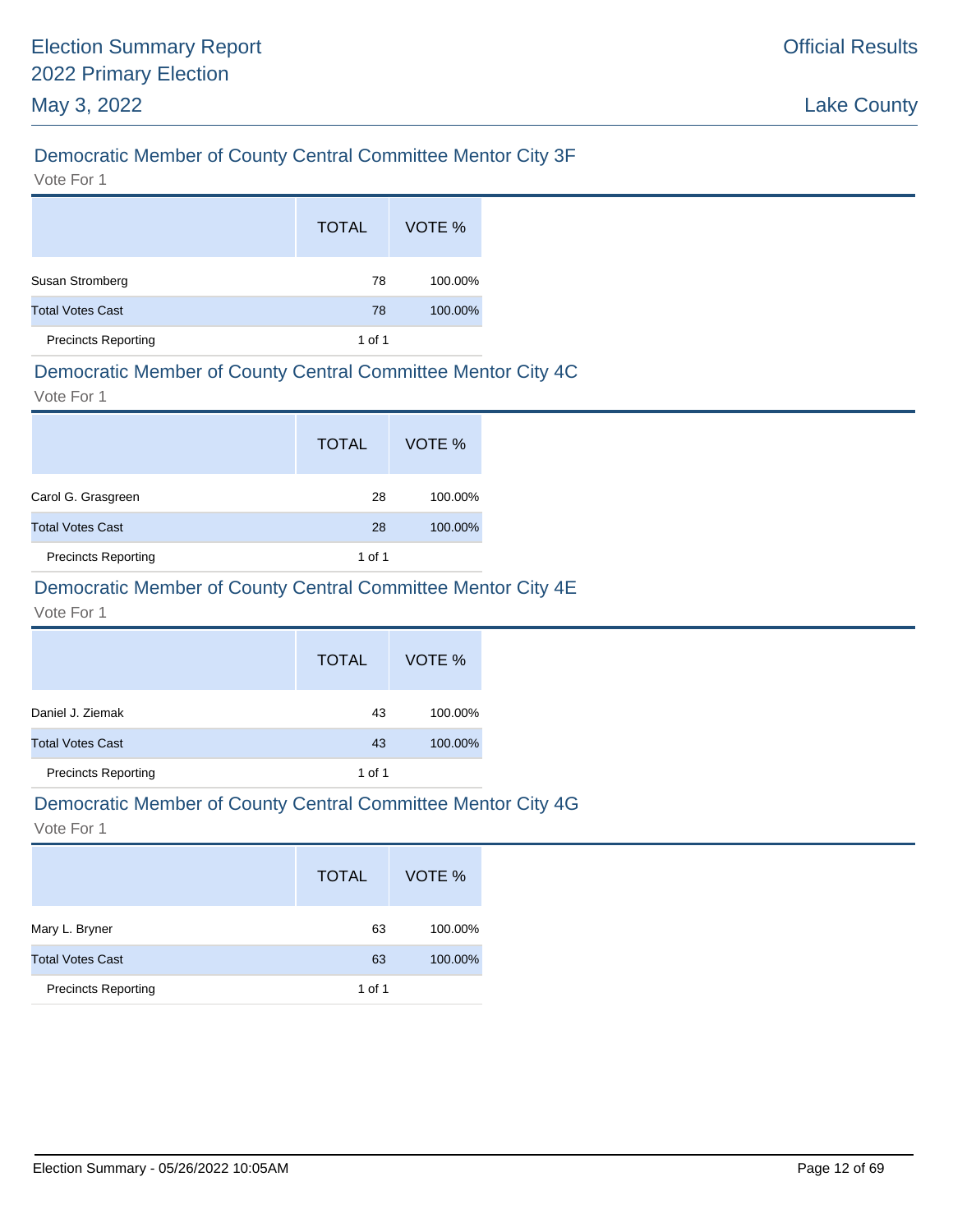# Democratic Member of County Central Committee Mentor City 4H

Vote For 1

|                            | <b>TOTAL</b> | VOTE %  |
|----------------------------|--------------|---------|
| Melanie Majikas            | 69           | 100.00% |
| <b>Total Votes Cast</b>    | 69           | 100.00% |
| <b>Precincts Reporting</b> | 1 of 1       |         |

#### Democratic Member of County Central Committee Mentor City 4I

Vote For 1

|                            | <b>TOTAL</b> | VOTE %  |
|----------------------------|--------------|---------|
| John Spencer Crocker       | 84           | 100.00% |
| <b>Total Votes Cast</b>    | 84           | 100.00% |
| <b>Precincts Reporting</b> | 1 of 1       |         |

# Democratic Member of County Central Committee Mentor-on-the-Lake City 2A

Vote For 1

|                            | <b>TOTAL</b> | VOTE %  |
|----------------------------|--------------|---------|
| Megan M. Elek              | 59           | 100.00% |
| <b>Total Votes Cast</b>    | 59           | 100.00% |
| <b>Precincts Reporting</b> | 1 of 1       |         |

#### Democratic Member of County Central Committee Mentor-on-the-Lake City 3A

|                            | <b>TOTAL</b> | VOTE %  |
|----------------------------|--------------|---------|
| David R. Eva               | 46           | 100.00% |
| <b>Total Votes Cast</b>    | 46           | 100.00% |
| <b>Precincts Reporting</b> | 1 of 1       |         |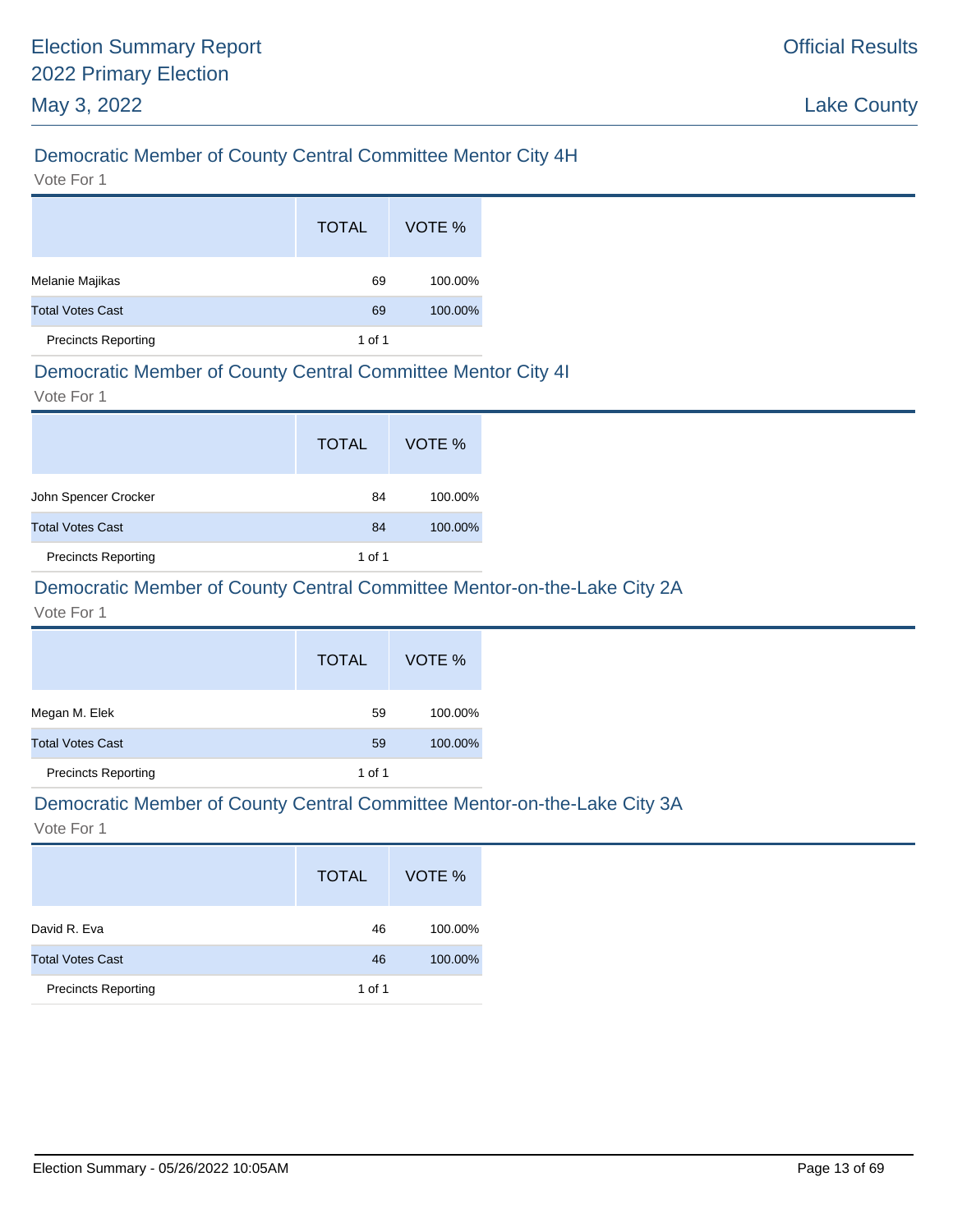# Democratic Member of County Central Committee Mentor-on-the-Lake City 4A

Vote For 1

|                            | <b>TOTAL</b> | VOTE %  |
|----------------------------|--------------|---------|
| John M. Rogers             | 74           | 100.00% |
| <b>Total Votes Cast</b>    | 74           | 100.00% |
| <b>Precincts Reporting</b> | 1 of 1       |         |

### Democratic Member of County Central Committee Painesville City 2A

Vote For 1

|                            | <b>TOTAL</b> | VOTE %  |
|----------------------------|--------------|---------|
| Lois Osborn                | 66           | 100.00% |
| <b>Total Votes Cast</b>    | 66           | 100.00% |
| <b>Precincts Reporting</b> | 1 of 1       |         |

# Democratic Member of County Central Committee Painesville City 2B

Vote For 1

|                            | <b>TOTAL</b> | VOTE %  |
|----------------------------|--------------|---------|
| Daniel R. Plageman         | 61           | 100.00% |
| <b>Total Votes Cast</b>    | 61           | 100.00% |
| <b>Precincts Reporting</b> | 1 of 1       |         |

#### Democratic Member of County Central Committee Painesville City 3A

|                            | <b>TOTAL</b> | VOTE %  |
|----------------------------|--------------|---------|
| Katheryn Feighan Becka     | 47           | 100.00% |
| <b>Total Votes Cast</b>    | 47           | 100.00% |
| <b>Precincts Reporting</b> | 1 of 1       |         |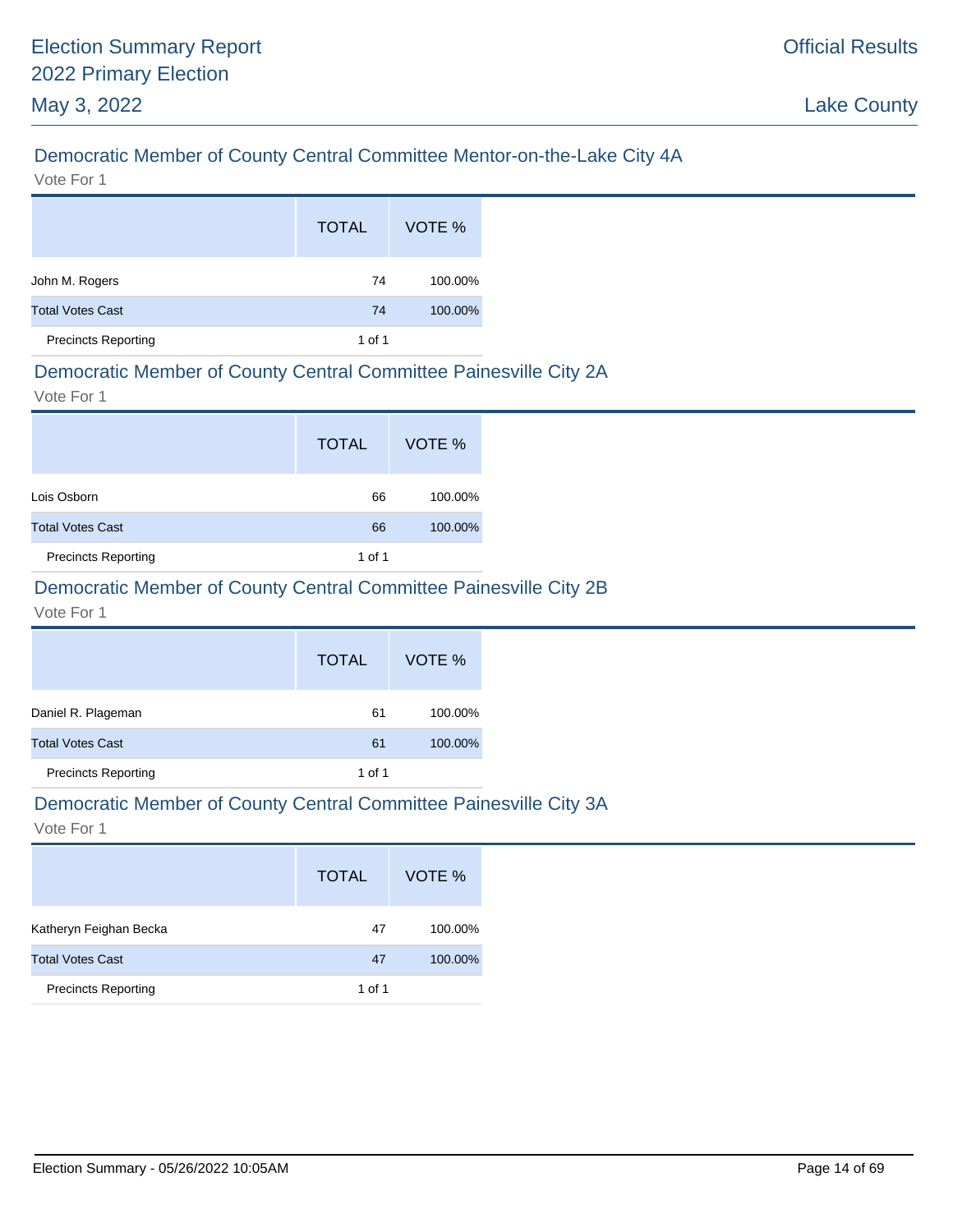# Democratic Member of County Central Committee Painesville City 3B

Vote For 1

|                            | <b>TOTAL</b> | VOTE %  |
|----------------------------|--------------|---------|
| Joseph Hada, Jr.           | 53           | 100.00% |
| <b>Total Votes Cast</b>    | 53           | 100.00% |
| <b>Precincts Reporting</b> | 1 of 1       |         |

#### Democratic Member of County Central Committee Painesville City 4B

Vote For 1

|                            | <b>TOTAL</b> | VOTE %  |
|----------------------------|--------------|---------|
| Arlene L. Becks            | 35           | 100.00% |
| <b>Total Votes Cast</b>    | 35           | 100.00% |
| <b>Precincts Reporting</b> | 1 of 1       |         |

# Democratic Member of County Central Committee Wickliffe City 3A

Vote For 1

|                            | <b>TOTAL</b> | VOTE %  |
|----------------------------|--------------|---------|
| Robert E. Aufuldish, Jr.   | 55           | 100.00% |
| <b>Total Votes Cast</b>    | 55           | 100.00% |
| <b>Precincts Reporting</b> | 1 of 1       |         |

#### Democratic Member of County Central Committee Wickliffe City 4A

|                            | <b>TOTAL</b> | VOTE %  |
|----------------------------|--------------|---------|
| <b>Bill Margalis</b>       | 45           | 100.00% |
| <b>Total Votes Cast</b>    | 45           | 100.00% |
| <b>Precincts Reporting</b> | 1 of 1       |         |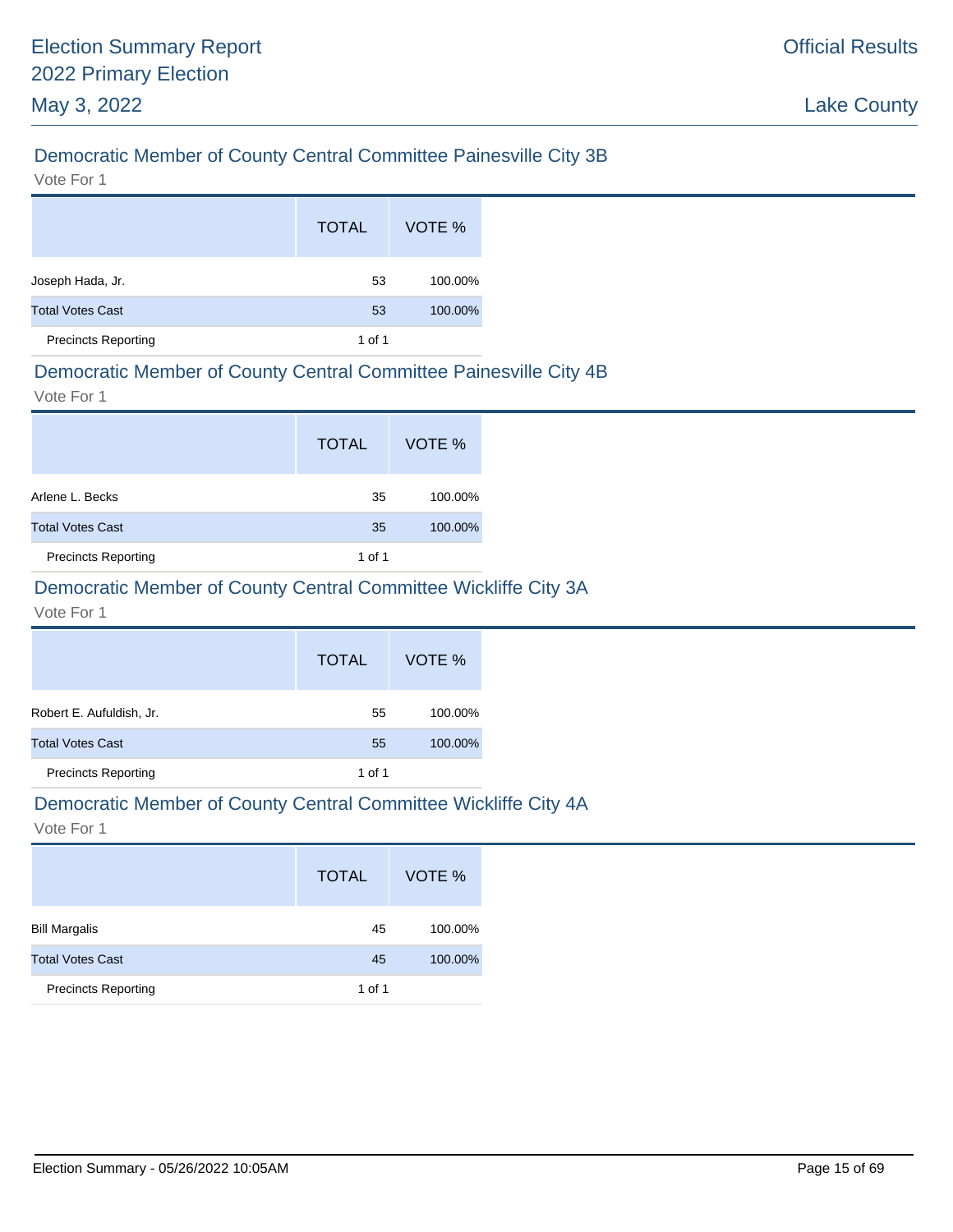# Democratic Member of County Central Committee Wickliffe City 4B

Vote For 1

|                            | <b>TOTAL</b> | VOTE %  |
|----------------------------|--------------|---------|
| George Luther              | 51           | 100.00% |
| <b>Total Votes Cast</b>    | 51           | 100.00% |
| <b>Precincts Reporting</b> | 1 of 1       |         |

# Democratic Member of County Central Committee Willoughby City 1C

Vote For 1

|                            | <b>TOTAL</b> | VOTE %  |
|----------------------------|--------------|---------|
| Mary C. Feathers           | 35           | 100.00% |
| <b>Total Votes Cast</b>    | 35           | 100.00% |
| <b>Precincts Reporting</b> | 1 of 1       |         |

# Democratic Member of County Central Committee Willoughby City 2A

Vote For 1

|                            | <b>TOTAL</b> | VOTE %  |
|----------------------------|--------------|---------|
| Timothy James Yerman       | 52           | 100.00% |
| <b>Total Votes Cast</b>    | 52           | 100.00% |
| <b>Precincts Reporting</b> | 1 of 1       |         |

#### Democratic Member of County Central Committee Willoughby City 3B

|                            | <b>TOTAL</b> | VOTE %  |
|----------------------------|--------------|---------|
| Rocco Vitalone             | 62           | 100.00% |
| <b>Total Votes Cast</b>    | 62           | 100.00% |
| <b>Precincts Reporting</b> | 1 of 1       |         |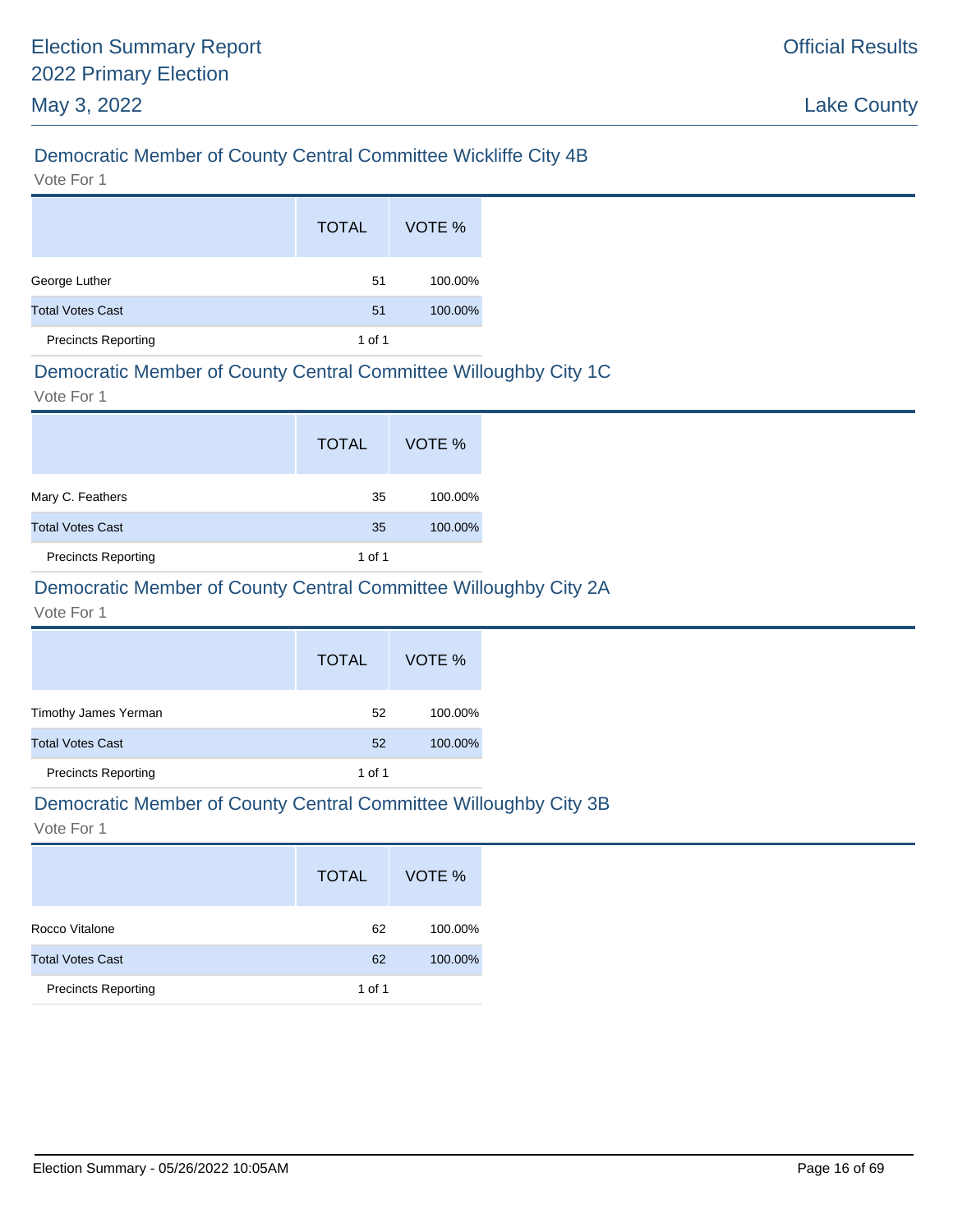# Democratic Member of County Central Committee Willoughby City 4B

Vote For 1

|                            | <b>TOTAL</b> | VOTE %  |
|----------------------------|--------------|---------|
| Nicholas R. Brown          | 56           | 100.00% |
| <b>Total Votes Cast</b>    | 56           | 100.00% |
| <b>Precincts Reporting</b> | 1 of 1       |         |

# Democratic Member of County Central Committee Willoughby City 4C

Vote For 1

|                            | <b>TOTAL</b> | VOTE %  |
|----------------------------|--------------|---------|
| Erin Fisher                | 59           | 100.00% |
| <b>Total Votes Cast</b>    | 59           | 100.00% |
| <b>Precincts Reporting</b> | 1 of 1       |         |

# Democratic Member of County Central Committee Willoughby City 5B

Vote For 1

|                            | <b>TOTAL</b> | VOTE %  |
|----------------------------|--------------|---------|
| Lisa B. Mastrangelo        | 78           | 100.00% |
| <b>Total Votes Cast</b>    | 78           | 100.00% |
| <b>Precincts Reporting</b> | 1 of 1       |         |

#### Democratic Member of County Central Committee Willoughby City 5C

|                            | <b>TOTAL</b> | VOTE %  |
|----------------------------|--------------|---------|
| Jerome P. Ranally          | 86           | 100.00% |
| <b>Total Votes Cast</b>    | 86           | 100.00% |
| <b>Precincts Reporting</b> | 1 of 1       |         |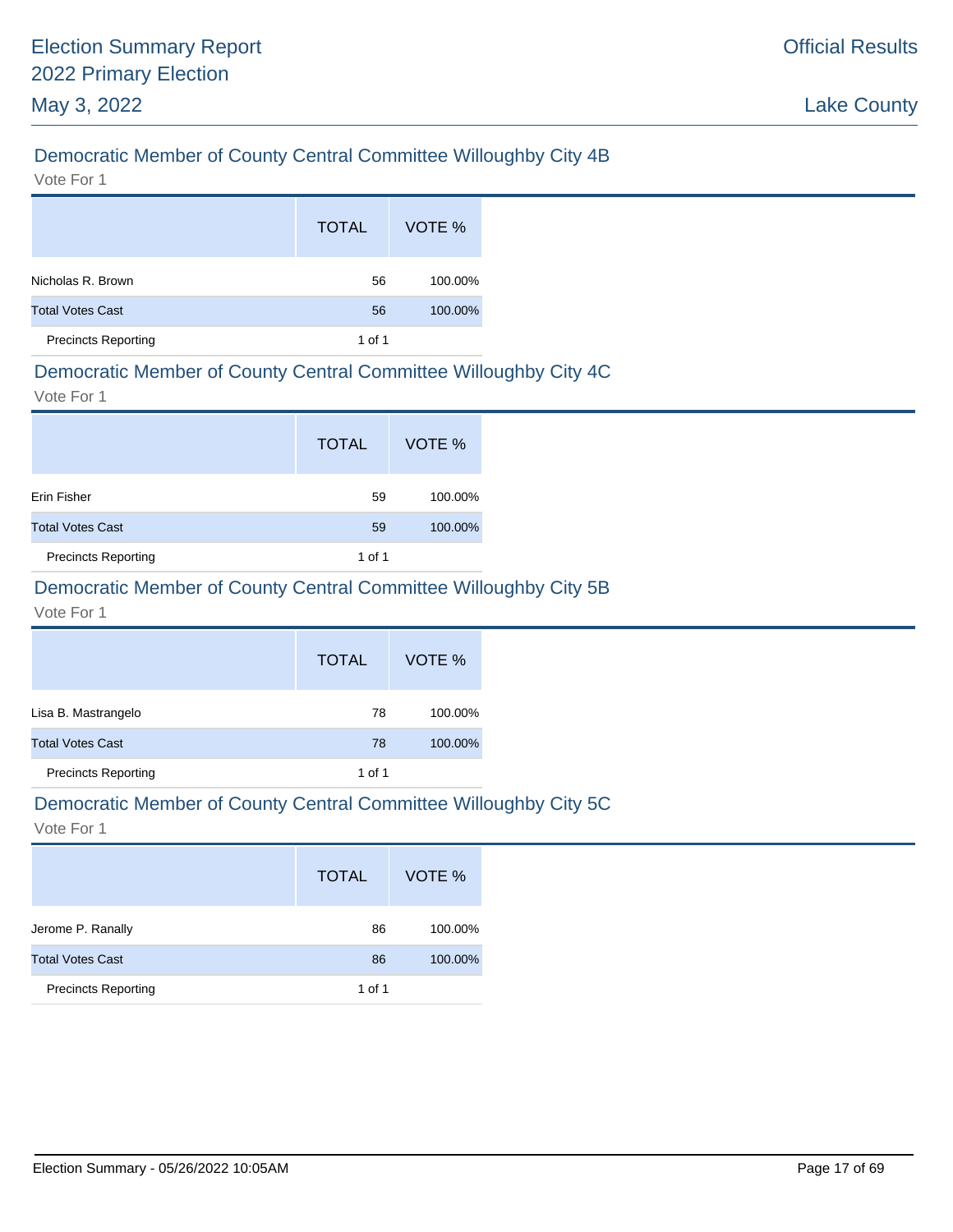# Democratic Member of County Central Committee Willoughby City 6B

Vote For 1

|                            | <b>TOTAL</b> | VOTE %  |
|----------------------------|--------------|---------|
| R. Ross McDonald           | 72           | 100.00% |
| <b>Total Votes Cast</b>    | 72           | 100.00% |
| <b>Precincts Reporting</b> | 1 of 1       |         |

### Democratic Member of County Central Committee Willoughby Hills AA

Vote For 1

|                            | <b>TOTAL</b> | VOTE %  |
|----------------------------|--------------|---------|
| <b>Robert Lacey</b>        | 79           | 100.00% |
| <b>Total Votes Cast</b>    | 79           | 100.00% |
| <b>Precincts Reporting</b> | 1 of 1       |         |

# Democratic Member of County Central Committee Willoughby Hills DD

#### Vote For 1

|                            | <b>TOTAL</b> | VOTE %  |
|----------------------------|--------------|---------|
| Kevin D. Malecek           | 56           | 100.00% |
| <b>Total Votes Cast</b>    | 56           | 100.00% |
| <b>Precincts Reporting</b> | 1 of 1       |         |

# Democratic Member of County Central Committee Willoughby Hills EE

|                            | <b>TOTAL</b> | VOTE %  |
|----------------------------|--------------|---------|
| Joyce Grady                | 56           | 100.00% |
| <b>Total Votes Cast</b>    | 56           | 100.00% |
| <b>Precincts Reporting</b> | 1 of 1       |         |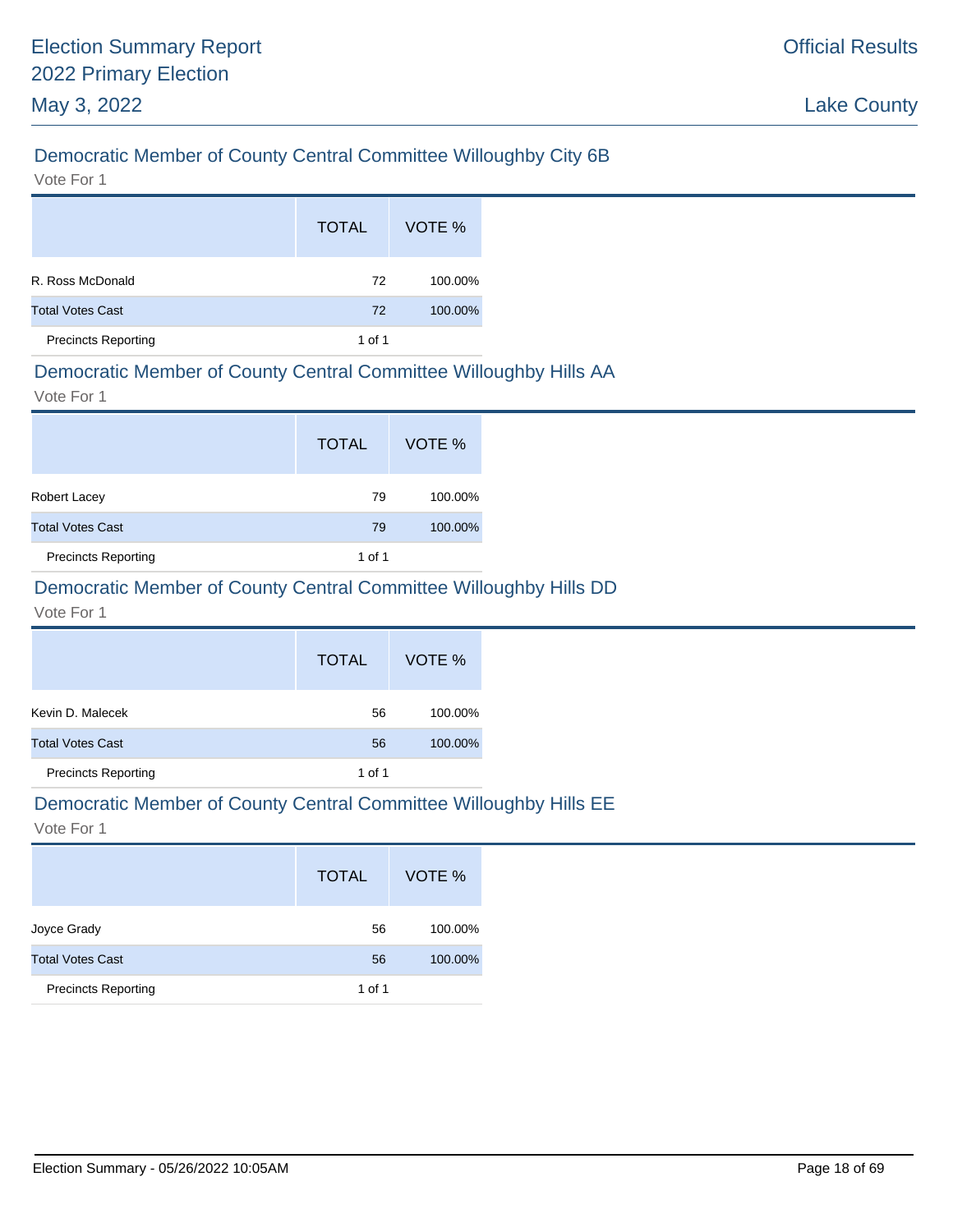# Democratic Member of County Central Committee Willowick City 1A

Vote For 1

|                            | <b>TOTAL</b> | VOTE %  |
|----------------------------|--------------|---------|
| Daniel P. Troy             | 74           | 100.00% |
| <b>Total Votes Cast</b>    | 74           | 100.00% |
| <b>Precincts Reporting</b> | 1 of 1       |         |

#### Democratic Member of County Central Committee Willowick City 1C

Vote For 1

|                            | <b>TOTAL</b> | VOTE %  |
|----------------------------|--------------|---------|
| Judy Moran                 | 94           | 100.00% |
| <b>Total Votes Cast</b>    | 94           | 100.00% |
| <b>Precincts Reporting</b> | 1 of 1       |         |

# Democratic Member of County Central Committee Willowick City 2B

Vote For 1

|                            | <b>TOTAL</b> | VOTE %  |
|----------------------------|--------------|---------|
| Joseph P. Shriver          | 39           | 100.00% |
| <b>Total Votes Cast</b>    | 39           | 100.00% |
| <b>Precincts Reporting</b> | 1 of 1       |         |

#### Democratic Member of County Central Committee Willowick City 2C

|                            | <b>TOTAL</b> | VOTE %  |
|----------------------------|--------------|---------|
| Carol M. Siciliano         | 61           | 100.00% |
| <b>Total Votes Cast</b>    | 61           | 100.00% |
| <b>Precincts Reporting</b> | 1 of 1       |         |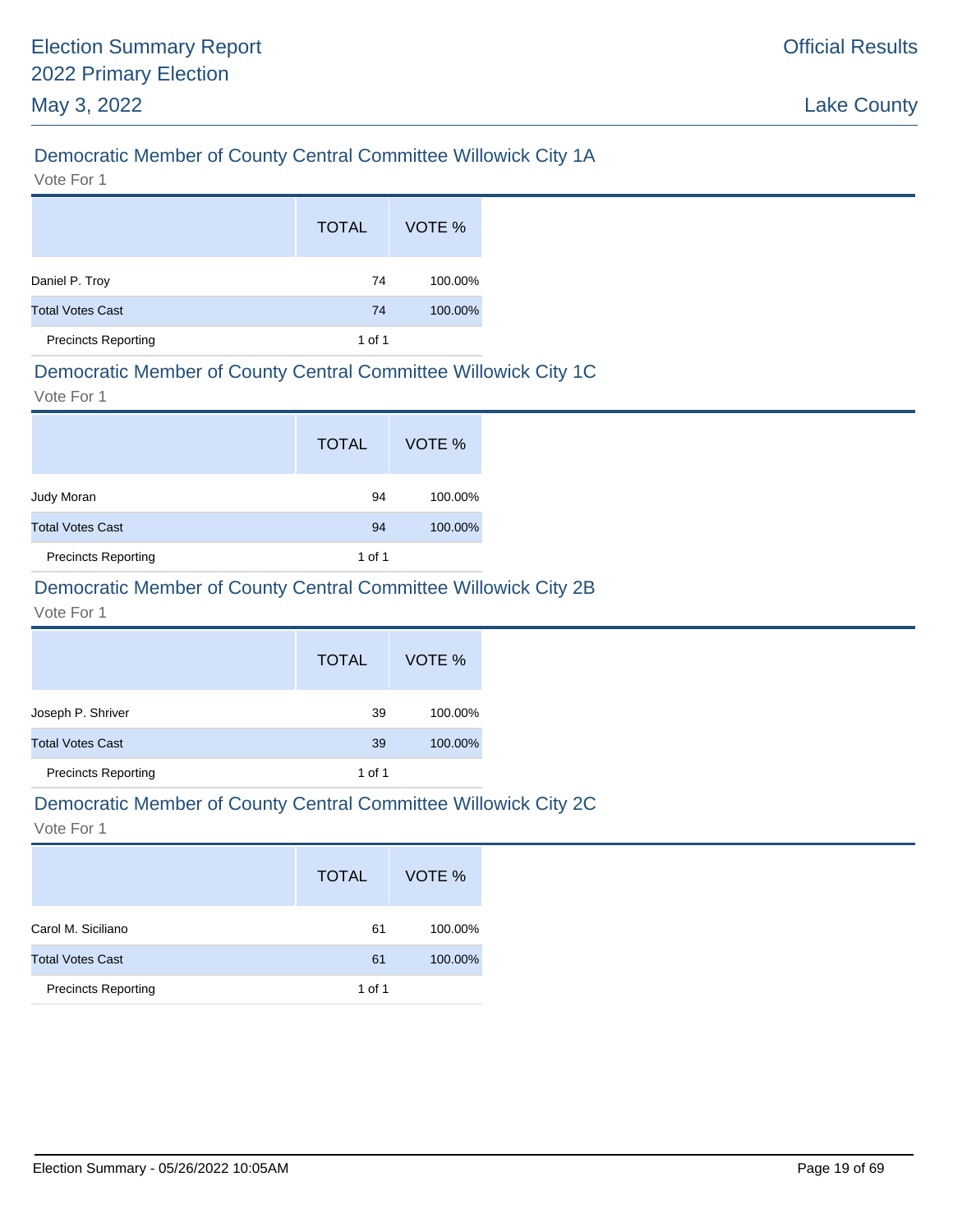# Democratic Member of County Central Committee Willowick City 3B

Vote For 1

|                            | <b>TOTAL</b> | VOTE %  |
|----------------------------|--------------|---------|
| <b>Frank Kunstel</b>       | 73           | 100.00% |
| <b>Total Votes Cast</b>    | 73           | 100.00% |
| <b>Precincts Reporting</b> | 1 of 1       |         |

### Democratic Member of County Central Committee Willowick City 3C

Vote For 1

|                            | <b>TOTAL</b> | VOTE %  |
|----------------------------|--------------|---------|
| Adam Downing               | 62           | 100.00% |
| <b>Total Votes Cast</b>    | 62           | 100.00% |
| <b>Precincts Reporting</b> | 1 of 1       |         |

# Democratic Member of County Central Committee Concord Twp A

#### Vote For 1

|                            | <b>TOTAL</b> | VOTE %  |
|----------------------------|--------------|---------|
| Vanessa Turi Pesec         | 104          | 100.00% |
| <b>Total Votes Cast</b>    | 104          | 100.00% |
| <b>Precincts Reporting</b> | 1 of 1       |         |

#### Democratic Member of County Central Committee Concord Twp E

|                            | <b>TOTAL</b> | VOTE %  |
|----------------------------|--------------|---------|
| Kathleen C. Dingethal      | 55           | 100.00% |
| <b>Total Votes Cast</b>    | 55           | 100.00% |
| <b>Precincts Reporting</b> | 1 of 1       |         |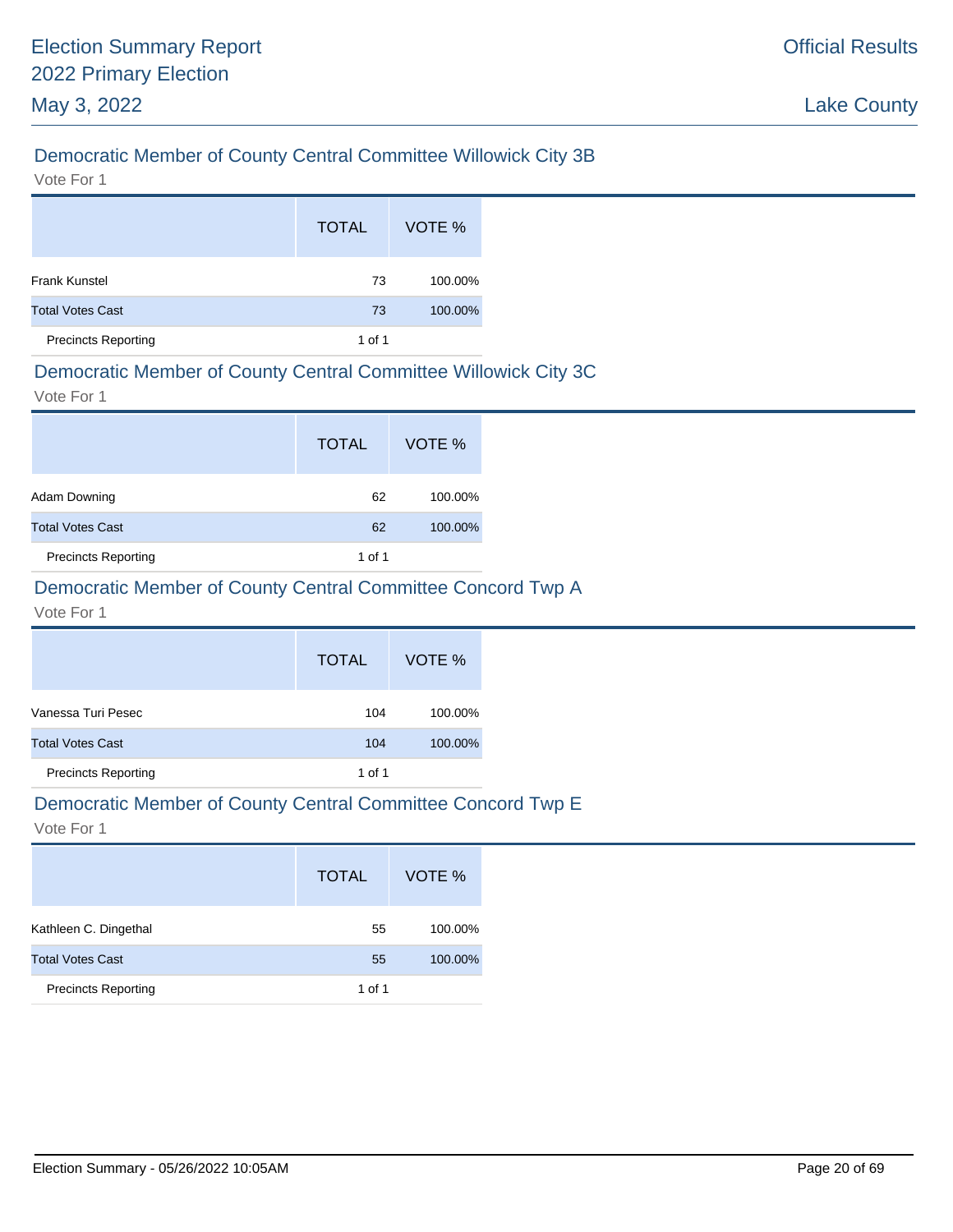# Democratic Member of County Central Committee Concord Twp G

Vote For 1

|                            | <b>TOTAL</b> | VOTE %  |
|----------------------------|--------------|---------|
| Alvin Brown                | 77           | 100.00% |
| <b>Total Votes Cast</b>    | 77           | 100.00% |
| <b>Precincts Reporting</b> | 1 of 1       |         |

# Democratic Member of County Central Committee Concord Twp I

Vote For 1

|                            | <b>TOTAL</b> | VOTE %  |
|----------------------------|--------------|---------|
| Kip Molenaar               | 103          | 100.00% |
| <b>Total Votes Cast</b>    | 103          | 100.00% |
| <b>Precincts Reporting</b> | 1 of 1       |         |

# Democratic Member of County Central Committee Concord Twp J

Vote For 1

|                            | <b>TOTAL</b> | VOTE %  |
|----------------------------|--------------|---------|
| Joseph Randy Klammer       | 39           | 100.00% |
| <b>Total Votes Cast</b>    | 39           | 100.00% |
| <b>Precincts Reporting</b> | 1 of 1       |         |

#### Democratic Member of County Central Committee Concord Twp K

|                            | <b>TOTAL</b> | VOTE %  |
|----------------------------|--------------|---------|
| Jennifer Smyser            | 46           | 100.00% |
| <b>Total Votes Cast</b>    | 46           | 100.00% |
| <b>Precincts Reporting</b> | 1 of 1       |         |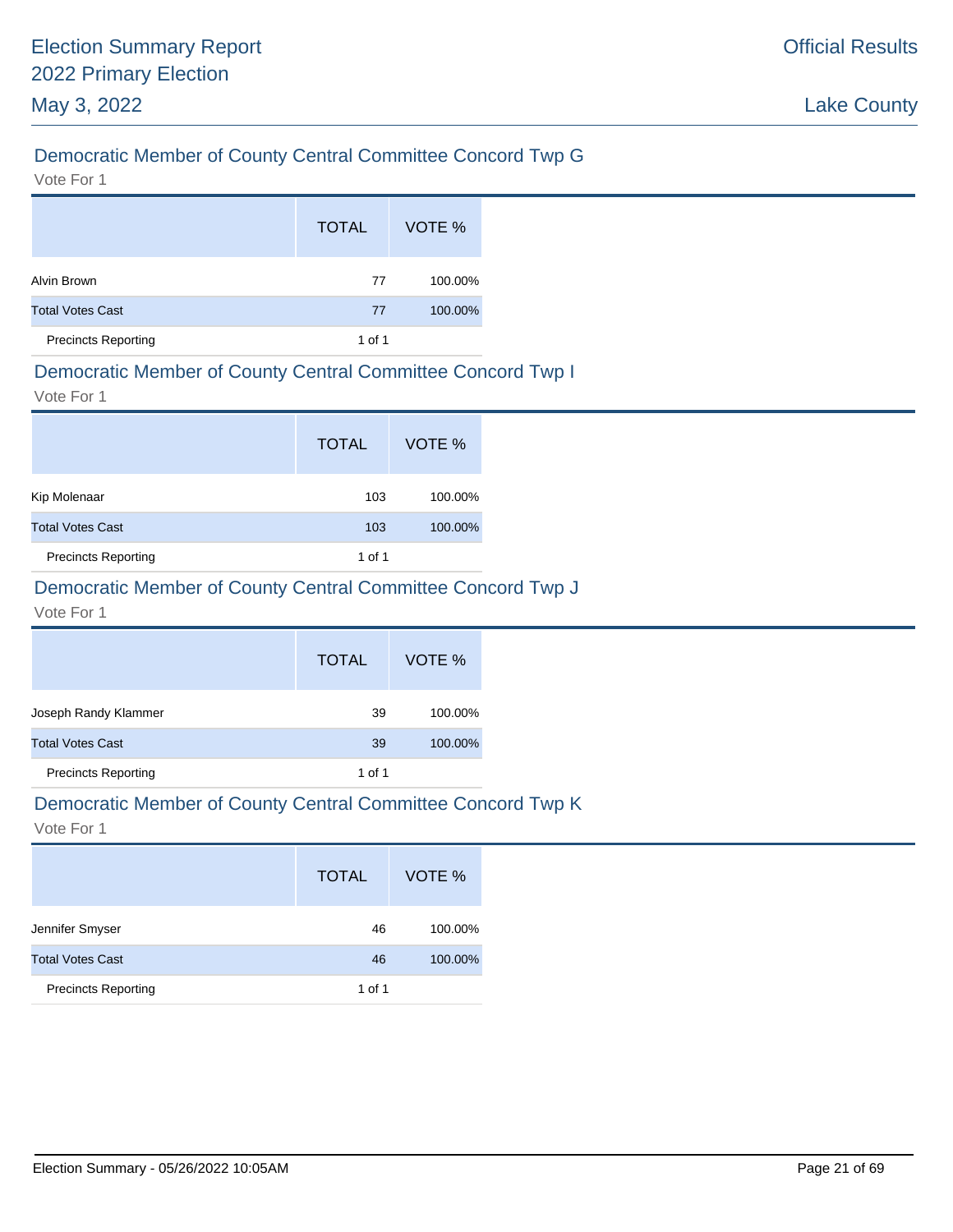# Democratic Member of County Central Committee Concord Twp N

Vote For 1

|                            | <b>TOTAL</b> | VOTE %  |
|----------------------------|--------------|---------|
| David Gilmer               | 62           | 100.00% |
| <b>Total Votes Cast</b>    | 62           | 100.00% |
| <b>Precincts Reporting</b> | 1 of 1       |         |

### Democratic Member of County Central Committee Concord Twp O

Vote For 1

|                            | <b>TOTAL</b> | VOTE %  |
|----------------------------|--------------|---------|
| Michelle Ebeling           | 32           | 100.00% |
| <b>Total Votes Cast</b>    | 32           | 100.00% |
| <b>Precincts Reporting</b> | 1 of 1       |         |

# Democratic Member of County Central Committee Fairport Harbor AA

#### Vote For 1

|                            | <b>TOTAL</b> | VOTE %  |
|----------------------------|--------------|---------|
| Donald J. Ezzone           | 57           | 100.00% |
| <b>Total Votes Cast</b>    | 57           | 100.00% |
| <b>Precincts Reporting</b> | 1 of 1       |         |

#### Democratic Member of County Central Committee Fairport Harbor BB

|                            | <b>TOTAL</b> | VOTE %  |
|----------------------------|--------------|---------|
| Timothy S. Manross         | 62           | 100.00% |
| <b>Total Votes Cast</b>    | 62           | 100.00% |
| <b>Precincts Reporting</b> | 1 of 1       |         |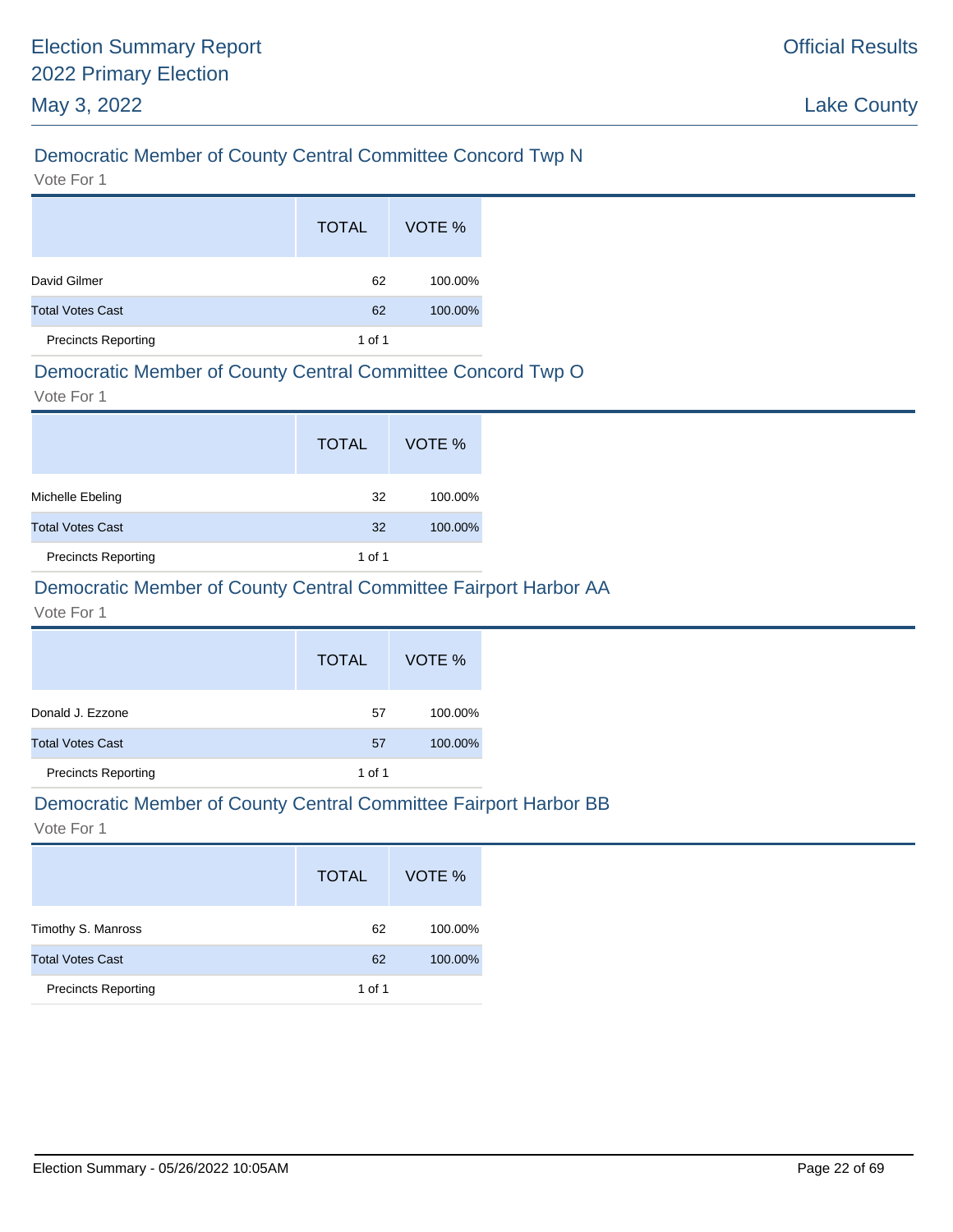# Democratic Member of County Central Committee Leroy Twp A

Vote For 1

|                            | <b>TOTAL</b> | VOTE %  |
|----------------------------|--------------|---------|
| James Eisenberg            | 89           | 100.00% |
| <b>Total Votes Cast</b>    | 89           | 100.00% |
| <b>Precincts Reporting</b> | 1 of 1       |         |

### Democratic Member of County Central Committee Madison Village AA

Vote For 1

|                            | <b>TOTAL</b> | VOTE %  |
|----------------------------|--------------|---------|
| Laura Haynes               | 59           | 100.00% |
| <b>Total Votes Cast</b>    | 59           | 100.00% |
| <b>Precincts Reporting</b> | 1 of 1       |         |

# Democratic Member of County Central Committee Madison Village BB

#### Vote For 1

|                            | <b>TOTAL</b> | VOTE %  |
|----------------------------|--------------|---------|
| Cris Ann Knox              | 69           | 100.00% |
| <b>Total Votes Cast</b>    | 69           | 100.00% |
| <b>Precincts Reporting</b> | 1 of 1       |         |

#### Democratic Member of County Central Committee Madison Twp A

|                            | <b>TOTAL</b> | VOTE %  |
|----------------------------|--------------|---------|
| James Richard Dugan        | 35           | 100.00% |
| <b>Total Votes Cast</b>    | 35           | 100.00% |
| <b>Precincts Reporting</b> | 1 of 1       |         |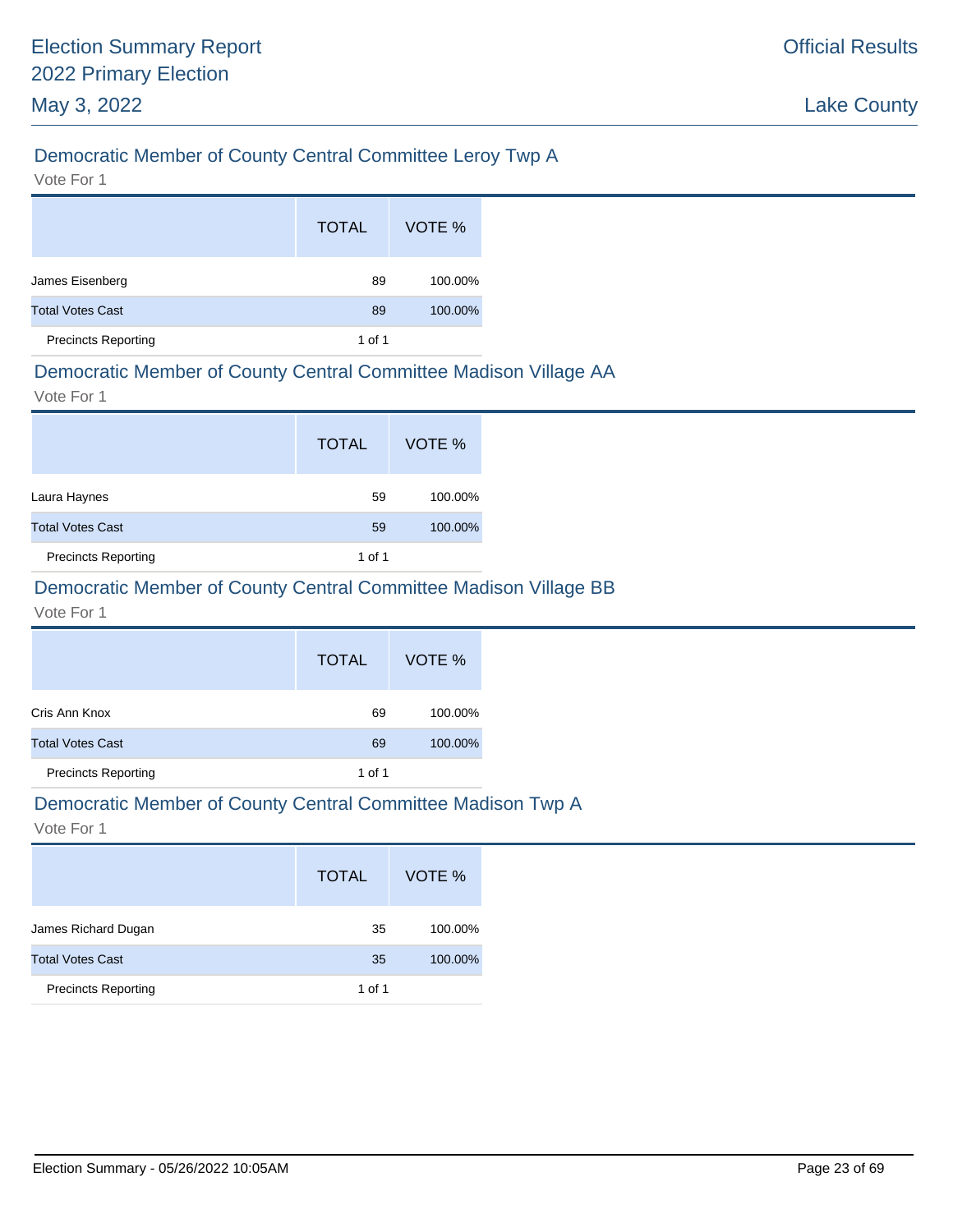# Democratic Member of County Central Committee Madison Twp B

Vote For 1

|                            | <b>TOTAL</b> | VOTE %  |
|----------------------------|--------------|---------|
| Ann Wickert                | 86           | 100.00% |
| <b>Total Votes Cast</b>    | 86           | 100.00% |
| <b>Precincts Reporting</b> | 1 of 1       |         |

#### Democratic Member of County Central Committee Madison Twp E

Vote For 1

|                            | <b>TOTAL</b> | VOTE %  |
|----------------------------|--------------|---------|
| Jean Sency                 | 40           | 100.00% |
| <b>Total Votes Cast</b>    | 40           | 100.00% |
| <b>Precincts Reporting</b> | 1 of 1       |         |

# Democratic Member of County Central Committee Madison Twp I

Vote For 1

|                            | <b>TOTAL</b> | VOTE %  |
|----------------------------|--------------|---------|
| Marjorie Shook             | 45           | 100.00% |
| <b>Total Votes Cast</b>    | 45           | 100.00% |
| <b>Precincts Reporting</b> | 1 of 1       |         |

#### Democratic Member of County Central Committee Painesville Twp A

|                            | <b>TOTAL</b> | VOTE %  |
|----------------------------|--------------|---------|
| Robert G. Hlebak           | 90           | 100.00% |
| <b>Total Votes Cast</b>    | 90           | 100.00% |
| <b>Precincts Reporting</b> | 1 of 1       |         |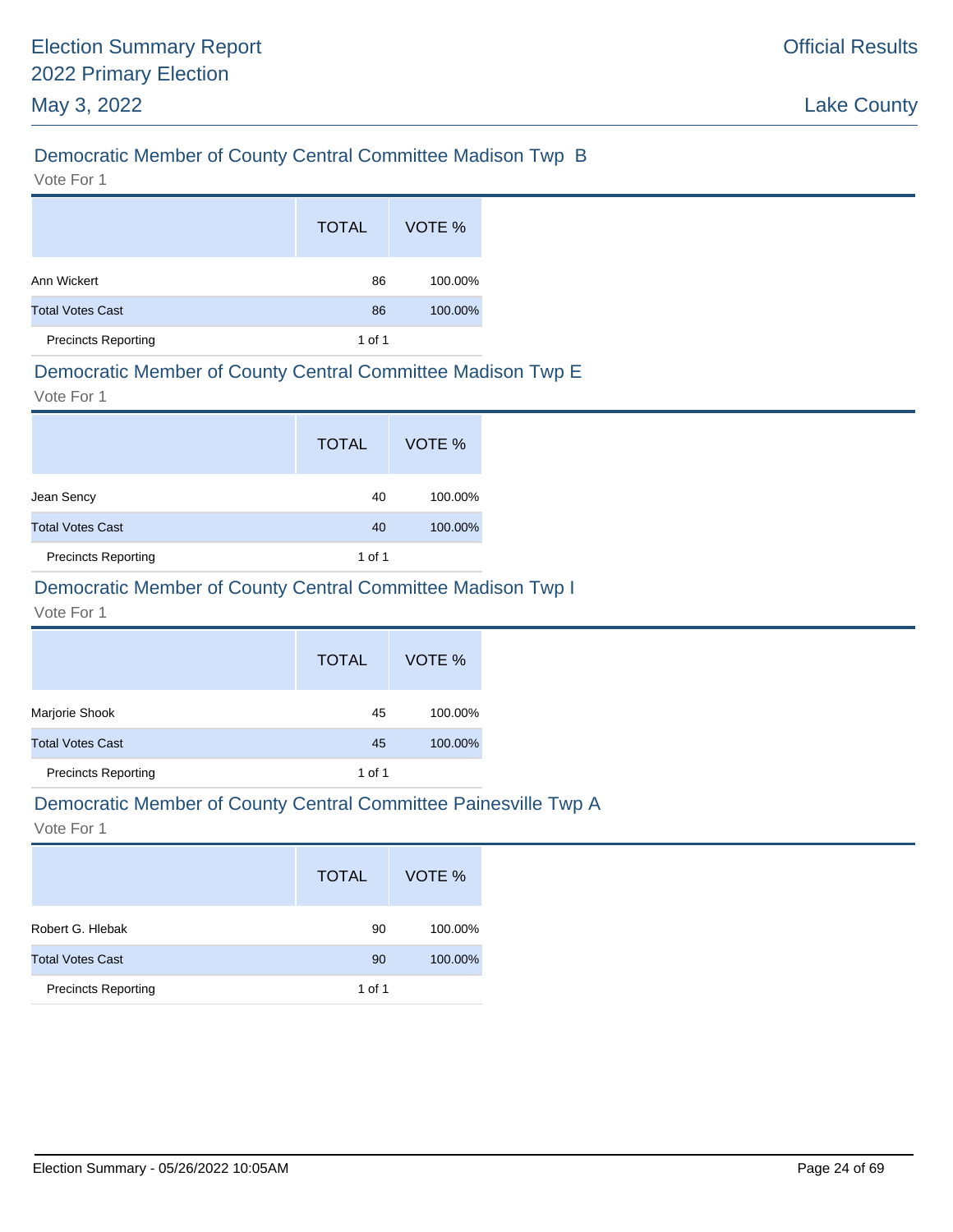# Democratic Member of County Central Committee Painesville Twp E

Vote For 1

|                            | <b>TOTAL</b> | VOTE %  |
|----------------------------|--------------|---------|
| Linda Hlebak               | 97           | 100.00% |
| <b>Total Votes Cast</b>    | 97           | 100.00% |
| <b>Precincts Reporting</b> | 1 of 1       |         |

### Democratic Member of County Central Committee Painesville Twp F

Vote For 1

|                            | <b>TOTAL</b> | VOTE %  |
|----------------------------|--------------|---------|
| Geoffrey Kent              | 111          | 100.00% |
| <b>Total Votes Cast</b>    | 111          | 100.00% |
| <b>Precincts Reporting</b> | 1 of 1       |         |

# Democratic Member of County Central Committee Painesville Twp H

Vote For 1

|                            | <b>TOTAL</b> | VOTE %  |
|----------------------------|--------------|---------|
| Jane Kaminski              | 69           | 100.00% |
| <b>Total Votes Cast</b>    | 69           | 100.00% |
| <b>Precincts Reporting</b> | 1 of 1       |         |

#### Democratic Member of County Central Committee Painesville Twp J

|                            | <b>TOTAL</b> | VOTE %  |
|----------------------------|--------------|---------|
| Ann M. Radcliffe           | 56           | 100.00% |
| <b>Total Votes Cast</b>    | 56           | 100.00% |
| <b>Precincts Reporting</b> | 1 of 1       |         |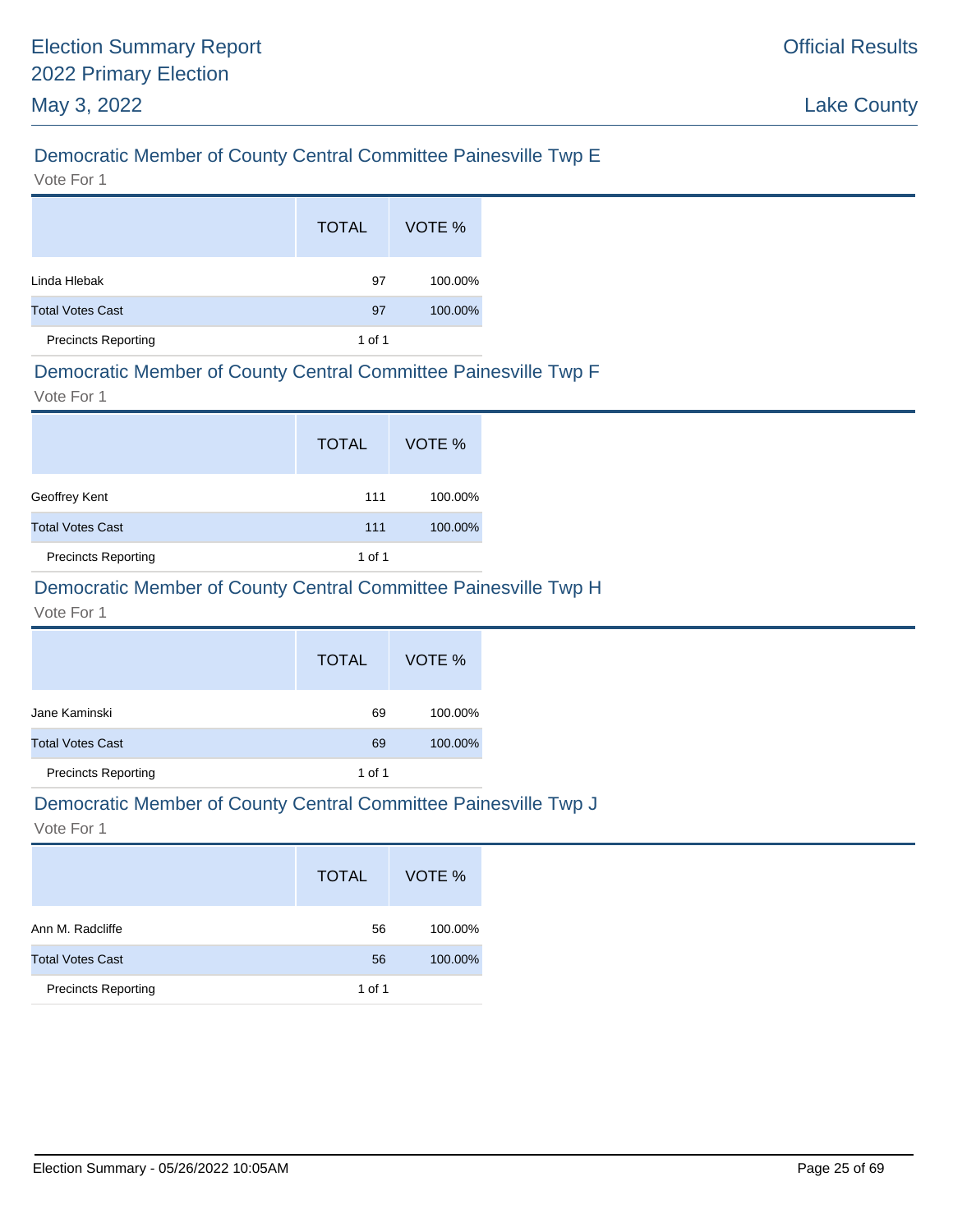# Democratic Member of County Central Committee North Perry AA

Vote For 1

|                            | <b>TOTAL</b> | VOTE %  |
|----------------------------|--------------|---------|
| Margie J. Tatar            | 30           | 100.00% |
| <b>Total Votes Cast</b>    | 30           | 100.00% |
| <b>Precincts Reporting</b> | 1 of 1       |         |

#### Democratic Member of County Central Committee Perry Village AA

Vote For 1

|                            | <b>TOTAL</b> | VOTE %  |
|----------------------------|--------------|---------|
| <b>Rick Walker</b>         | 64           | 100.00% |
| <b>Total Votes Cast</b>    | 64           | 100.00% |
| <b>Precincts Reporting</b> | 1 of 1       |         |

# Democratic Member of County Central Committee Perry Twp A

Vote For 1

|                            | <b>TOTAL</b> | VOTE %  |
|----------------------------|--------------|---------|
| Charles Vargo              | 59           | 100.00% |
| <b>Total Votes Cast</b>    | 59           | 100.00% |
| <b>Precincts Reporting</b> | 1 of 1       |         |

#### Democratic Member of County Central Committee Perry Twp C

|                            | <b>TOTAL</b> | VOTE %  |
|----------------------------|--------------|---------|
| Nancy L. Steele            | 48           | 100.00% |
| <b>Total Votes Cast</b>    | 48           | 100.00% |
| <b>Precincts Reporting</b> | 1 of 1       |         |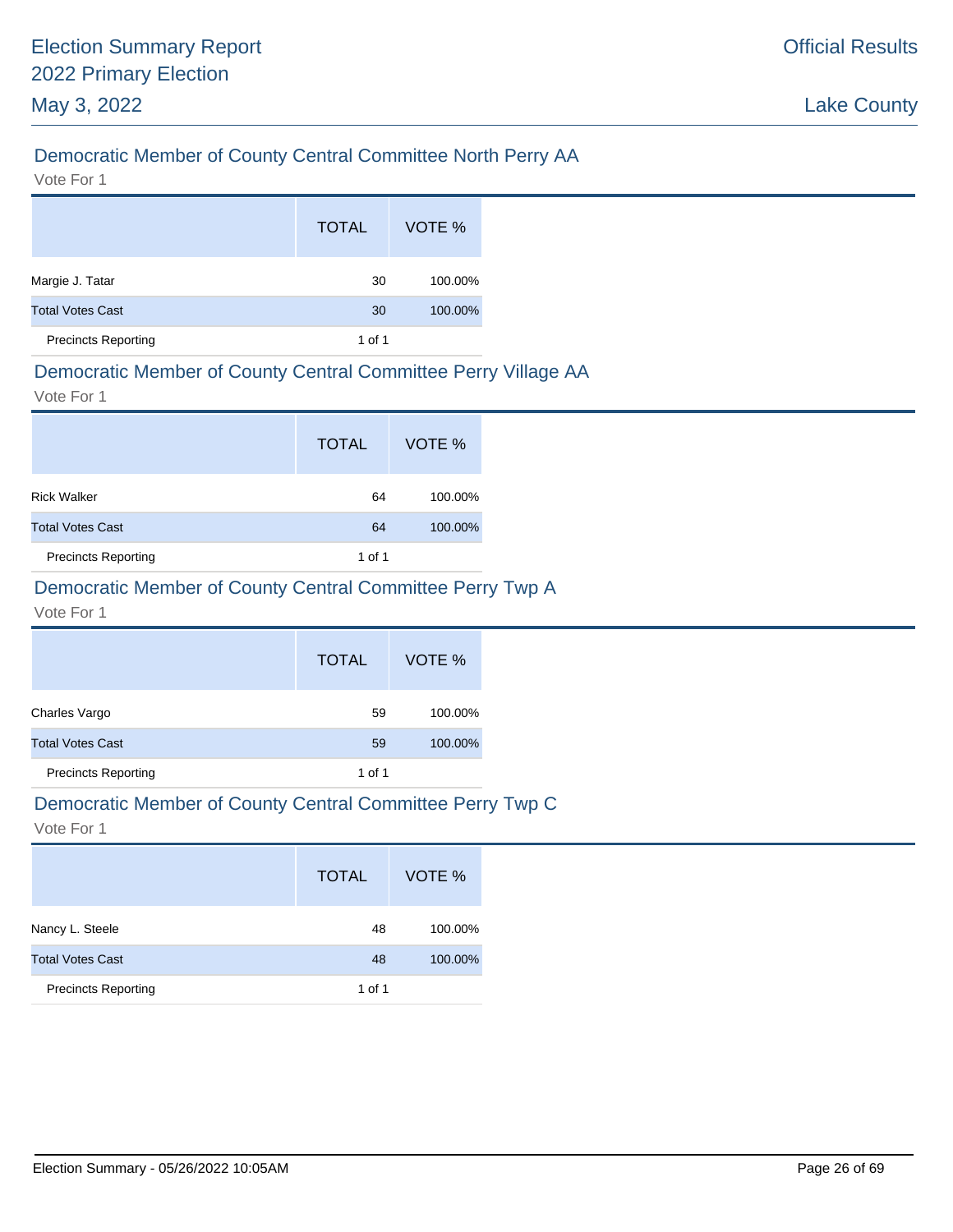# Democratic Member of County Central Committee Perry Twp D

Vote For 1

|                            | <b>TOTAL</b> | VOTE %  |
|----------------------------|--------------|---------|
| Susan England              | 64           | 100.00% |
| <b>Total Votes Cast</b>    | 64           | 100.00% |
| <b>Precincts Reporting</b> | 1 of 1       |         |

#### Republican Governor and Lieutenant Governor

Vote For 1

|                                      | <b>TOTAL</b> | VOTE %  |
|--------------------------------------|--------------|---------|
| Joe Blystone and Jeremiah W. Workman | 4,058        | 14.28%  |
| Mike DeWine and Jon Husted           | 14,839       | 52.21%  |
| Ron Hood and Candice Keller          | 473          | 1.66%   |
| Jim Renacci and Joe Knopp            | 9,050        | 31.84%  |
| <b>Total Votes Cast</b>              | 28,420       | 100.00% |
| <b>Precincts Reporting</b>           | 163 of 163   |         |

# Republican Attorney General

Vote For 1

|                            | <b>TOTAL</b> | VOTE %  |
|----------------------------|--------------|---------|
| Dave Yost                  | 22,886       | 100.00% |
| <b>Total Votes Cast</b>    | 22,886       | 100.00% |
| <b>Precincts Reporting</b> | 163 of 163   |         |

# Republican Auditor of State

|                            | <b>TOTAL</b> | VOTE %  |
|----------------------------|--------------|---------|
| Keith Faber                | 20,775       | 100.00% |
| <b>Total Votes Cast</b>    | 20,775       | 100.00% |
| <b>Precincts Reporting</b> | 163 of 163   |         |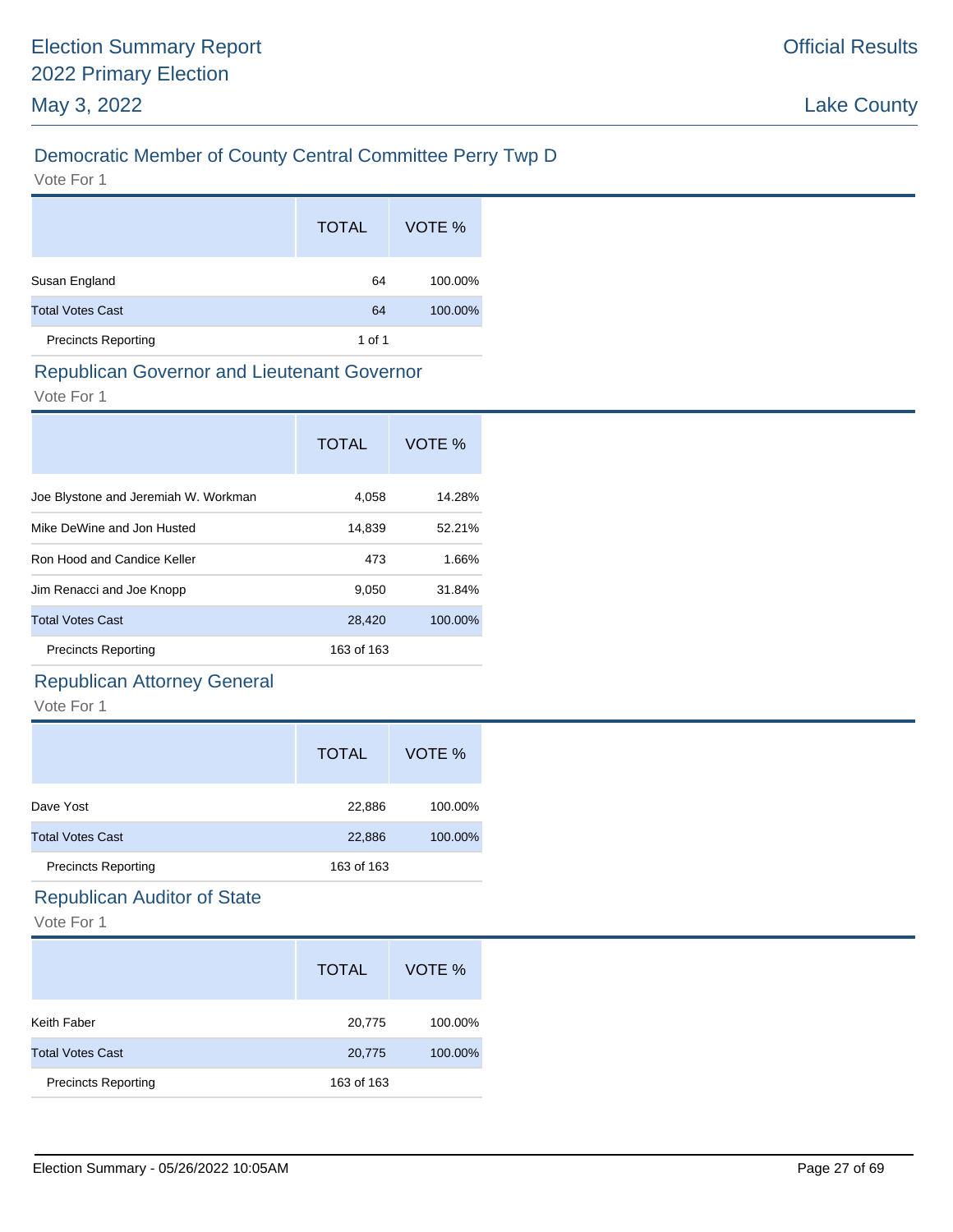# Republican Secretary of State

Vote For 1

|                            | <b>TOTAL</b> | VOTE %  |
|----------------------------|--------------|---------|
| John Adams                 | 7,498        | 31.07%  |
| Frank LaRose               | 16,636       | 68.93%  |
| <b>Total Votes Cast</b>    | 24,134       | 100.00% |
| <b>Precincts Reporting</b> | 163 of 163   |         |

#### Republican Treasurer of State

Vote For 1

|                            | <b>TOTAL</b> | VOTE %  |
|----------------------------|--------------|---------|
| Robert Sprague             | 20,874       | 100.00% |
| <b>Total Votes Cast</b>    | 20,874       | 100.00% |
| <b>Precincts Reporting</b> | 163 of 163   |         |

# Republican Chief Justice of the Supreme Court, FTC 1-1-23

Vote For 1

|                            | <b>TOTAL</b> | VOTE %  |
|----------------------------|--------------|---------|
| Sharon L. Kennedy          | 20,828       | 100.00% |
| <b>Total Votes Cast</b>    | 20,828       | 100.00% |
| <b>Precincts Reporting</b> | 163 of 163   |         |

# Republican Justice of the Supreme Court, FTC 1-1-23

|                            | <b>TOTAL</b> | VOTE %  |
|----------------------------|--------------|---------|
| Pat Fischer                | 20,300       | 100.00% |
| <b>Total Votes Cast</b>    | 20,300       | 100.00% |
| <b>Precincts Reporting</b> | 163 of 163   |         |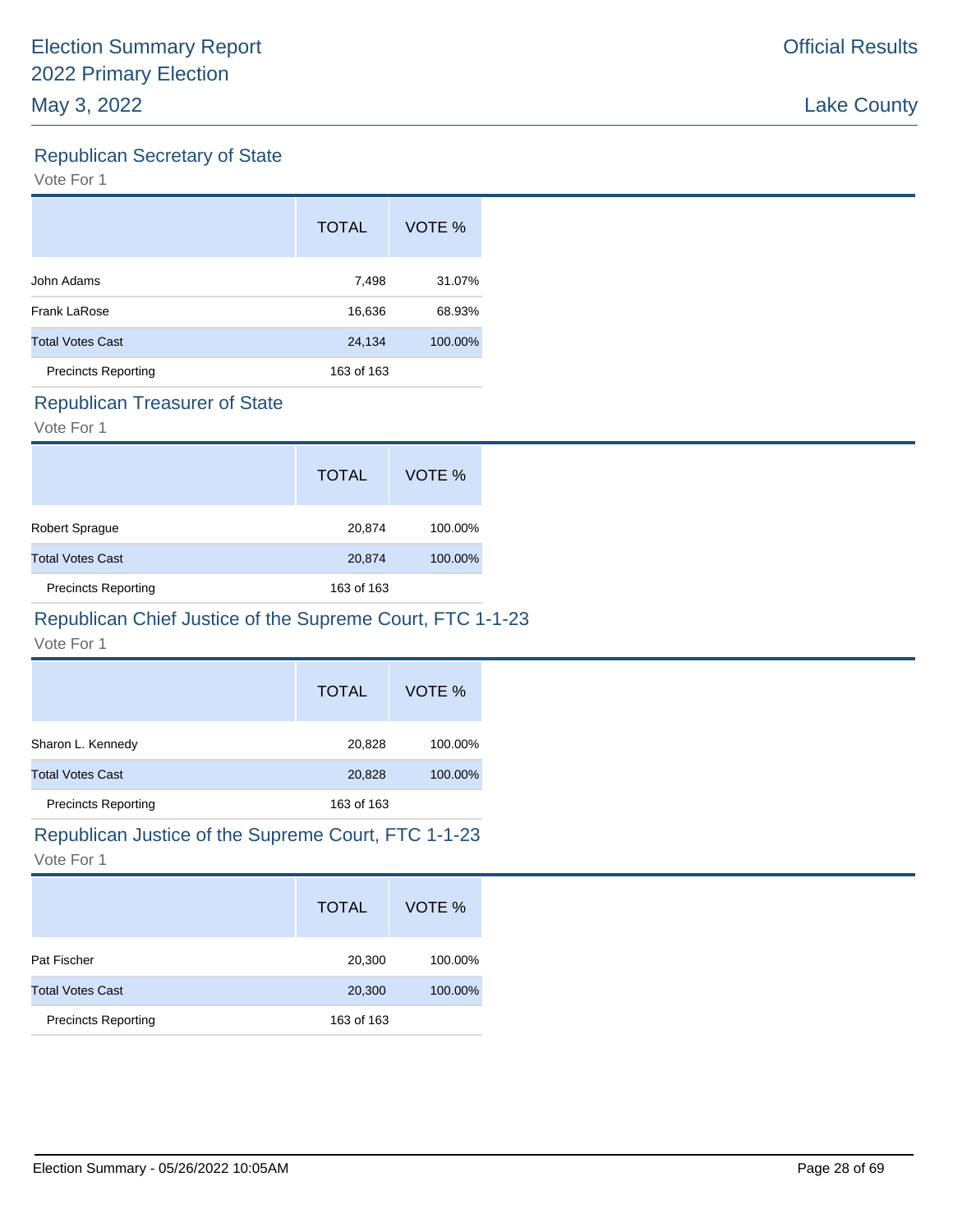# Official Results

# Republican Justice of the Supreme Court, FTC 1-2-23

Vote For 1

|                            | <b>TOTAL</b> | VOTE %  |
|----------------------------|--------------|---------|
| Pat DeWine                 | 19,330       | 100.00% |
| <b>Total Votes Cast</b>    | 19,330       | 100.00% |
| <b>Precincts Reporting</b> | 163 of 163   |         |
|                            |              |         |

# Republican U.S. Senator

Vote For 1

|                            | <b>TOTAL</b> | VOTE %  |
|----------------------------|--------------|---------|
| Matt Dolan                 | 8,201        | 29.03%  |
| Mike Gibbons               | 2,722        | 9.63%   |
| Josh Mandel                | 7,076        | 25.05%  |
| <b>Neil Patel</b>          | 186          | 0.66%   |
| Mark Pukita                | 432          | 1.53%   |
| Jane Timken                | 1,161        | 4.11%   |
| <b>JD Vance</b>            | 8,474        | 29.99%  |
| <b>Total Votes Cast</b>    | 28,252       | 100.00% |
| <b>Precincts Reporting</b> | 163 of 163   |         |

# Republican Representative to Congress (14th District)

|                            | <b>TOTAL</b> | VOTE %  |
|----------------------------|--------------|---------|
| <b>Patrick Gene Awtrey</b> | 3,191        | 12.22%  |
| <b>Bevin Cormack</b>       | 1,707        | 6.54%   |
| David P. Joyce             | 21,210       | 81.24%  |
| <b>Total Votes Cast</b>    | 26,108       | 100.00% |
| <b>Precincts Reporting</b> | 163 of 163   |         |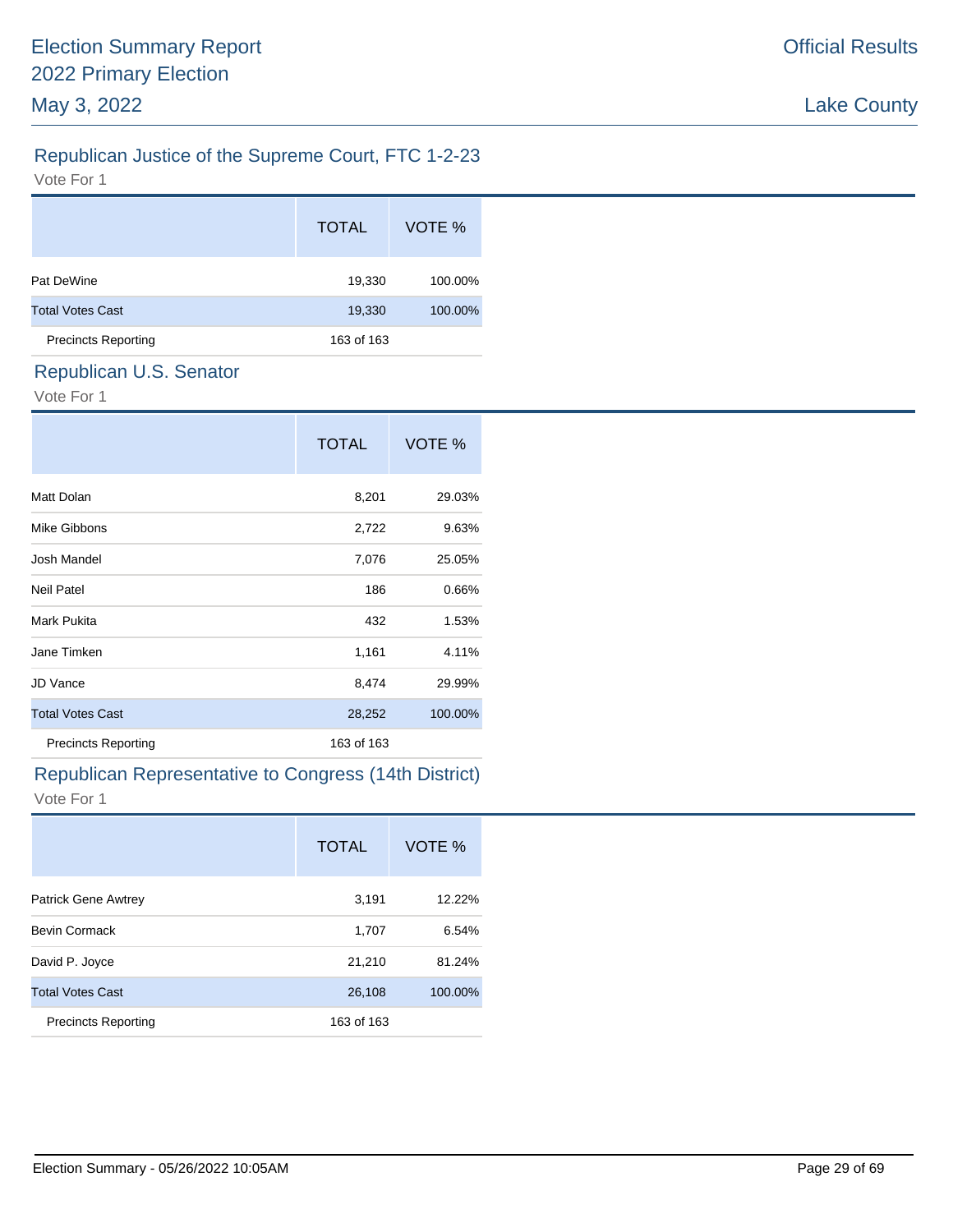# Republican Judge of the Court of Appeals (11th District), FTC 2-9-23

Vote For 1

|                            | <b>TOTAL</b> | VOTE %  |
|----------------------------|--------------|---------|
| Eugene A. Lucci            | 22,527       | 100.00% |
| <b>Total Votes Cast</b>    | 22,527       | 100.00% |
| <b>Precincts Reporting</b> | 163 of 163   |         |

# Republican Judge of the Court of Appeals (11th District), UTE 2-8-25

Vote For 1

|                            | <b>TOTAL</b> | VOTE %  |
|----------------------------|--------------|---------|
| John J. Eklund             | 15,126       | 64.99%  |
| Sarah Thomas Kovoor        | 8,147        | 35.01%  |
| <b>Total Votes Cast</b>    | 23,273       | 100.00% |
| <b>Precincts Reporting</b> | 163 of 163   |         |

# Republican County Commissioner, FTC 1-1-23

#### Vote For 1

|                            | <b>TOTAL</b> | VOTE %  |
|----------------------------|--------------|---------|
| John T. Plecnik            | 21,002       | 100.00% |
| <b>Total Votes Cast</b>    | 21,002       | 100.00% |
| <b>Precincts Reporting</b> | 163 of 163   |         |

# Republican County Commissioner, UTE 1-1-25

|                            | <b>TOTAL</b> | VOTE %  |
|----------------------------|--------------|---------|
| Morris W. Beverage, III    | 12,334       | 49.72%  |
| Richard J. Regovich        | 12,471       | 50.28%  |
| <b>Total Votes Cast</b>    | 24,805       | 100.00% |
| <b>Precincts Reporting</b> | 163 of 163   |         |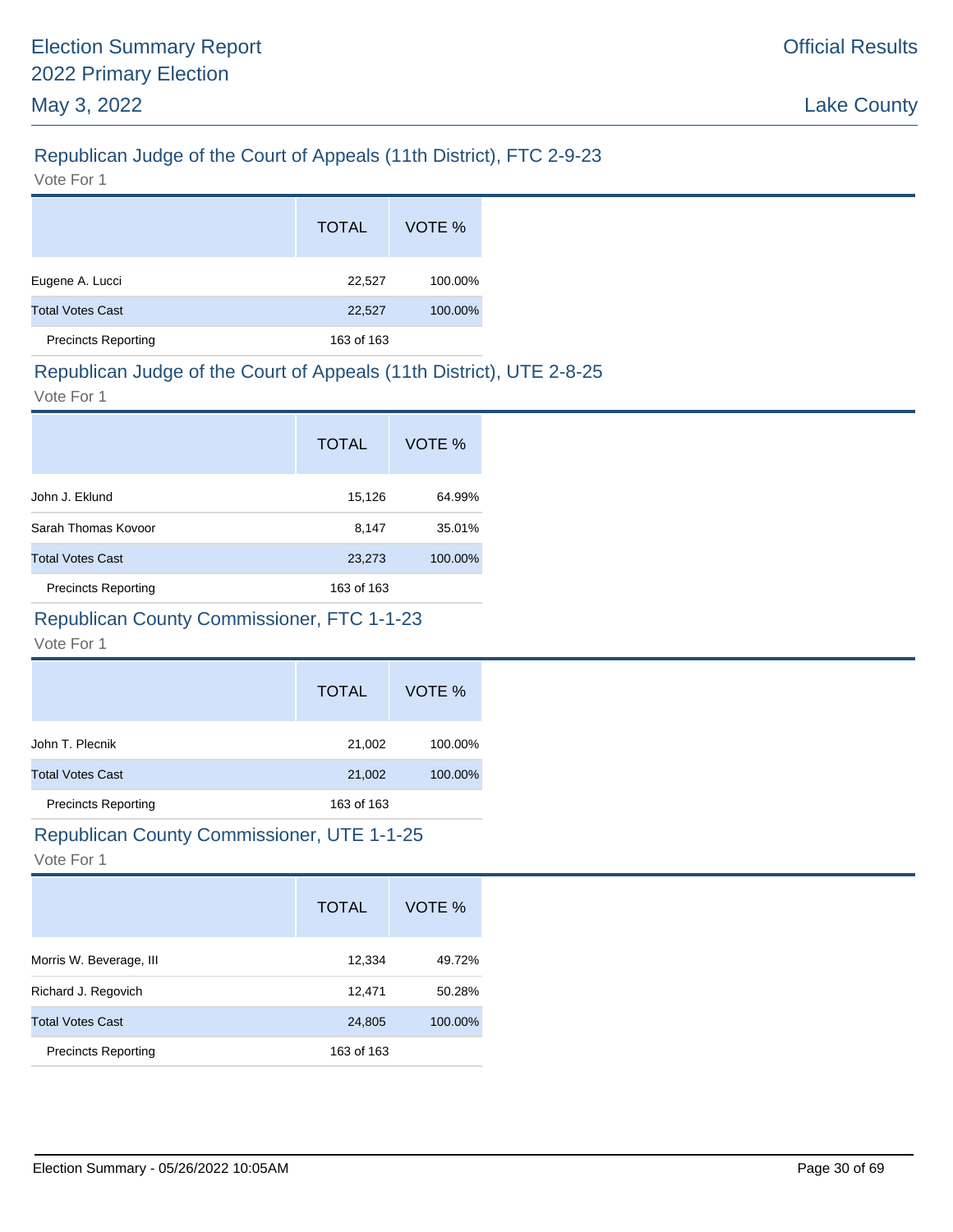# Republican County Auditor

Vote For 1

|                            | <b>TOTAL</b> | VOTE %  |
|----------------------------|--------------|---------|
| Christopher A. Galloway    | 21,181       | 100.00% |
| <b>Total Votes Cast</b>    | 21,181       | 100.00% |
| <b>Precincts Reporting</b> | 163 of 163   |         |

### Republican Member of County Central Committee Eastlake City 1A

Vote For 1

|                            | <b>TOTAL</b> | VOTE %  |
|----------------------------|--------------|---------|
| James Overstreet           | 64           | 100.00% |
| <b>Total Votes Cast</b>    | 64           | 100.00% |
| <b>Precincts Reporting</b> | 1 of 1       |         |

# Republican Member of County Central Committee Eastlake City 1B

#### Vote For 1

|                            | <b>TOTAL</b> | VOTE %  |
|----------------------------|--------------|---------|
| J. Todd Gulley             | 68           | 100.00% |
| <b>Total Votes Cast</b>    | 68           | 100.00% |
| <b>Precincts Reporting</b> | 1 of 1       |         |

#### Republican Member of County Central Committee Eastlake City 1C

|                            | <b>TOTAL</b> | VOTE %  |
|----------------------------|--------------|---------|
| <b>William Petranszky</b>  | 151          | 100.00% |
| <b>Total Votes Cast</b>    | 151          | 100.00% |
| <b>Precincts Reporting</b> | 1 of 1       |         |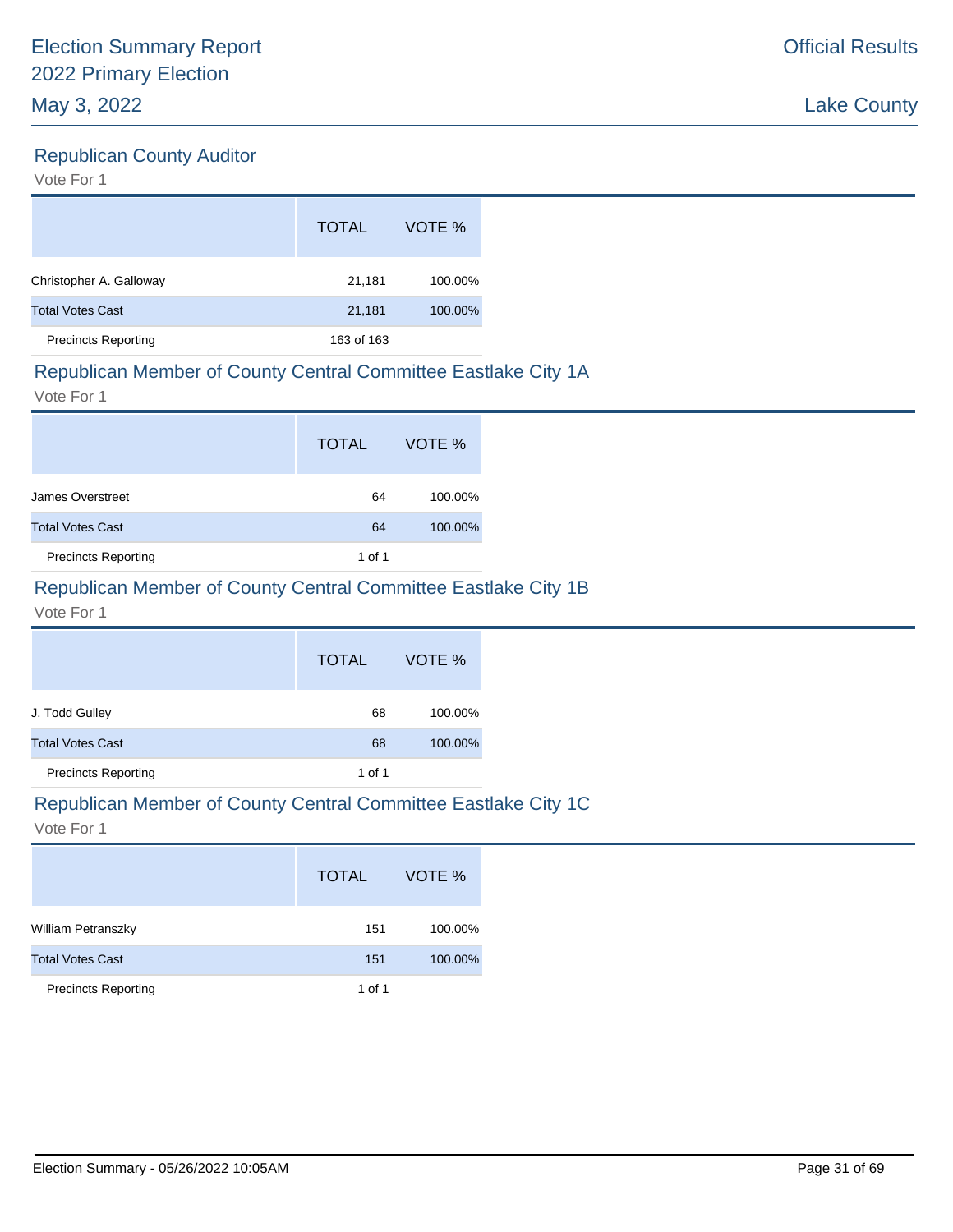# Republican Member of County Central Committee Eastlake City 2A

Vote For 1

|                            | <b>TOTAL</b> | VOTE %  |
|----------------------------|--------------|---------|
| John Meyers                | 96           | 100.00% |
| <b>Total Votes Cast</b>    | 96           | 100.00% |
| <b>Precincts Reporting</b> | 1 of 1       |         |

#### Republican Member of County Central Committee Eastlake City 2B

Vote For 1

|                            | <b>TOTAL</b> | VOTE %  |
|----------------------------|--------------|---------|
| Chris Krajnyak             | 63           | 100.00% |
| <b>Total Votes Cast</b>    | 63           | 100.00% |
| <b>Precincts Reporting</b> | 1 of 1       |         |

# Republican Member of County Central Committee Eastlake City 3B

#### Vote For 1

|                            | <b>TOTAL</b> | VOTE %  |
|----------------------------|--------------|---------|
| Cindy Hopkins              | 112          | 100.00% |
| <b>Total Votes Cast</b>    | 112          | 100.00% |
| <b>Precincts Reporting</b> | 1 of 1       |         |

# Republican Member of County Central Committee Eastlake City 3C

|                            | <b>TOTAL</b> | VOTE %  |
|----------------------------|--------------|---------|
| Ken Roberts                | 119          | 100.00% |
| <b>Total Votes Cast</b>    | 119          | 100.00% |
| <b>Precincts Reporting</b> | 1 of 1       |         |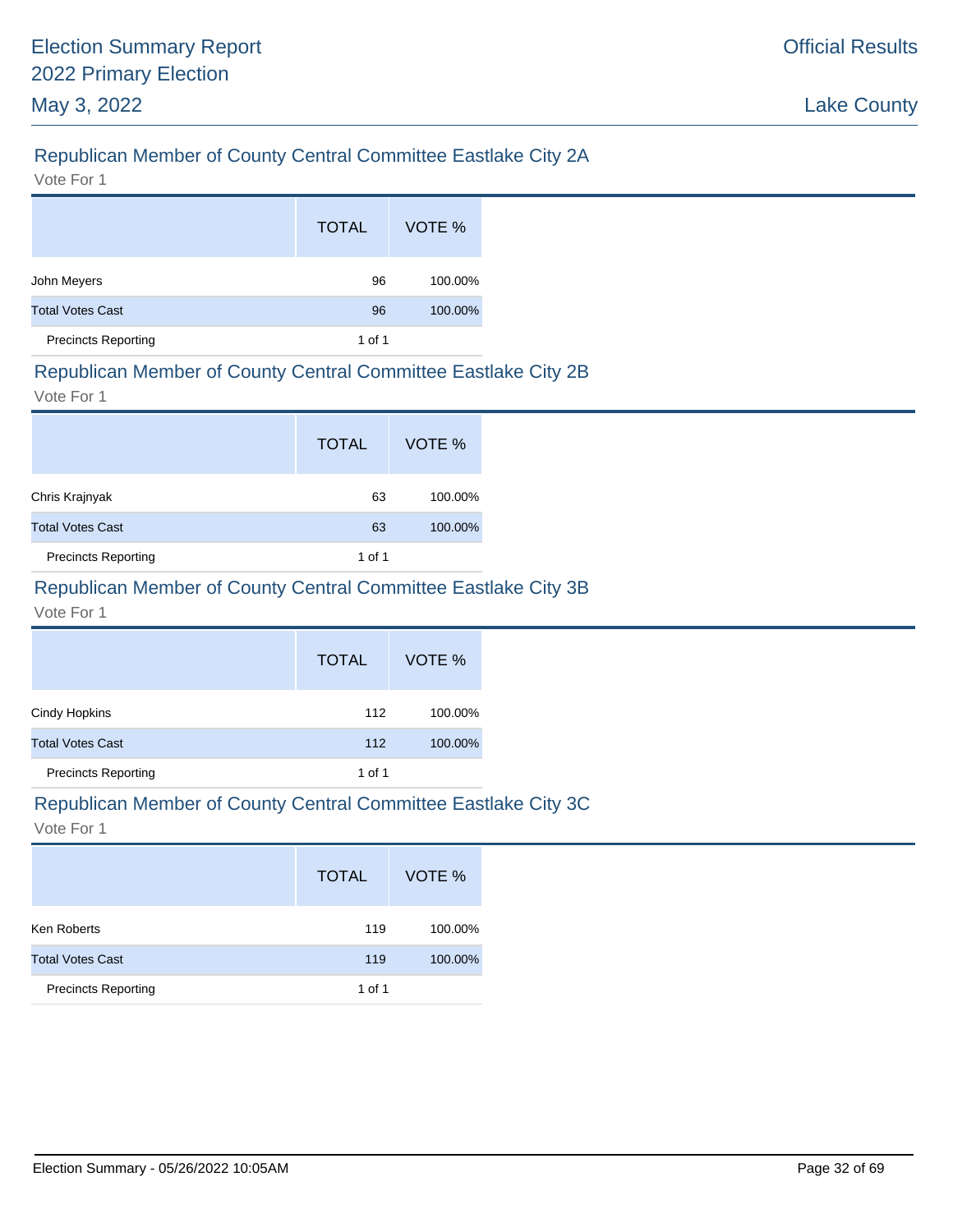# Republican Member of County Central Committee Eastlake City 4A

Vote For 1

|                            | <b>TOTAL</b>   | VOTE %  |
|----------------------------|----------------|---------|
| David Spotton              | 121            | 100.00% |
| <b>Total Votes Cast</b>    | 100.00%<br>121 |         |
| <b>Precincts Reporting</b> | 1 of 1         |         |

### Republican Member of County Central Committee Eastlake City 4B

Vote For 1

|                            | <b>TOTAL</b> | VOTE %  |
|----------------------------|--------------|---------|
| Barbara Pickel             | 150          | 100.00% |
| <b>Total Votes Cast</b>    | 150          | 100.00% |
| <b>Precincts Reporting</b> | 1 of 1       |         |

### Republican Member of County Central Committee Kirtland 1A

Vote For 1

|                            | <b>TOTAL</b> | VOTE %  |
|----------------------------|--------------|---------|
| Sylvia Pisorn              | 174          | 100.00% |
| <b>Total Votes Cast</b>    | 174          | 100.00% |
| <b>Precincts Reporting</b> | 1 of 1       |         |

#### Republican Member of County Central Committee Kirtland 2A

|                            | <b>TOTAL</b> | VOTE %  |
|----------------------------|--------------|---------|
| Jerry Cirino               | 262          | 100.00% |
| <b>Total Votes Cast</b>    | 262          | 100.00% |
| <b>Precincts Reporting</b> | 1 of 1       |         |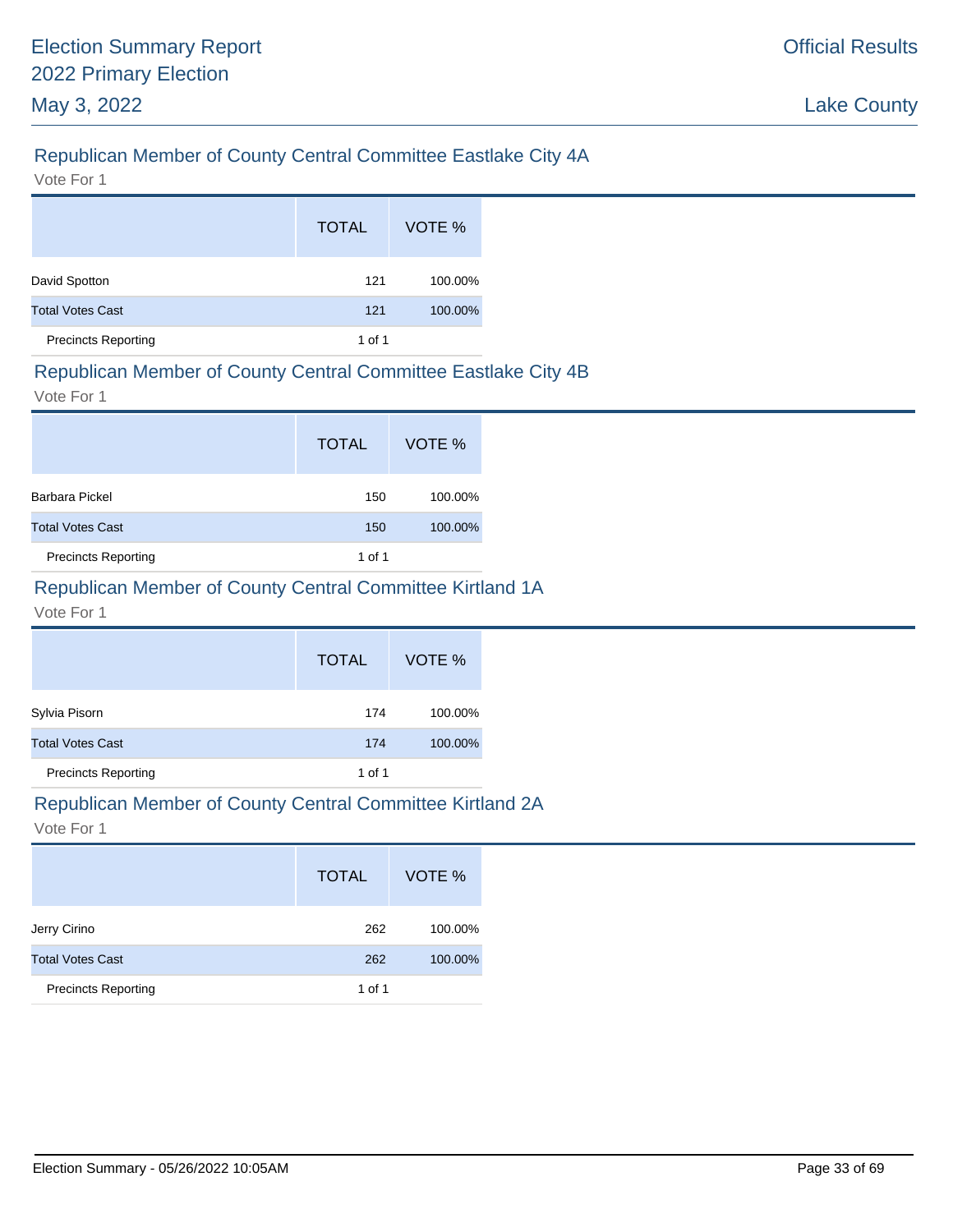# Republican Member of County Central Committee Kirtland 3A

Vote For 1

|                            | <b>TOTAL</b> | VOTE %  |
|----------------------------|--------------|---------|
| Arzella Melnyk             | 54           | 19.08%  |
| Joseph E. Smolic           | 229          | 80.92%  |
| <b>Total Votes Cast</b>    | 283          | 100.00% |
| <b>Precincts Reporting</b> | 1 of 1       |         |

### Republican Member of County Central Committee Kirtland 4A

Vote For 1

|                            | <b>TOTAL</b> | VOTE %  |
|----------------------------|--------------|---------|
| Jeffrey W. Ruple           | 230          | 100.00% |
| <b>Total Votes Cast</b>    | 230          | 100.00% |
| <b>Precincts Reporting</b> | 1 of 1       |         |

# Republican Member of County Central Committee Mentor City 1A

Vote For 1

|                            | <b>TOTAL</b> | VOTE %  |
|----------------------------|--------------|---------|
| Robert Posatiere           | 100          | 100.00% |
| <b>Total Votes Cast</b>    | 100          | 100.00% |
| <b>Precincts Reporting</b> | 1 of 1       |         |

# Republican Member of County Central Committee Mentor City 1B

|                            | <b>TOTAL</b> | VOTE %  |
|----------------------------|--------------|---------|
| Thomas E. Seymour          | 82           | 100.00% |
| <b>Total Votes Cast</b>    | 82           | 100.00% |
| <b>Precincts Reporting</b> | 1 of 1       |         |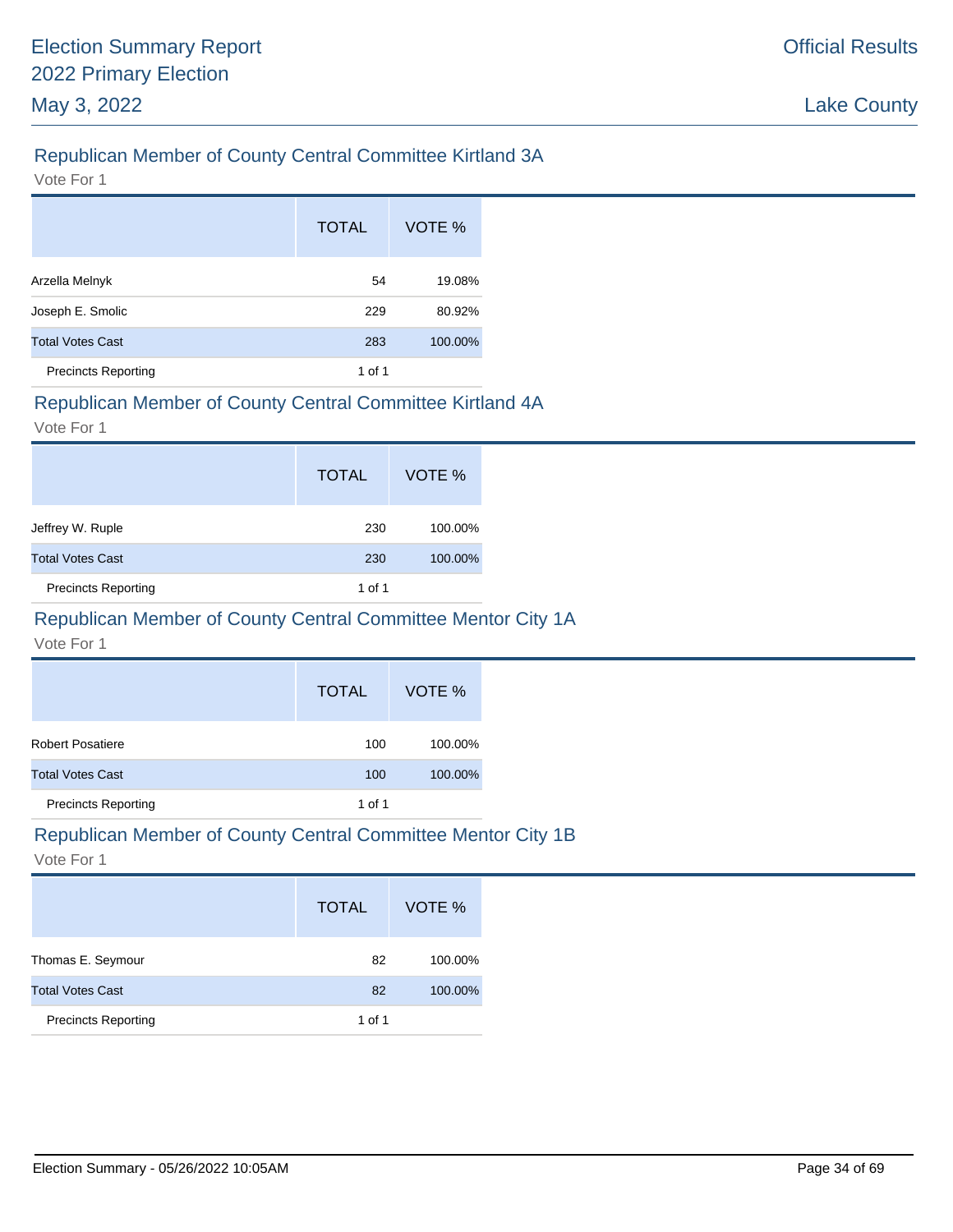# Republican Member of County Central Committee Mentor City 1D

Vote For 1

|                            | <b>TOTAL</b> | VOTE %  |
|----------------------------|--------------|---------|
| Carl H. Dondorfer          | 109          | 53.69%  |
| Curtis Lau                 | 94           | 46.31%  |
| <b>Total Votes Cast</b>    | 203          | 100.00% |
| <b>Precincts Reporting</b> | 1 of 1       |         |

#### Republican Member of County Central Committee Mentor City 1E

Vote For 1

|                            | <b>TOTAL</b> | VOTE %  |
|----------------------------|--------------|---------|
| Laura Schick               | 119          | 100.00% |
| <b>Total Votes Cast</b>    | 119          | 100.00% |
| <b>Precincts Reporting</b> | 1 of 1       |         |

# Republican Member of County Central Committee Mentor City 1G

Vote For 1

|                            | <b>TOTAL</b> | VOTE %  |
|----------------------------|--------------|---------|
| Becky Lynch                | 152          | 100.00% |
| <b>Total Votes Cast</b>    | 152          | 100.00% |
| <b>Precincts Reporting</b> | 1 of 1       |         |

# Republican Member of County Central Committee Mentor City 1H

|                            | <b>TOTAL</b> | VOTE %  |
|----------------------------|--------------|---------|
| Sean Blake                 | 151          | 100.00% |
| <b>Total Votes Cast</b>    | 151          | 100.00% |
| <b>Precincts Reporting</b> | 1 of 1       |         |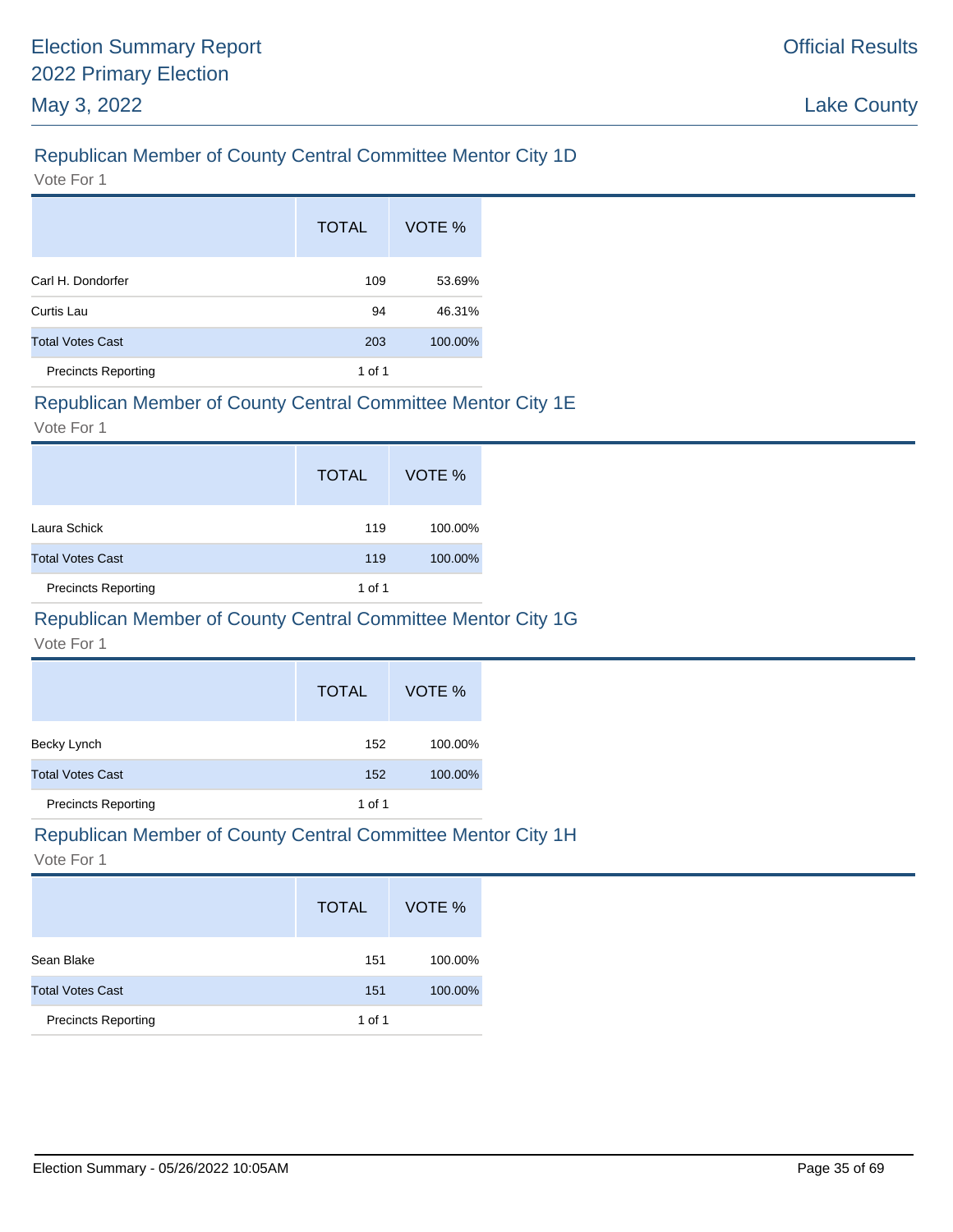# Republican Member of County Central Committee Mentor City 1I

Vote For 1

|                            | <b>TOTAL</b> | VOTE %  |
|----------------------------|--------------|---------|
| Robert E. DiCarlo, II      | 115          | 100.00% |
| <b>Total Votes Cast</b>    | 115          | 100.00% |
| <b>Precincts Reporting</b> | 1 of 1       |         |

#### Republican Member of County Central Committee Mentor City 2A

Vote For 1

|                            | <b>TOTAL</b> | VOTE %  |
|----------------------------|--------------|---------|
| David Bennett              | 136          | 100.00% |
| <b>Total Votes Cast</b>    | 136          | 100.00% |
| <b>Precincts Reporting</b> | 1 of 1       |         |

### Republican Member of County Central Committee Mentor City 2B

Vote For 1

|                            | <b>TOTAL</b> | VOTE %  |
|----------------------------|--------------|---------|
| Eric N. Kaleal             | 145          | 100.00% |
| <b>Total Votes Cast</b>    | 145          | 100.00% |
| <b>Precincts Reporting</b> | 1 of 1       |         |

#### Republican Member of County Central Committee Mentor City 2E

|                            | <b>TOTAL</b> | VOTE %  |
|----------------------------|--------------|---------|
| Michael Rhyner             | 66           | 100.00% |
| <b>Total Votes Cast</b>    | 66           | 100.00% |
| <b>Precincts Reporting</b> | 1 of 1       |         |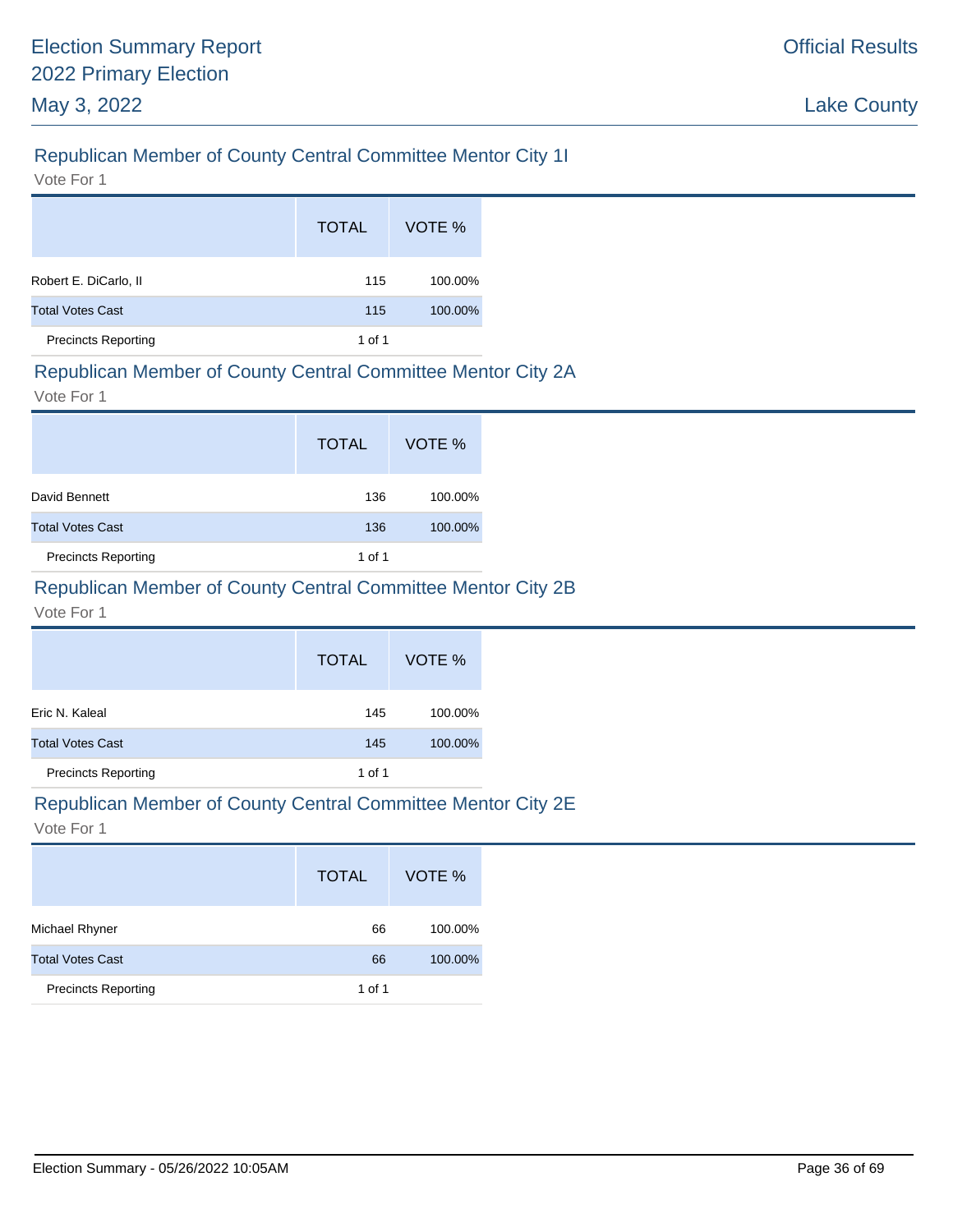# Republican Member of County Central Committee Mentor City 2G

Vote For 1

|                            | <b>TOTAL</b> | VOTE %  |
|----------------------------|--------------|---------|
| Teresa Tohms-Ackerman      | 102          | 100.00% |
| <b>Total Votes Cast</b>    | 102          | 100.00% |
| <b>Precincts Reporting</b> | 1 of 1       |         |

#### Republican Member of County Central Committee Mentor City 2H

Vote For 1

|                            | <b>TOTAL</b> | VOTE %  |
|----------------------------|--------------|---------|
| James R. Short             | 120          | 100.00% |
| <b>Total Votes Cast</b>    | 120          | 100.00% |
| <b>Precincts Reporting</b> | 1 of 1       |         |

# Republican Member of County Central Committee Mentor City 2I

#### Vote For 1

|                            | <b>TOTAL</b> | VOTE %  |
|----------------------------|--------------|---------|
| Janet Kushlan              | 125          | 100.00% |
| <b>Total Votes Cast</b>    | 125          | 100.00% |
| <b>Precincts Reporting</b> | 1 of 1       |         |

#### Republican Member of County Central Committee Mentor City 3A

|                            | <b>TOTAL</b> | VOTE %  |
|----------------------------|--------------|---------|
| <b>Charles Pinkerman</b>   | 114          | 100.00% |
| <b>Total Votes Cast</b>    | 114          | 100.00% |
| <b>Precincts Reporting</b> | 1 of 1       |         |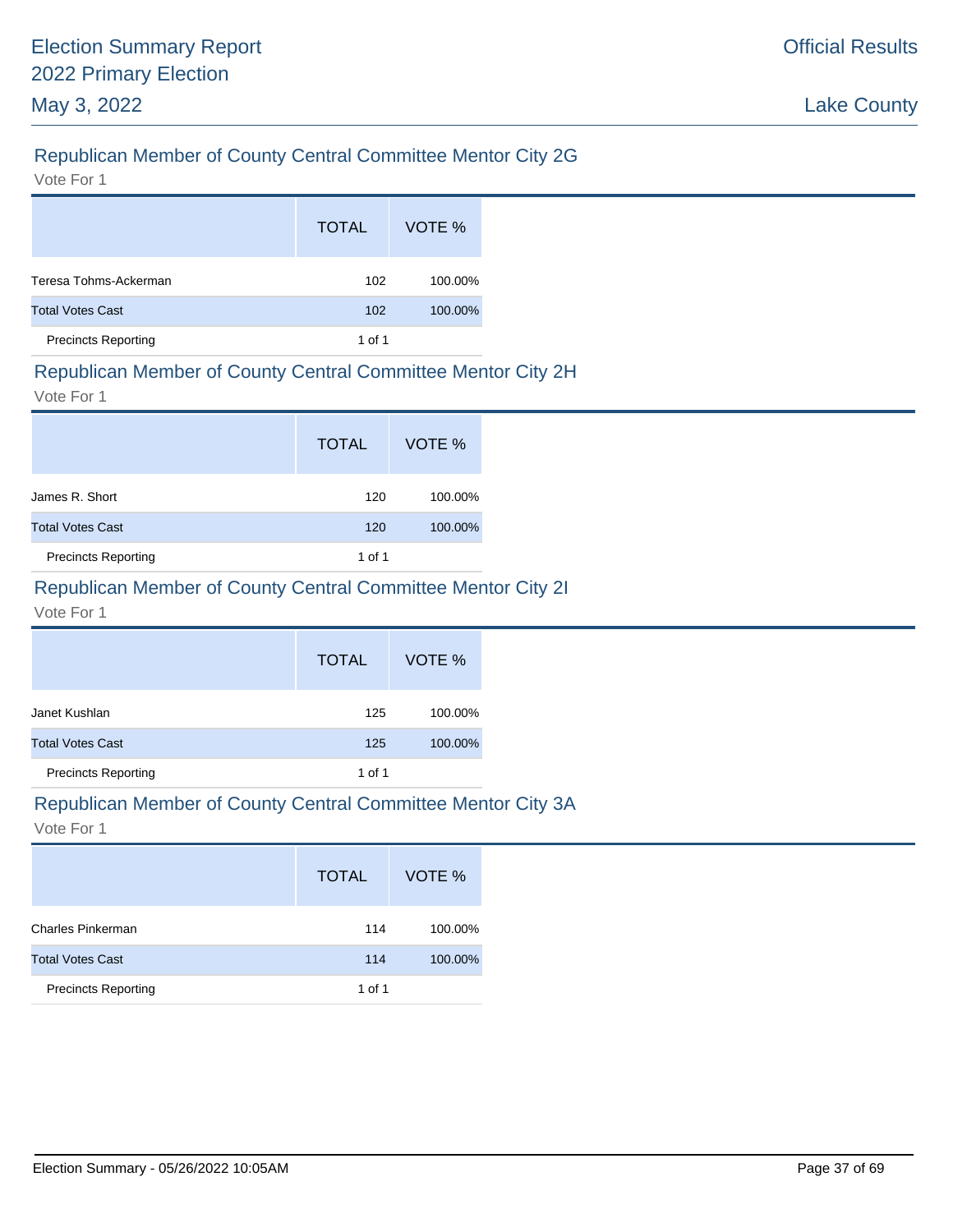# Republican Member of County Central Committee Mentor City 3C

Vote For 1

|                            | <b>TOTAL</b> | VOTE %  |
|----------------------------|--------------|---------|
| Rosemarie Palker Havel     | 147          | 100.00% |
| <b>Total Votes Cast</b>    | 147          | 100.00% |
| <b>Precincts Reporting</b> | 1 of 1       |         |

#### Republican Member of County Central Committee Mentor City 3D

Vote For 1

|                            | <b>TOTAL</b> | VOTE %  |
|----------------------------|--------------|---------|
| Karen S. Hennie            | 146          | 100.00% |
| <b>Total Votes Cast</b>    | 146          | 100.00% |
| <b>Precincts Reporting</b> | 1 of 1       |         |

# Republican Member of County Central Committee Mentor City 3E

Vote For 1

|                            | <b>TOTAL</b> | VOTE %  |
|----------------------------|--------------|---------|
| Mark Freeman               | 113          | 100.00% |
| <b>Total Votes Cast</b>    | 113          | 100.00% |
| <b>Precincts Reporting</b> | 1 of 1       |         |

#### Republican Member of County Central Committee Mentor City 3F

|                            | <b>TOTAL</b> | VOTE %  |
|----------------------------|--------------|---------|
| <b>Thomas Tuttle</b>       | 146          | 100.00% |
| <b>Total Votes Cast</b>    | 146          | 100.00% |
| <b>Precincts Reporting</b> | 1 of 1       |         |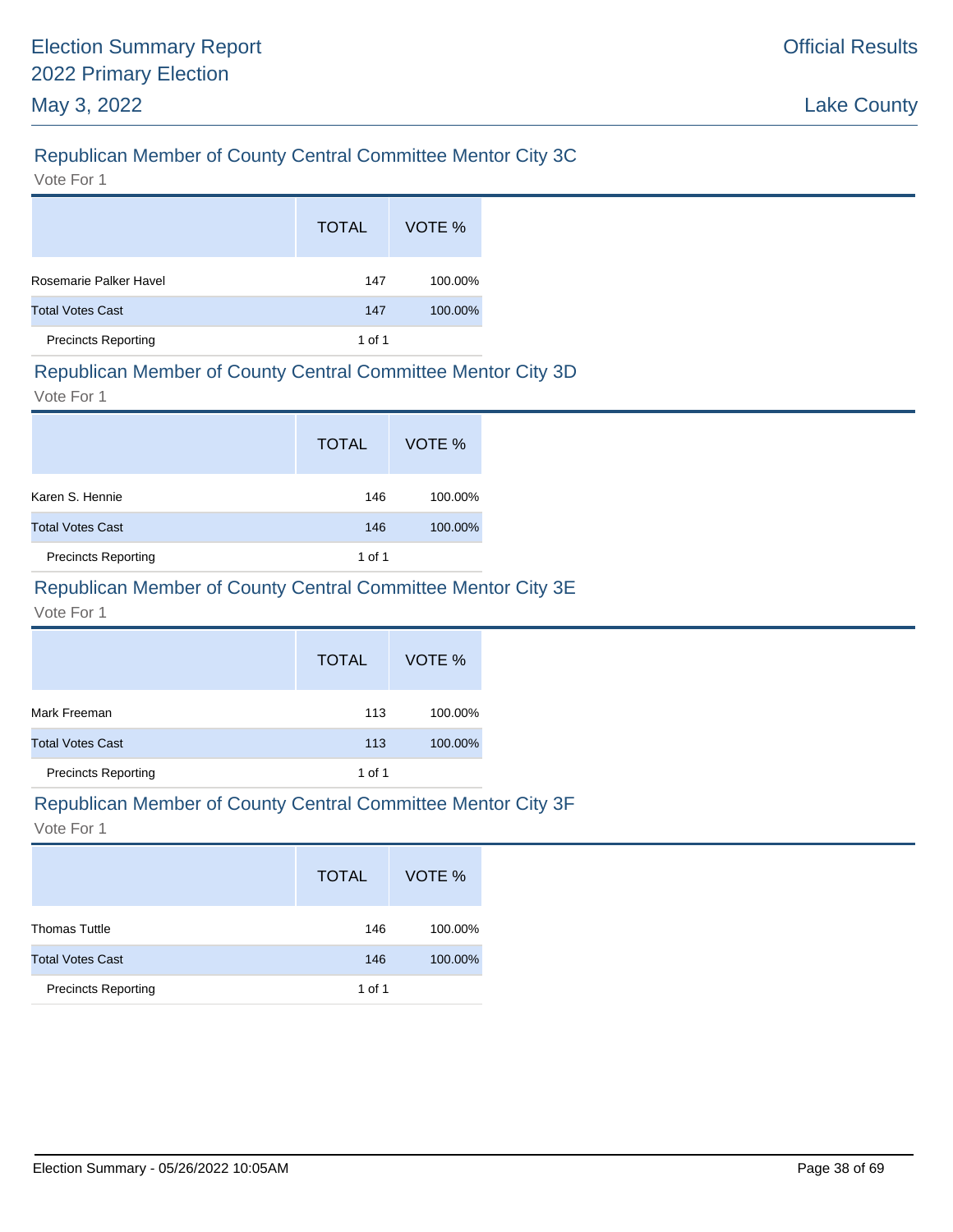# Republican Member of County Central Committee Mentor City 3G

Vote For 1

|                            | <b>TOTAL</b> | VOTE %  |
|----------------------------|--------------|---------|
| Jack Beckwith              | 89           | 100.00% |
| <b>Total Votes Cast</b>    | 89           | 100.00% |
| <b>Precincts Reporting</b> | 1 of 1       |         |

#### Republican Member of County Central Committee Mentor City 3H

Vote For 1

|                            | <b>TOTAL</b> | VOTE %  |
|----------------------------|--------------|---------|
| Frank A. Peto              | 147          | 100.00% |
| <b>Total Votes Cast</b>    | 147          | 100.00% |
| <b>Precincts Reporting</b> | 1 of 1       |         |

# Republican Member of County Central Committee Mentor City 4A

Vote For 1

|                            | <b>TOTAL</b> | VOTE %  |
|----------------------------|--------------|---------|
| Richard M. Zaleski         | 103          | 100.00% |
| <b>Total Votes Cast</b>    | 103          | 100.00% |
| <b>Precincts Reporting</b> | 1 of 1       |         |

#### Republican Member of County Central Committee Mentor City 4B

|                            | <b>TOTAL</b> | VOTE %  |
|----------------------------|--------------|---------|
| <b>Richard Thiedemann</b>  | 159          | 100.00% |
| <b>Total Votes Cast</b>    | 159          | 100.00% |
| <b>Precincts Reporting</b> | 1 of 1       |         |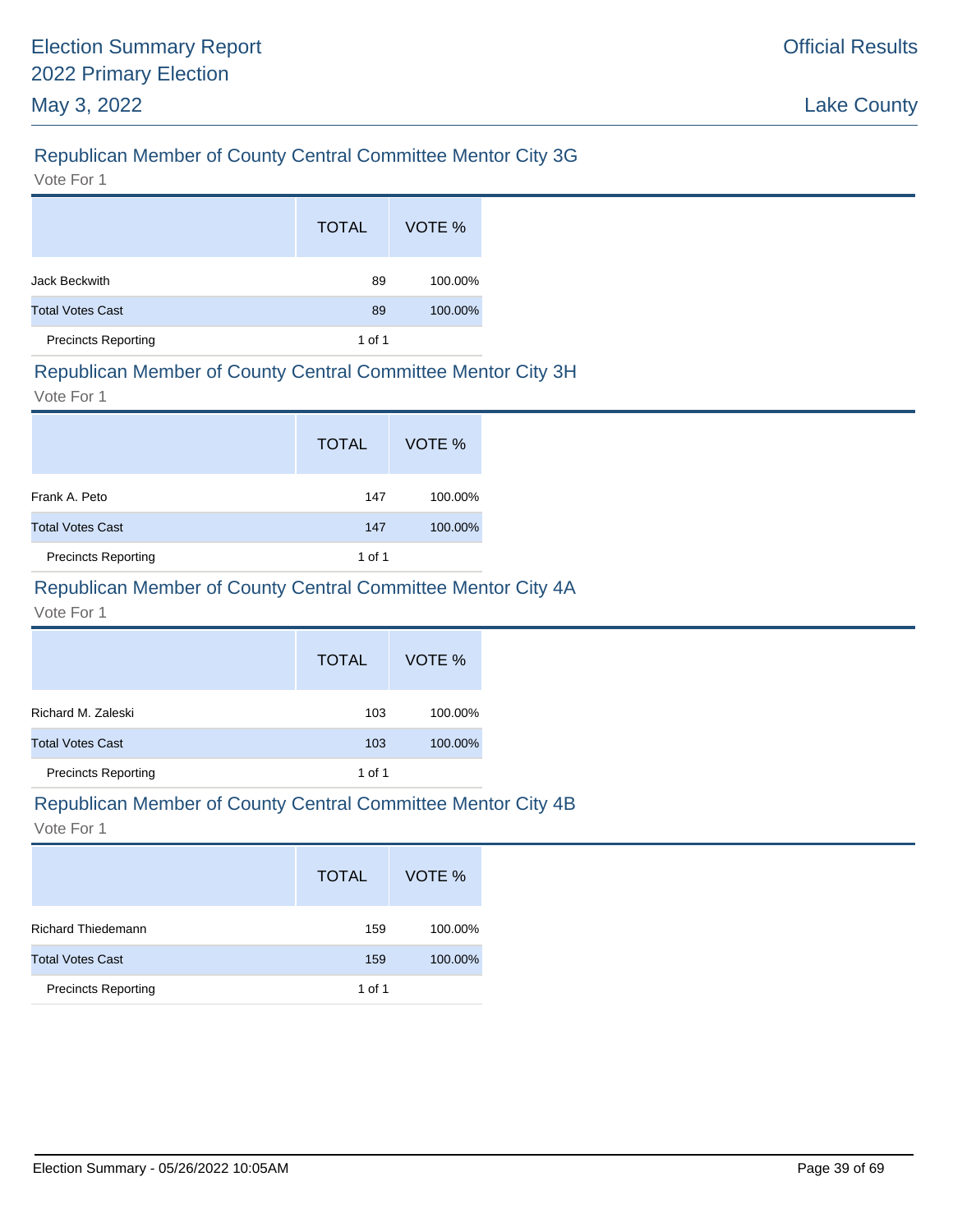# Republican Member of County Central Committee Mentor City 4D

Vote For 1

|                            | <b>TOTAL</b> | VOTE %  |
|----------------------------|--------------|---------|
| <b>Christopher Atwell</b>  | 91           | 100.00% |
| <b>Total Votes Cast</b>    | 91           | 100.00% |
| <b>Precincts Reporting</b> | 1 of 1       |         |

#### Republican Member of County Central Committee Mentor City 4E

Vote For 1

|                            | <b>TOTAL</b> | VOTE %  |
|----------------------------|--------------|---------|
| Daniel W. Regovich         | 158          | 100.00% |
| <b>Total Votes Cast</b>    | 158          | 100.00% |
| <b>Precincts Reporting</b> | 1 of 1       |         |

### Republican Member of County Central Committee Mentor City 4F

Vote For 1

|                            | <b>TOTAL</b> | VOTE %  |
|----------------------------|--------------|---------|
| Marilyn Lau                | 113          | 100.00% |
| <b>Total Votes Cast</b>    | 113          | 100.00% |
| <b>Precincts Reporting</b> | 1 of 1       |         |

#### Republican Member of County Central Committee Mentor City 4G

|                            | <b>TOTAL</b> | VOTE %  |
|----------------------------|--------------|---------|
| Darrell E. Reed            | 182          | 100.00% |
| <b>Total Votes Cast</b>    | 182          | 100.00% |
| <b>Precincts Reporting</b> | 1 of 1       |         |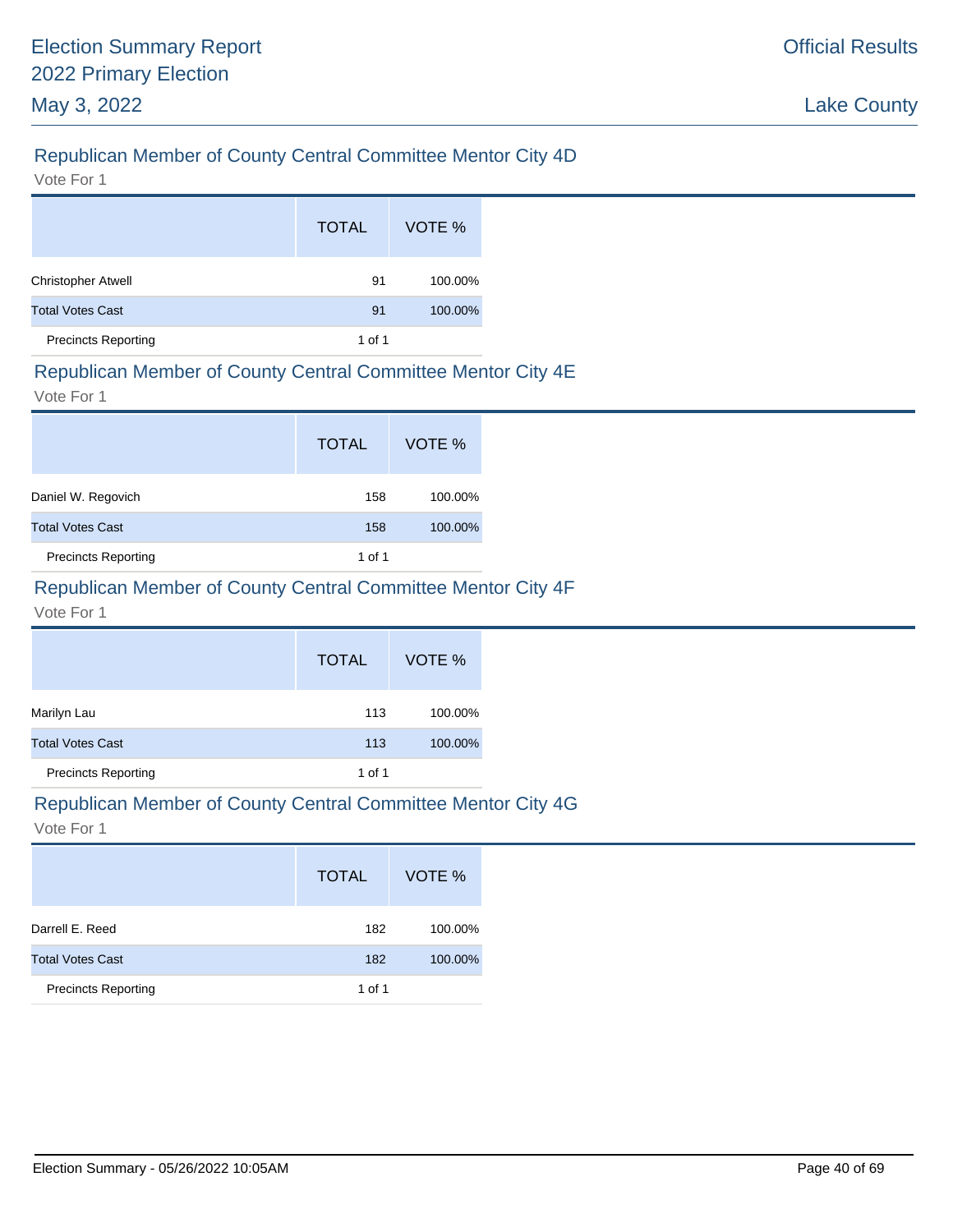# Republican Member of County Central Committee Mentor City 4H

Vote For 1

|                            | <b>TOTAL</b> | VOTE %  |
|----------------------------|--------------|---------|
| Kenneth E. Kukral          | 117          | 100.00% |
| <b>Total Votes Cast</b>    | 117          | 100.00% |
| <b>Precincts Reporting</b> | 1 of 1       |         |

#### Republican Member of County Central Committee Mentor City 4I

Vote For 1

|                            | <b>TOTAL</b> | VOTE %  |
|----------------------------|--------------|---------|
| Janet A. Dowling           | 195          | 100.00% |
| <b>Total Votes Cast</b>    | 195          | 100.00% |
| <b>Precincts Reporting</b> | 1 of 1       |         |

### Republican Member of County Central Committee Mentor-on-the-Lake City 1A

Vote For 1

|                            | <b>TOTAL</b> | VOTE %  |
|----------------------------|--------------|---------|
| August Pecnik              | 160          | 100.00% |
| <b>Total Votes Cast</b>    | 160          | 100.00% |
| <b>Precincts Reporting</b> | 1 of 1       |         |

#### Republican Member of County Central Committee Mentor-on-the-Lake City 2A

|                            | <b>TOTAL</b> | VOTE %  |
|----------------------------|--------------|---------|
| Jeffrey L. Frischkorn      | 111          | 100.00% |
| <b>Total Votes Cast</b>    | 111          | 100.00% |
| <b>Precincts Reporting</b> | 1 of 1       |         |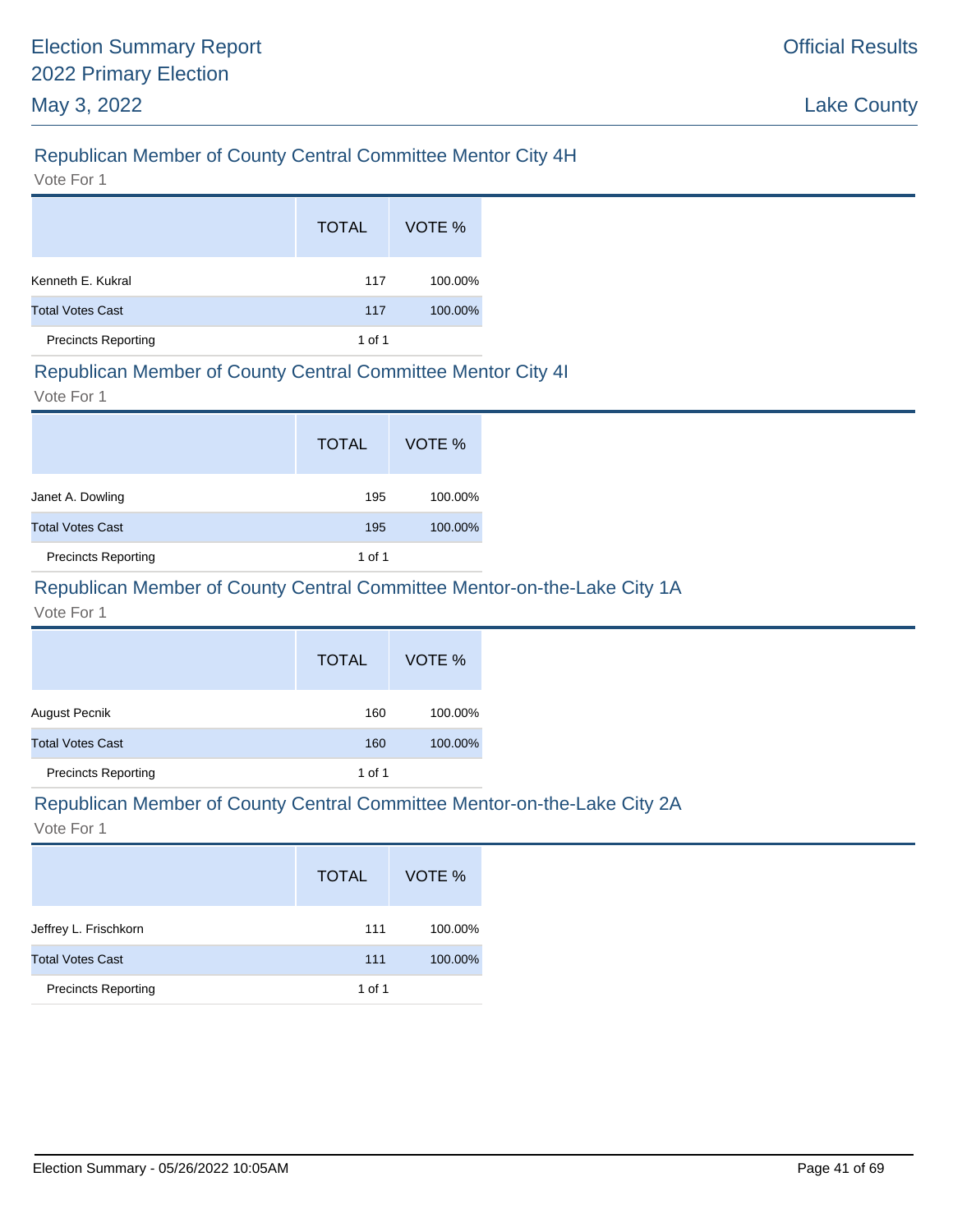# Republican Member of County Central Committee Mentor-on-the-Lake City 4A

Vote For 1

|                            | <b>TOTAL</b> | VOTE %  |
|----------------------------|--------------|---------|
| Diane Jeanette Faehnrich   | 134          | 100.00% |
| <b>Total Votes Cast</b>    | 134          | 100.00% |
| <b>Precincts Reporting</b> | 1 of 1       |         |

# Republican Member of County Central Committee Painesville City 1A

Vote For 1

|                            | <b>TOTAL</b> | VOTE %  |
|----------------------------|--------------|---------|
| Susan Betteley             | 55           | 100.00% |
| <b>Total Votes Cast</b>    | 55           | 100.00% |
| <b>Precincts Reporting</b> | 1 of 1       |         |

# Republican Member of County Central Committee Painesville City 1B

#### Vote For 1

|                            | <b>TOTAL</b> | VOTE %  |
|----------------------------|--------------|---------|
| <b>Stacy Marinelli</b>     | 34           | 100.00% |
| <b>Total Votes Cast</b>    | 34           | 100.00% |
| <b>Precincts Reporting</b> | 1 of 1       |         |

#### Republican Member of County Central Committee Painesville City 2A

|                            | <b>TOTAL</b> | VOTE %  |
|----------------------------|--------------|---------|
| David Graper               | 70           | 100.00% |
| <b>Total Votes Cast</b>    | 70           | 100.00% |
| <b>Precincts Reporting</b> | 1 of 1       |         |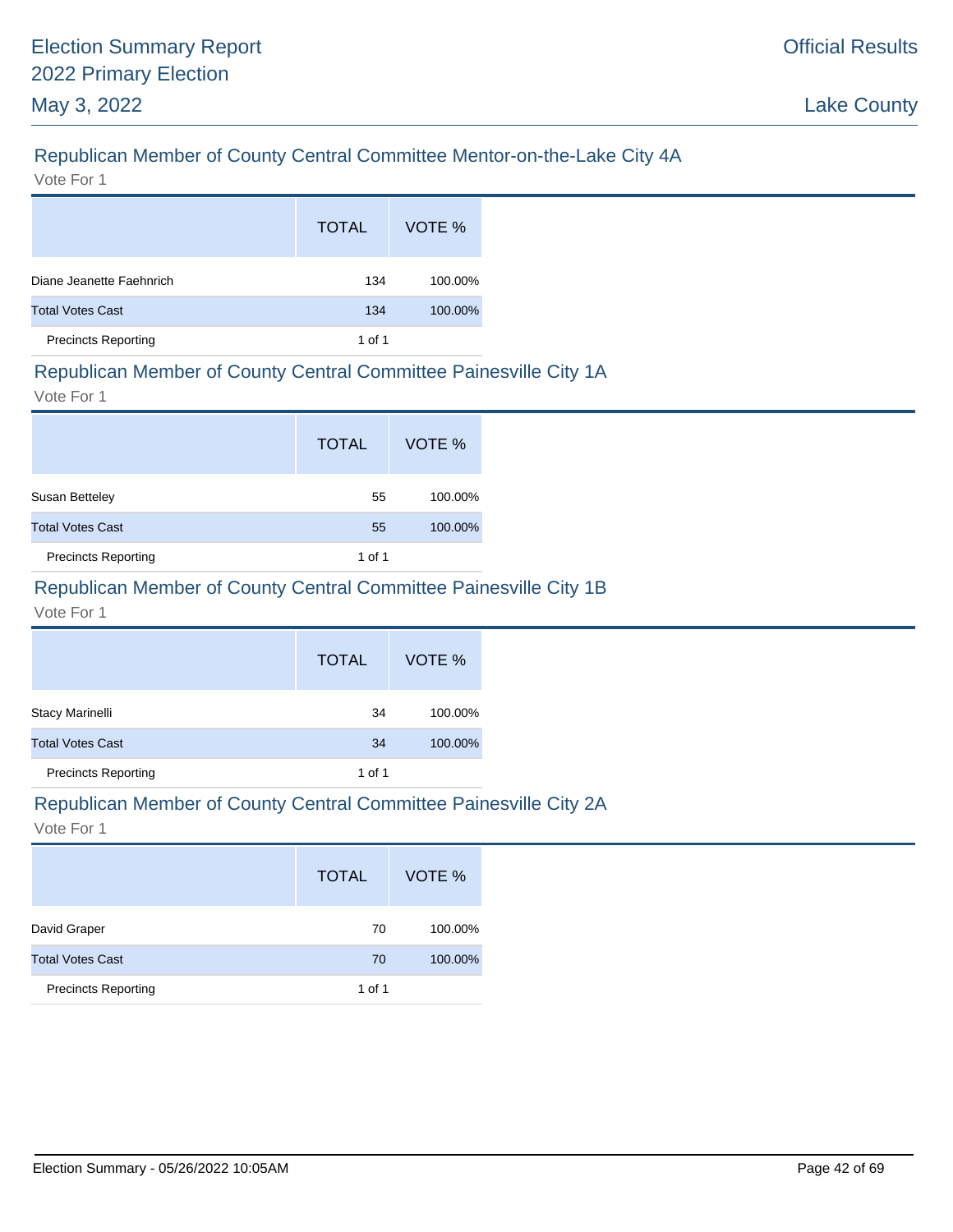# Republican Member of County Central Committee Painesville City 2B

Vote For 1

|                            | <b>TOTAL</b> | VOTE %  |
|----------------------------|--------------|---------|
| Justin Severa              | 105          | 100.00% |
| <b>Total Votes Cast</b>    | 105          | 100.00% |
| <b>Precincts Reporting</b> | 1 of 1       |         |

#### Republican Member of County Central Committee Painesville City 3A

Vote For 1

|                            | <b>TOTAL</b> | VOTE %  |
|----------------------------|--------------|---------|
| <b>Elliot Pilarczyk</b>    | 39           | 100.00% |
| <b>Total Votes Cast</b>    | 39           | 100.00% |
| <b>Precincts Reporting</b> | 1 of 1       |         |

# Republican Member of County Central Committee Painesville City 3B

Vote For 1

|                            | <b>TOTAL</b> | VOTE %  |
|----------------------------|--------------|---------|
| James A. Chernis           | 94           | 100.00% |
| <b>Total Votes Cast</b>    | 94           | 100.00% |
| <b>Precincts Reporting</b> | 1 of 1       |         |

#### Republican Member of County Central Committee Painesville City 4A

|                            | <b>TOTAL</b> | VOTE %  |
|----------------------------|--------------|---------|
| Matthew J. Hebebrand       | 92           | 57.86%  |
| Charles C. Hillier, II     | 67           | 42.14%  |
| <b>Total Votes Cast</b>    | 159          | 100.00% |
| <b>Precincts Reporting</b> | 1 of 1       |         |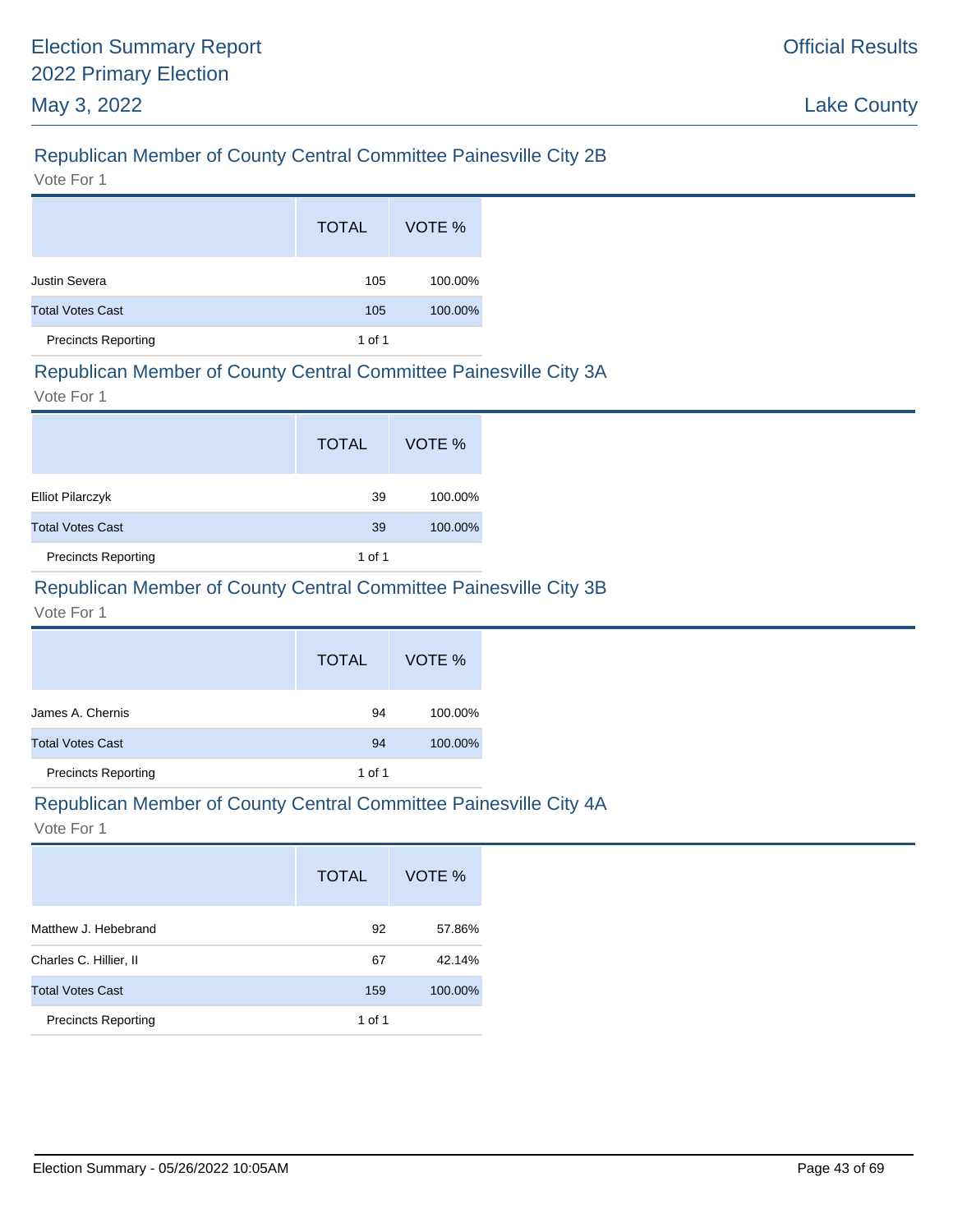# Republican Member of County Central Committee Painesville City 4C

Vote For 1

|                            | <b>TOTAL</b> | VOTE %  |
|----------------------------|--------------|---------|
| Janet F. Clair             | 28           | 100.00% |
| <b>Total Votes Cast</b>    | 28           | 100.00% |
| <b>Precincts Reporting</b> | 1 of 1       |         |

#### Republican Member of County Central Committee Painesville City 4D

Vote For 1

|                            | <b>TOTAL</b> | VOTE %  |
|----------------------------|--------------|---------|
| Bonnie J. Boyd             | -31          | 100.00% |
| <b>Total Votes Cast</b>    | 31           | 100.00% |
| <b>Precincts Reporting</b> | 1 of 1       |         |

# Republican Member of County Central Committee Wickliffe City 1A

Vote For 1

|                            | <b>TOTAL</b> | VOTE %  |
|----------------------------|--------------|---------|
| Matthew C. Jaworski        | 128          | 100.00% |
| <b>Total Votes Cast</b>    | 128          | 100.00% |
| <b>Precincts Reporting</b> | 1 of 1       |         |

#### Republican Member of County Central Committee Wickliffe City 1B

|                            | <b>TOTAL</b> | VOTE %  |
|----------------------------|--------------|---------|
| Daniel J. Thomeier         | 78           | 100.00% |
| <b>Total Votes Cast</b>    | 78           | 100.00% |
| <b>Precincts Reporting</b> | 1 of 1       |         |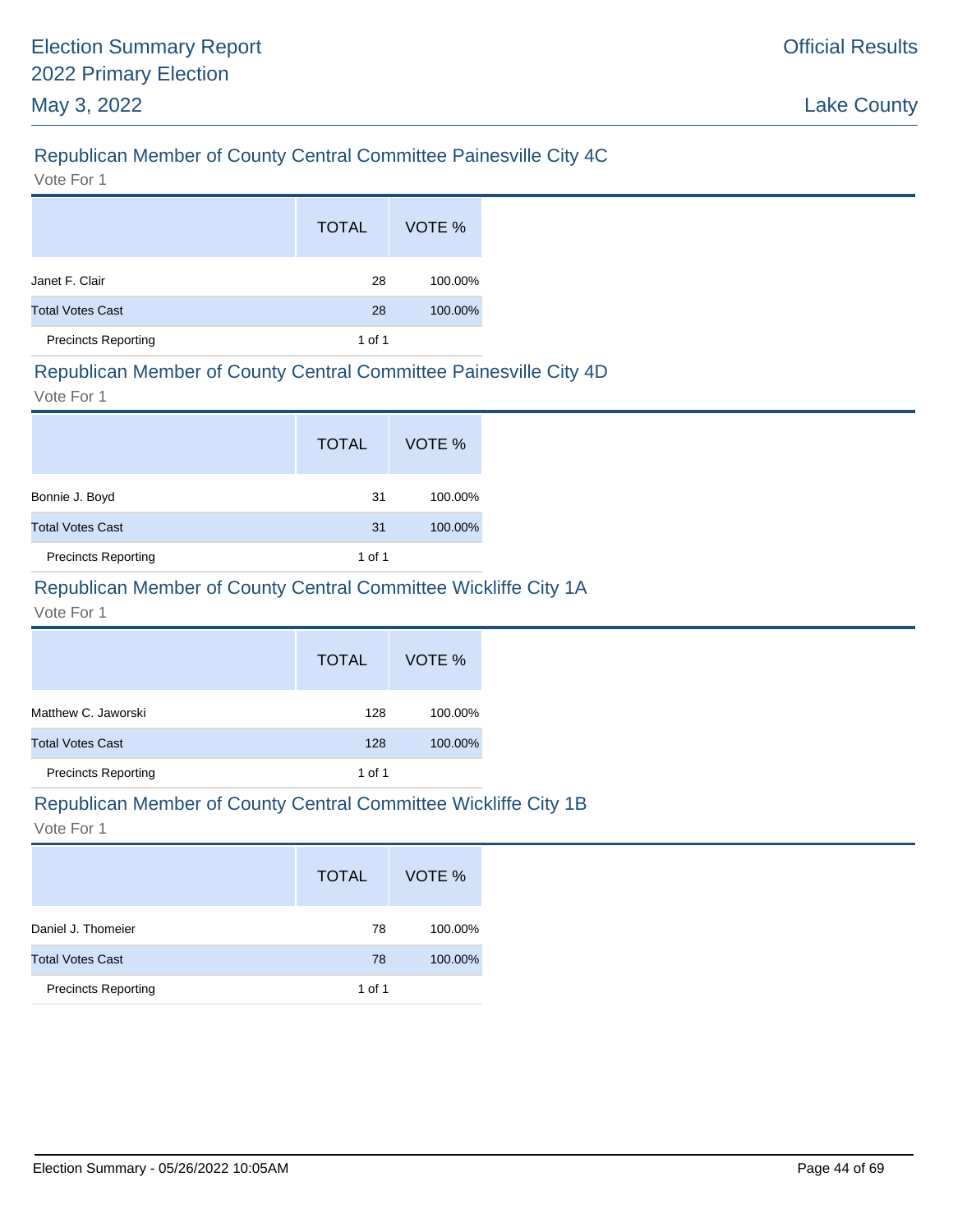# Republican Member of County Central Committee Wickliffe City 2A

Vote For 1

|                            | <b>TOTAL</b> | VOTE %  |
|----------------------------|--------------|---------|
| Robert W. Anzlovar         | 90           | 100.00% |
| <b>Total Votes Cast</b>    | 90           | 100.00% |
| <b>Precincts Reporting</b> | 1 of 1       |         |

#### Republican Member of County Central Committee Wickliffe City 2B

Vote For 1

|                            | <b>TOTAL</b> | VOTE %  |
|----------------------------|--------------|---------|
| Frank T. Zupancic          | 51           | 100.00% |
| <b>Total Votes Cast</b>    | 51           | 100.00% |
| <b>Precincts Reporting</b> | 1 of 1       |         |

# Republican Member of County Central Committee Wickliffe City 3A

#### Vote For 1

|                            | <b>TOTAL</b> | VOTE %  |
|----------------------------|--------------|---------|
| William Faehnrich          | 105          | 76.09%  |
| Thomas Thielman            | 33           | 23.91%  |
| <b>Total Votes Cast</b>    | 138          | 100.00% |
| <b>Precincts Reporting</b> | 1 of 1       |         |

#### Republican Member of County Central Committee Wickliffe City 3B

|                            | <b>TOTAL</b> | VOTE %  |
|----------------------------|--------------|---------|
| Kathy Dabkunas             | 39           | 39.80%  |
| Melanie M. Melaragno       | 59           | 60.20%  |
| <b>Total Votes Cast</b>    | 98           | 100.00% |
| <b>Precincts Reporting</b> | 1 of 1       |         |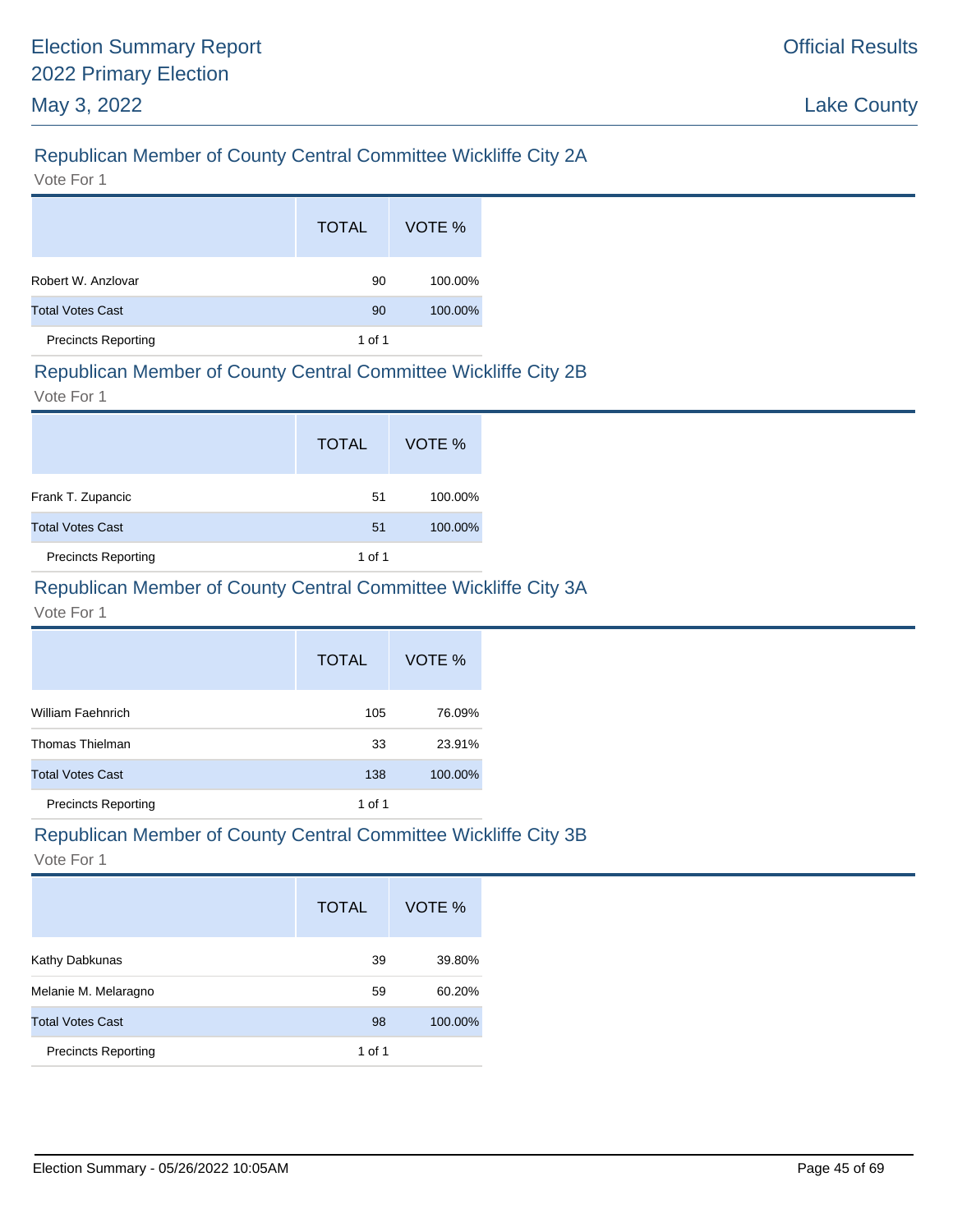# Republican Member of County Central Committee Wickliffe City 4A

Vote For 1

|                            | <b>TOTAL</b> | VOTE %  |
|----------------------------|--------------|---------|
| Mark A. Ozanick            | 106          | 100.00% |
| <b>Total Votes Cast</b>    | 106          | 100.00% |
| <b>Precincts Reporting</b> | 1 of 1       |         |

#### Republican Member of County Central Committee Wickliffe City 4B

Vote For 1

|                            | <b>TOTAL</b> | VOTE %  |
|----------------------------|--------------|---------|
| <b>Eric Griffin</b>        | 78           | 100.00% |
| <b>Total Votes Cast</b>    | 78           | 100.00% |
| <b>Precincts Reporting</b> | 1 of 1       |         |

# Republican Member of County Central Committee Willoughby City 1A

#### Vote For 1

|                            | <b>TOTAL</b> | VOTE %  |
|----------------------------|--------------|---------|
| William R. Dittebrand      | 88           | 100.00% |
| <b>Total Votes Cast</b>    | 88           | 100.00% |
| <b>Precincts Reporting</b> | 1 of 1       |         |

#### Republican Member of County Central Committee Willoughby City 1B

|                            | <b>TOTAL</b> | VOTE %  |
|----------------------------|--------------|---------|
| Vince L. Berry, Sr.        | 50           | 100.00% |
| <b>Total Votes Cast</b>    | 50           | 100.00% |
| <b>Precincts Reporting</b> | 1 of 1       |         |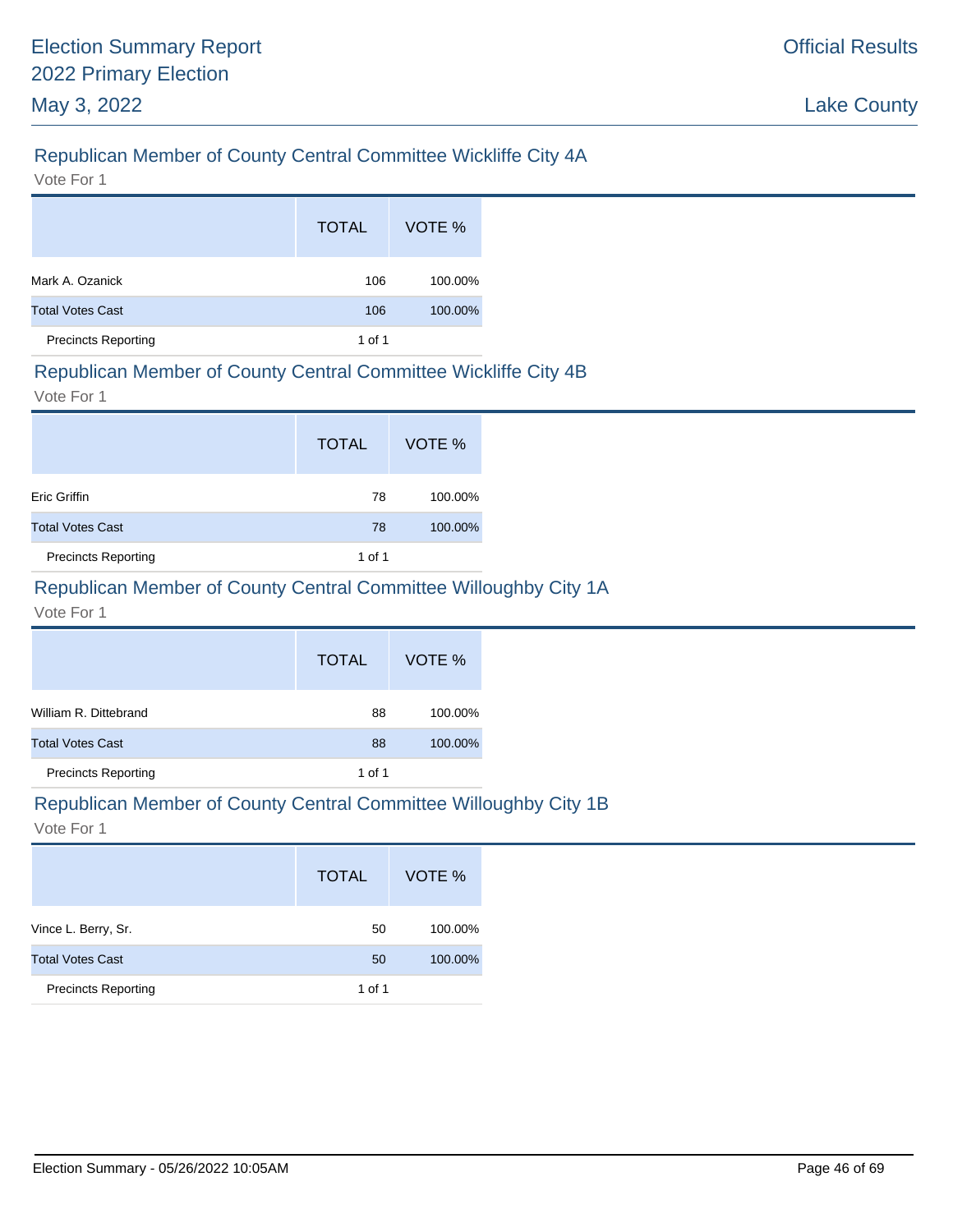# Republican Member of County Central Committee Willoughby City 1C

Vote For 1

|                            | <b>TOTAL</b> | VOTE %  |
|----------------------------|--------------|---------|
| Glenn Mason                | 65           | 100.00% |
| <b>Total Votes Cast</b>    | 65           | 100.00% |
| <b>Precincts Reporting</b> | 1 of 1       |         |

### Republican Member of County Central Committee Willoughby City 2A

Vote For 1

|                            | <b>TOTAL</b> | VOTE %  |
|----------------------------|--------------|---------|
| Patricia Palyu             | 84           | 100.00% |
| <b>Total Votes Cast</b>    | 84           | 100.00% |
| <b>Precincts Reporting</b> | 1 of 1       |         |

# Republican Member of County Central Committee Willoughby City 2B

Vote For 1

|                            | <b>TOTAL</b> | VOTE %  |
|----------------------------|--------------|---------|
| Timothy O'Keeffe           | 159          | 100.00% |
| <b>Total Votes Cast</b>    | 159          | 100.00% |
| <b>Precincts Reporting</b> | 1 of 1       |         |

#### Republican Member of County Central Committee Willoughby City 3A

|                            | <b>TOTAL</b> | VOTE %  |
|----------------------------|--------------|---------|
| Frederick J. Leonello      | 77           | 100.00% |
| <b>Total Votes Cast</b>    | 77           | 100.00% |
| <b>Precincts Reporting</b> | 1 of 1       |         |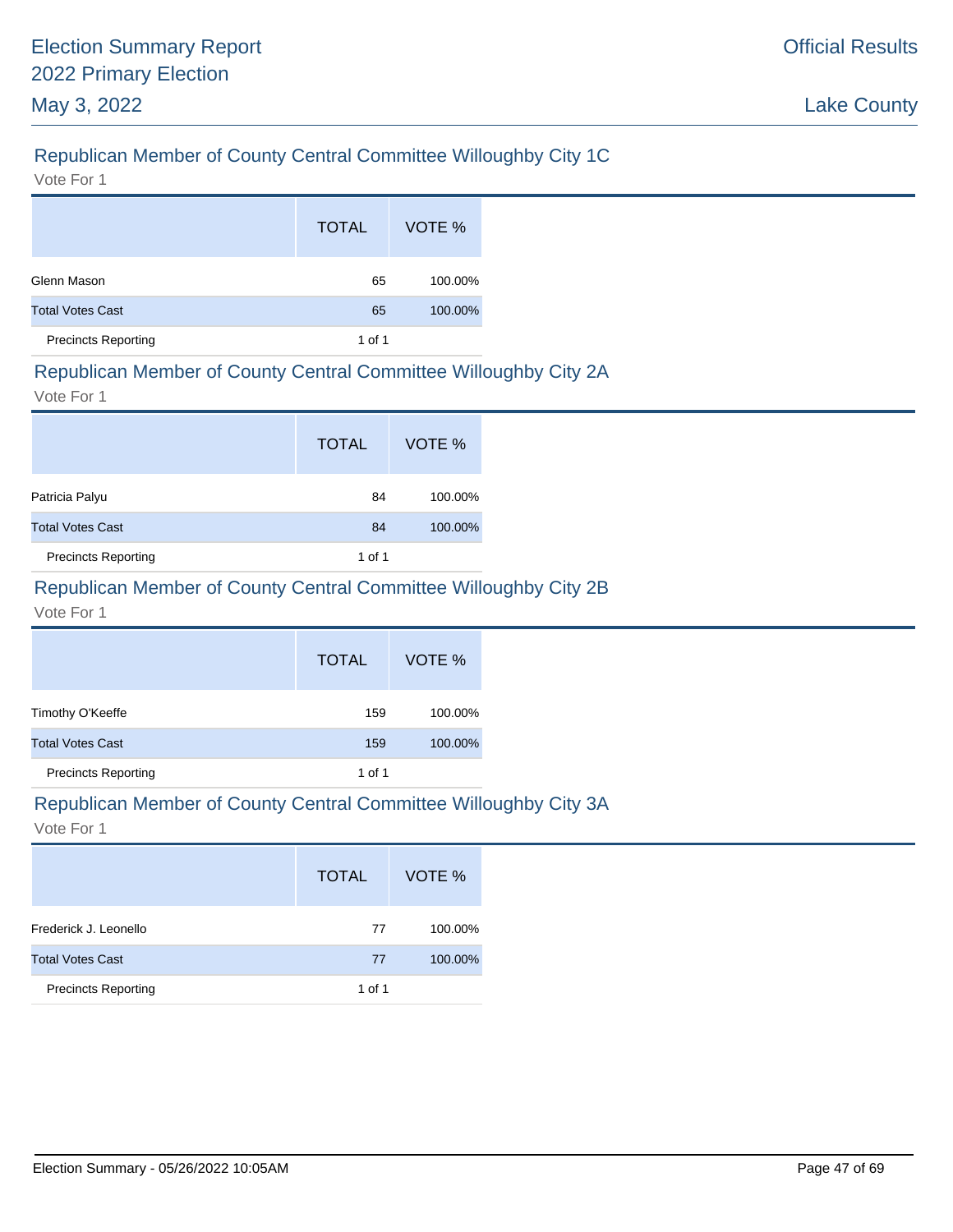# Republican Member of County Central Committee Willoughby City 3B

Vote For 1

|                            | <b>TOTAL</b>   | VOTE %  |
|----------------------------|----------------|---------|
| <b>William Bernakis</b>    | 108            | 100.00% |
| <b>Total Votes Cast</b>    | 100.00%<br>108 |         |
| <b>Precincts Reporting</b> | 1 of 1         |         |

#### Republican Member of County Central Committee Willoughby City 3C

Vote For 1

|                            | <b>TOTAL</b> | VOTE %  |
|----------------------------|--------------|---------|
| Robert Fiala               | 170          | 100.00% |
| <b>Total Votes Cast</b>    | 170          | 100.00% |
| <b>Precincts Reporting</b> | 1 of 1       |         |

# Republican Member of County Central Committee Willoughby City 4A

Vote For 1

|                            | <b>TOTAL</b> | VOTE %  |
|----------------------------|--------------|---------|
| Marlene Cornachio          | 97           | 100.00% |
| <b>Total Votes Cast</b>    | 97           | 100.00% |
| <b>Precincts Reporting</b> | 1 of 1       |         |

#### Republican Member of County Central Committee Willoughby City 4B

|                            | <b>TOTAL</b> | VOTE %  |
|----------------------------|--------------|---------|
| Greta L. Pate              | 86           | 100.00% |
| <b>Total Votes Cast</b>    | 86           | 100.00% |
| <b>Precincts Reporting</b> | 1 of 1       |         |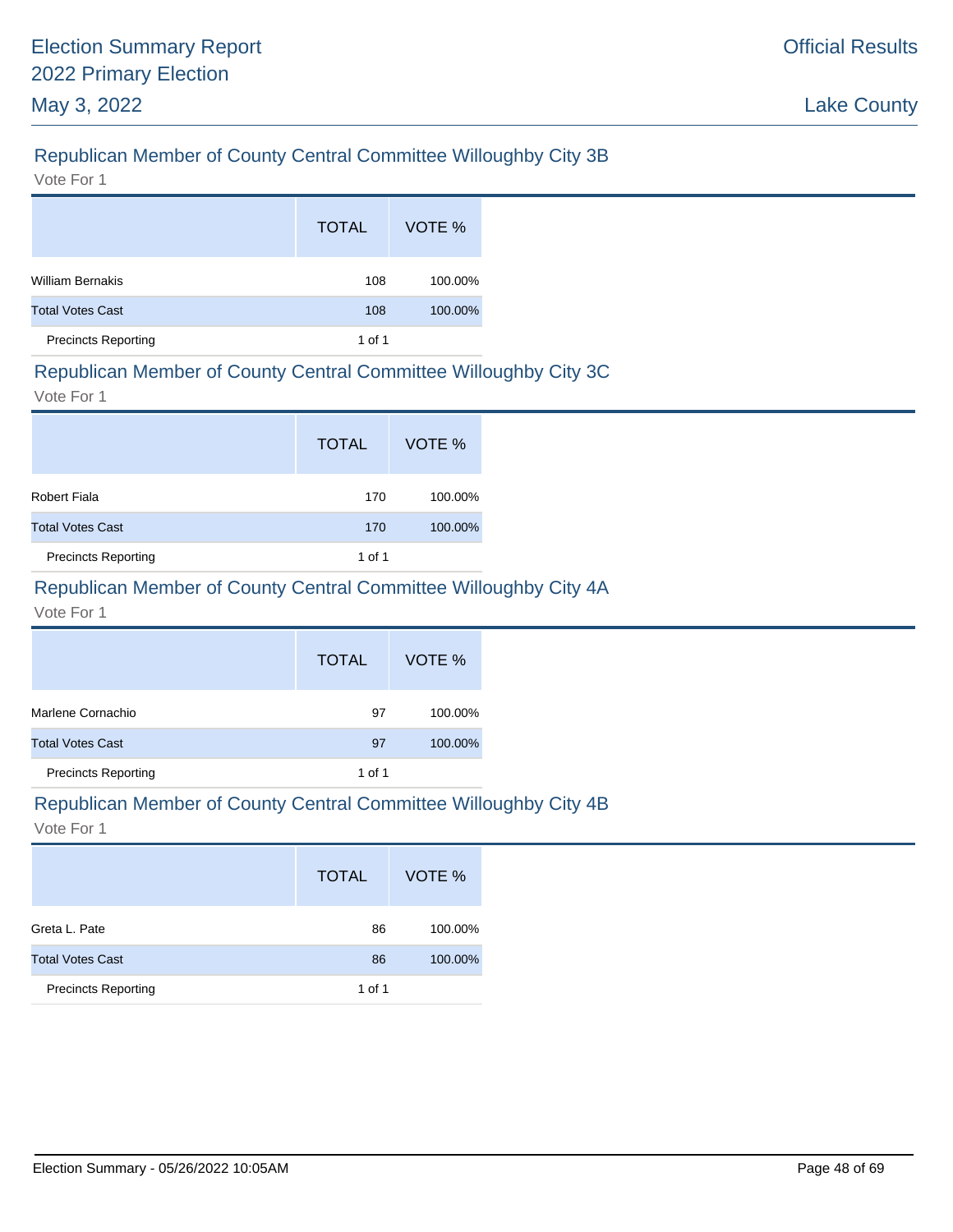# Republican Member of County Central Committee Willoughby City 5B

Vote For 1

|                            | <b>TOTAL</b> | VOTE %  |
|----------------------------|--------------|---------|
| Andrew Cirino              | 110          | 67.48%  |
| Richard A. Harmon          | 53<br>32.52% |         |
| <b>Total Votes Cast</b>    | 163          | 100.00% |
| <b>Precincts Reporting</b> | 1 of 1       |         |

#### Republican Member of County Central Committee Willoughby City 5C

Vote For 1

|                            | <b>TOTAL</b> | VOTE %  |
|----------------------------|--------------|---------|
| Margie Bizjak              | 116          | 100.00% |
| <b>Total Votes Cast</b>    | 116          | 100.00% |
| <b>Precincts Reporting</b> | 1 of 1       |         |

# Republican Member of County Central Committee Willoughby City 6A

Vote For 1

|                            | <b>TOTAL</b> | VOTE %  |
|----------------------------|--------------|---------|
| George M. Phillips         | 88           | 100.00% |
| <b>Total Votes Cast</b>    | 88           | 100.00% |
| <b>Precincts Reporting</b> | 1 of 1       |         |

# Republican Member of County Central Committee Willoughby City 6B

|                            | <b>TOTAL</b> | VOTE %  |
|----------------------------|--------------|---------|
| Martin A. Phillips, III    | 97           | 100.00% |
| <b>Total Votes Cast</b>    | 97           | 100.00% |
| <b>Precincts Reporting</b> | 1 of 1       |         |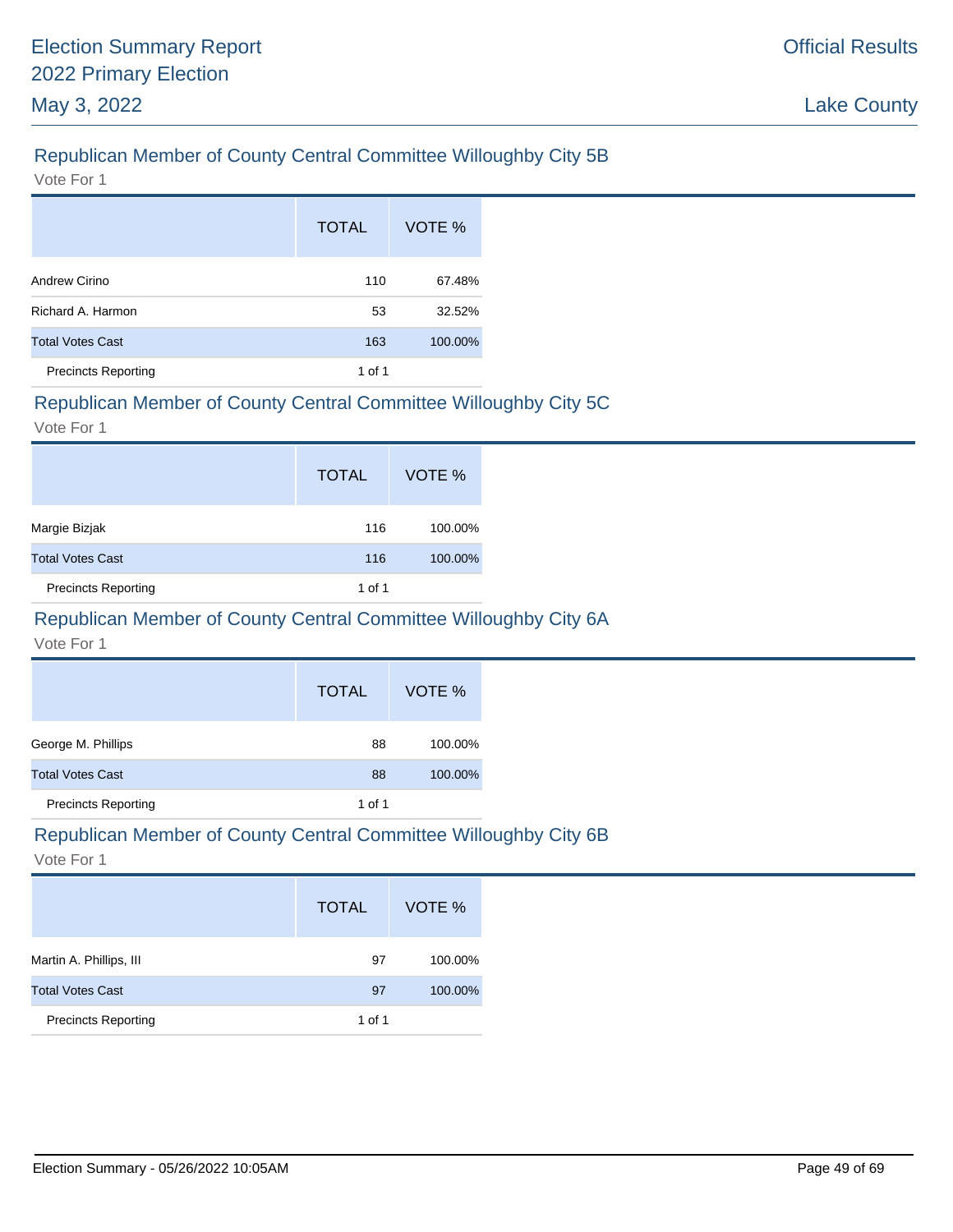# Republican Member of County Central Committee Willoughby Hills AA

Vote For 1

|                            | <b>TOTAL</b> | VOTE %  |
|----------------------------|--------------|---------|
| Virginia R. Bing           | 136          | 63.85%  |
| W. James Walsh             | 77           | 36.15%  |
| <b>Total Votes Cast</b>    | 213          | 100.00% |
| <b>Precincts Reporting</b> | 1 of 1       |         |

# Republican Member of County Central Committee Willoughby Hills BB

Vote For 1

|                            | <b>TOTAL</b> | VOTE %  |
|----------------------------|--------------|---------|
| Anthony D. Cerer, IV       | 51           | 43.22%  |
| Daniel Philipp             | 67           | 56.78%  |
| <b>Total Votes Cast</b>    | 118          | 100.00% |
| <b>Precincts Reporting</b> | 1 of 1       |         |

# Republican Member of County Central Committee Willoughby Hills CC

Vote For 1

|                            | <b>TOTAL</b> | VOTE %  |
|----------------------------|--------------|---------|
| Anthony Sandy              | 105          | 100.00% |
| <b>Total Votes Cast</b>    | 105          | 100.00% |
| <b>Precincts Reporting</b> | 1 of 1       |         |

# Republican Member of County Central Committee Willoughby Hills DD

|                            | <b>TOTAL</b> | VOTE %  |
|----------------------------|--------------|---------|
| John T. Plecnik            | 71           | 100.00% |
| <b>Total Votes Cast</b>    | 71           | 100.00% |
| <b>Precincts Reporting</b> | 1 of 1       |         |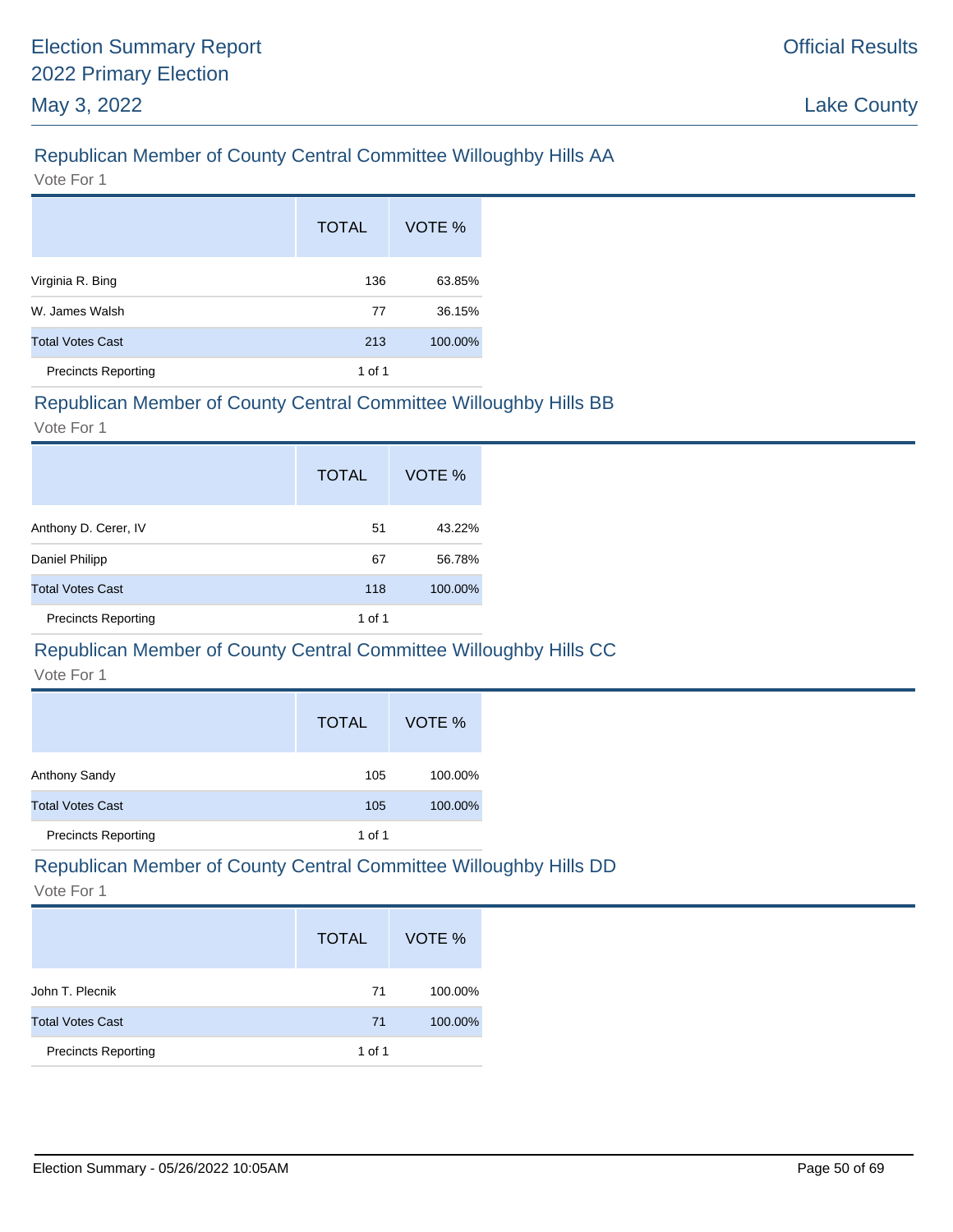# Republican Member of County Central Committee Willoughby Hills EE

Vote For 1

|                            | <b>TOTAL</b> | VOTE %  |
|----------------------------|--------------|---------|
| Dale H. Fellows            | 110          | 100.00% |
| <b>Total Votes Cast</b>    | 110          | 100.00% |
| <b>Precincts Reporting</b> | 1 of 1       |         |

#### Republican Member of County Central Committee Willoughby Hills FF

Vote For 1

|                            | <b>TOTAL</b> | VOTE %  |
|----------------------------|--------------|---------|
| Christopher Hallum         | 115          | 64.61%  |
| Leonard Manfredi           | 63           | 35.39%  |
| <b>Total Votes Cast</b>    | 178          | 100.00% |
| <b>Precincts Reporting</b> | 1 of 1       |         |

# Republican Member of County Central Committee Willoughby Hills GG

Vote For 1

| <b>Precincts Reporting</b> | 1 of 1       |         |
|----------------------------|--------------|---------|
| <b>Total Votes Cast</b>    | 22           | 100.00% |
| Patricia Geske             | 22           | 100.00% |
|                            | <b>TOTAL</b> | VOTE %  |

#### Republican Member of County Central Committee Willowick City 1A

|                            | <b>TOTAL</b> | VOTE %  |
|----------------------------|--------------|---------|
| Cynthia Rising             | 95           | 100.00% |
| <b>Total Votes Cast</b>    | 95           | 100.00% |
| <b>Precincts Reporting</b> | 1 of 1       |         |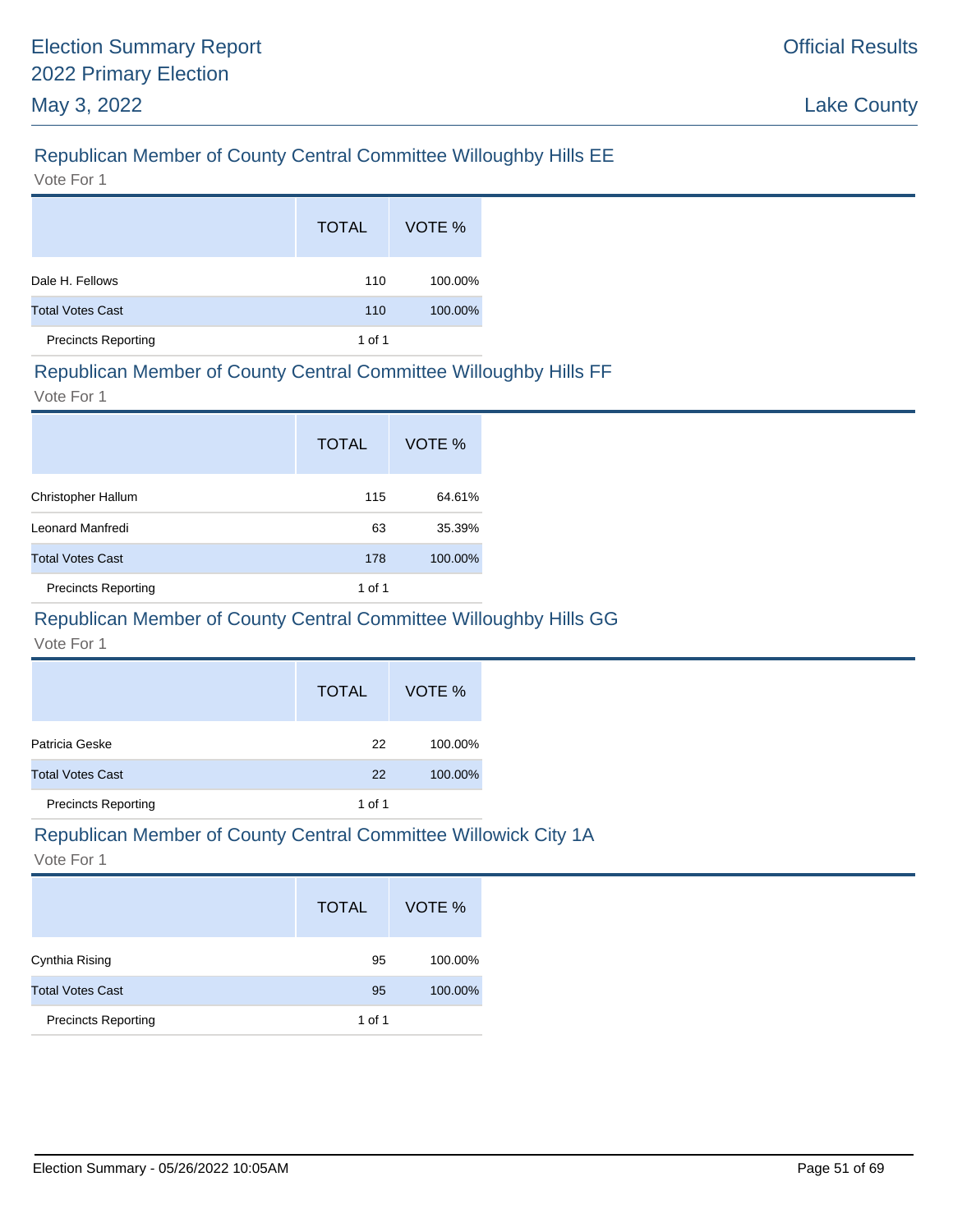# Republican Member of County Central Committee Willowick City 1B

Vote For 1

|                            | <b>TOTAL</b> | VOTE %  |
|----------------------------|--------------|---------|
| <b>Frank McCarty</b>       | 74           | 100.00% |
| <b>Total Votes Cast</b>    | 74           | 100.00% |
| <b>Precincts Reporting</b> | 1 of 1       |         |

#### Republican Member of County Central Committee Willowick City 1C

Vote For 1

|                            | <b>TOTAL</b> | VOTE %  |
|----------------------------|--------------|---------|
| Jessica Godshall           | 114          | 100.00% |
| <b>Total Votes Cast</b>    | 114          | 100.00% |
| <b>Precincts Reporting</b> | 1 of 1       |         |

### Republican Member of County Central Committee Willowick City 2A

#### Vote For 1

|                            | <b>TOTAL</b> | VOTE %  |
|----------------------------|--------------|---------|
| Patrick Jesberger          | 48           | 40.68%  |
| Kenneth Pintar             | 70           | 59.32%  |
| <b>Total Votes Cast</b>    | 118          | 100.00% |
| <b>Precincts Reporting</b> | 1 of 1       |         |

#### Republican Member of County Central Committee Willowick City 2B

|                            | <b>TOTAL</b> | VOTE %  |
|----------------------------|--------------|---------|
| John P. Urwin              | 72           | 100.00% |
| <b>Total Votes Cast</b>    | 72           | 100.00% |
| <b>Precincts Reporting</b> | 1 of 1       |         |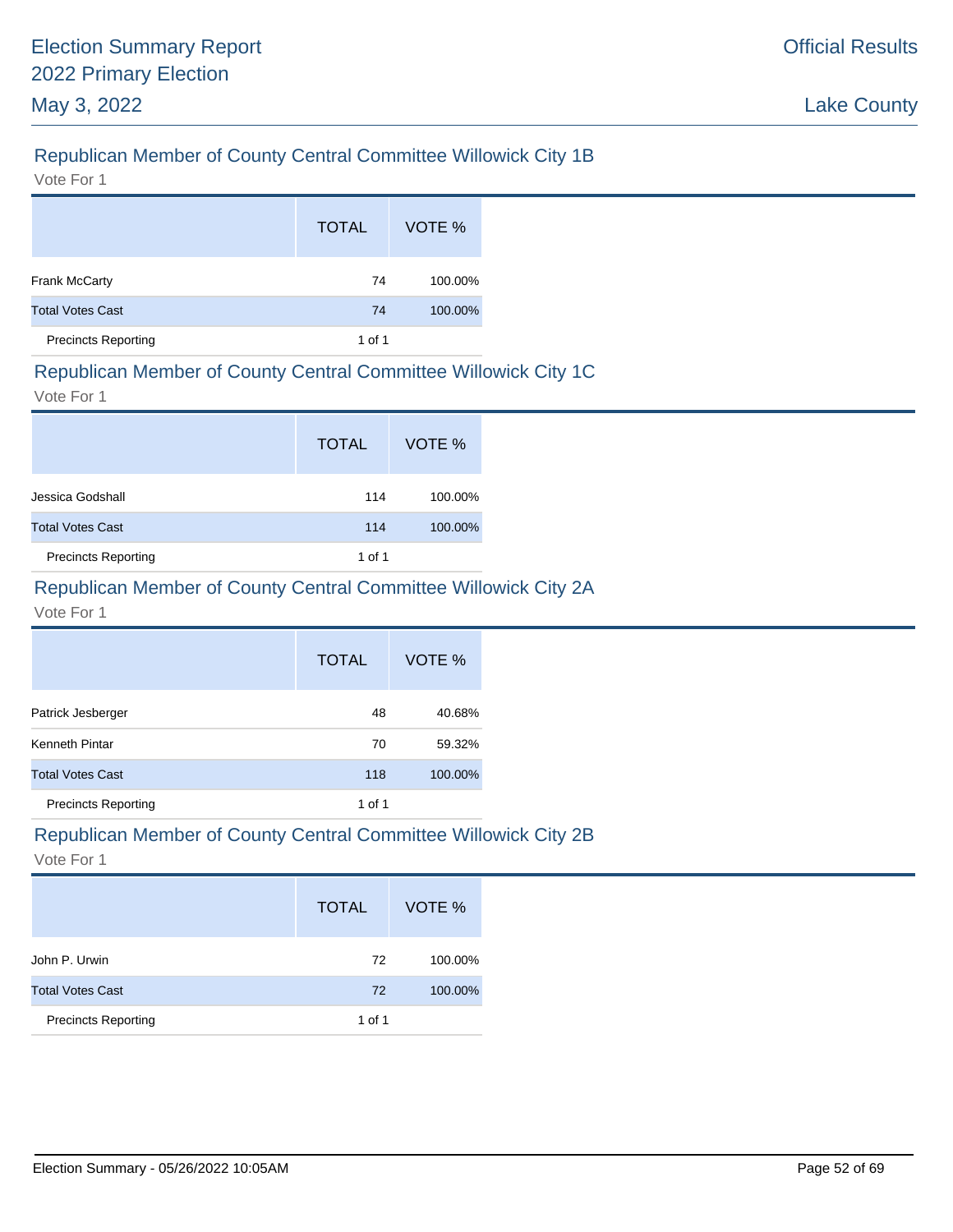# Republican Member of County Central Committee Willowick City 2C

Vote For 1

|                            | <b>TOTAL</b> | VOTE %  |
|----------------------------|--------------|---------|
| Keith Beck                 | 118          | 100.00% |
| <b>Total Votes Cast</b>    | 118          | 100.00% |
| <b>Precincts Reporting</b> | 1 of 1       |         |

#### Republican Member of County Central Committee Willowick City 3A

Vote For 1

|                            | <b>TOTAL</b> | VOTE %  |
|----------------------------|--------------|---------|
| Deborah Clarke             | 110          | 100.00% |
| <b>Total Votes Cast</b>    | 110          | 100.00% |
| <b>Precincts Reporting</b> | 1 of 1       |         |

# Republican Member of County Central Committee Willowick City 3B

Vote For 1

|                            | <b>TOTAL</b> | VOTE %  |
|----------------------------|--------------|---------|
| Faina Rozvadovskaya        | 53           | 100.00% |
| <b>Total Votes Cast</b>    | 53           | 100.00% |
| <b>Precincts Reporting</b> | 1 of 1       |         |

#### Republican Member of County Central Committee Willowick City 3C

|                            | <b>TOTAL</b> | VOTE %  |
|----------------------------|--------------|---------|
| Lisa M. Patton             | 123          | 100.00% |
| <b>Total Votes Cast</b>    | 123          | 100.00% |
| <b>Precincts Reporting</b> | 1 of 1       |         |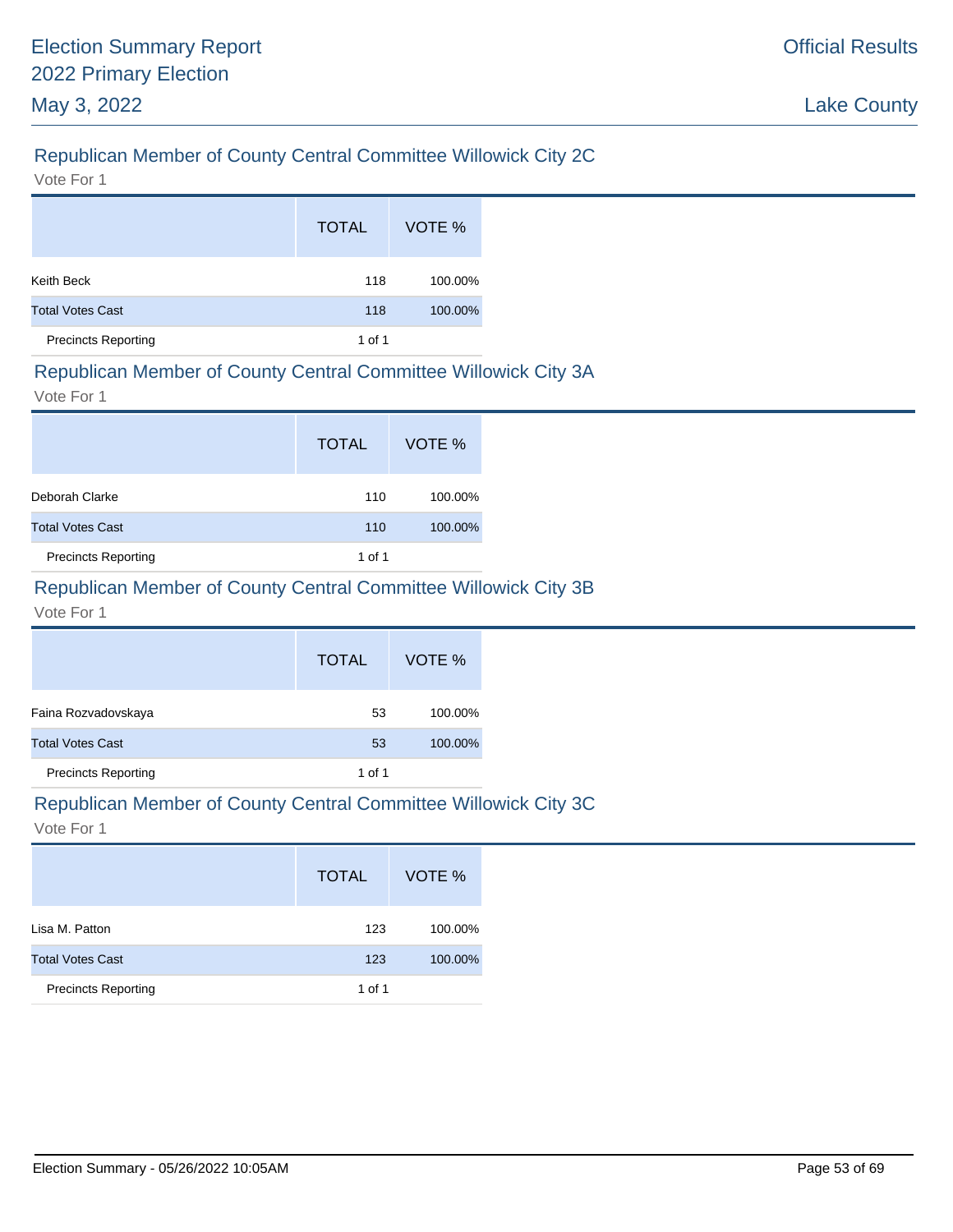# Republican Member of County Central Committee Concord Twp A

Vote For 1

|                            | <b>TOTAL</b> | VOTE %  |
|----------------------------|--------------|---------|
| Amy Lucci                  | 276          | 100.00% |
| <b>Total Votes Cast</b>    | 276          | 100.00% |
| <b>Precincts Reporting</b> | 1 of 1       |         |

#### Republican Member of County Central Committee Concord Twp B

Vote For 1

|                            | <b>TOTAL</b> | VOTE %  |
|----------------------------|--------------|---------|
| Morgan McIntosh            | 234          | 100.00% |
| <b>Total Votes Cast</b>    | 234          | 100.00% |
| <b>Precincts Reporting</b> | 1 of 1       |         |

# Republican Member of County Central Committee Concord Twp C

Vote For 1

|                            | <b>TOTAL</b> | VOTE %  |
|----------------------------|--------------|---------|
| <b>Faith Andrews</b>       | 247          | 100.00% |
| <b>Total Votes Cast</b>    | 247          | 100.00% |
| <b>Precincts Reporting</b> | 1 of 1       |         |

#### Republican Member of County Central Committee Concord Twp D

|                            | <b>TOTAL</b> | VOTE %  |
|----------------------------|--------------|---------|
| Joan Lindhurst             | 87           | 60.42%  |
| Elizabeth B. Schick        | 57           | 39.58%  |
| <b>Total Votes Cast</b>    | 144          | 100.00% |
| <b>Precincts Reporting</b> | 1 of 1       |         |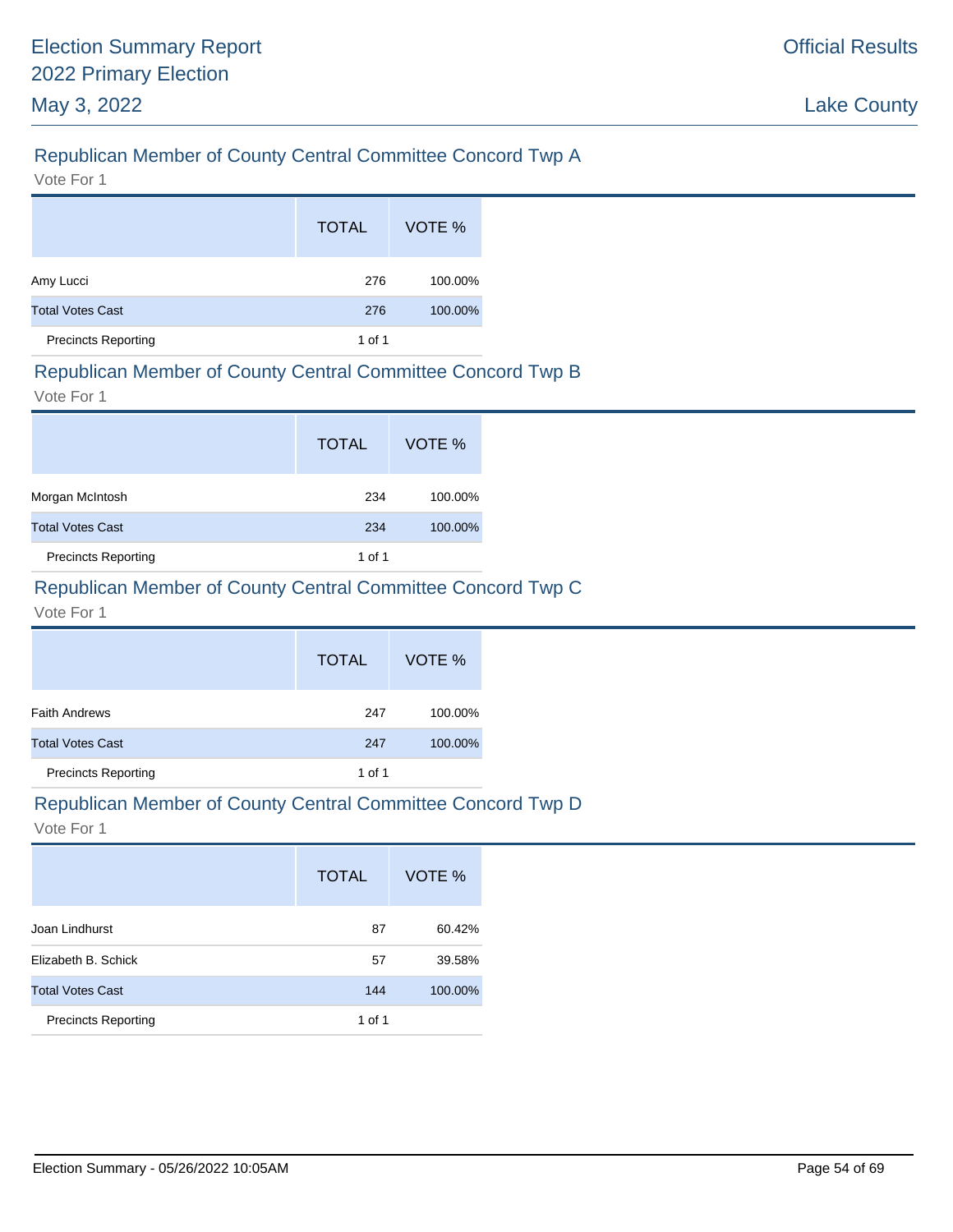# Republican Member of County Central Committee Concord Twp E

Vote For 1

|                            | <b>TOTAL</b> | VOTE %  |
|----------------------------|--------------|---------|
| Kathy Dalton               | 98           | 100.00% |
| <b>Total Votes Cast</b>    | 98           | 100.00% |
| <b>Precincts Reporting</b> | 1 of 1       |         |

#### Republican Member of County Central Committee Concord Twp F

Vote For 1

|                            | <b>TOTAL</b> | VOTE %  |
|----------------------------|--------------|---------|
| Christopher A. Galloway    | 243          | 100.00% |
| <b>Total Votes Cast</b>    | 243          | 100.00% |
| <b>Precincts Reporting</b> | 1 of 1       |         |

# Republican Member of County Central Committee Concord Twp G

Vote For 1

|                            | <b>TOTAL</b> | VOTE %  |
|----------------------------|--------------|---------|
| Dorothy Dunlap             | 224          | 100.00% |
| <b>Total Votes Cast</b>    | 224          | 100.00% |
| <b>Precincts Reporting</b> | 1 of 1       |         |

#### Republican Member of County Central Committee Concord Twp H

|                            | <b>TOTAL</b> | VOTE %  |
|----------------------------|--------------|---------|
| <b>Gary Rosenthal</b>      | 111          | 100.00% |
| <b>Total Votes Cast</b>    | 111          | 100.00% |
| <b>Precincts Reporting</b> | 1 of 1       |         |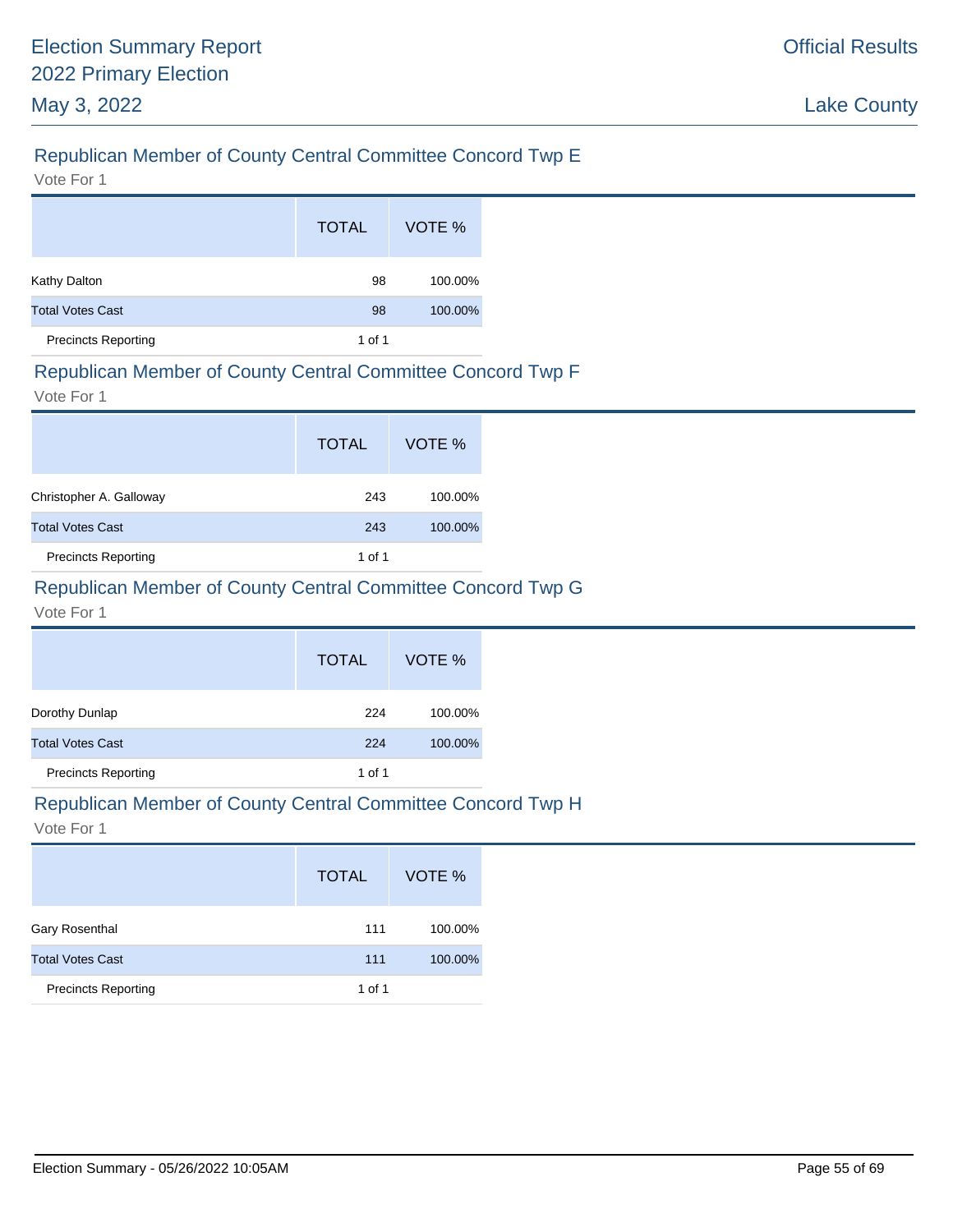# Republican Member of County Central Committee Concord Twp I

Vote For 1

|                            | <b>TOTAL</b> | VOTE %  |
|----------------------------|--------------|---------|
| David Vitaz                | 359          | 100.00% |
| <b>Total Votes Cast</b>    | 359          | 100.00% |
| <b>Precincts Reporting</b> | 1 of 1       |         |

#### Republican Member of County Central Committee Concord Twp J

Vote For 1

|                            | <b>TOTAL</b> | VOTE %  |
|----------------------------|--------------|---------|
| Tim Wright                 | 136          | 100.00% |
| <b>Total Votes Cast</b>    | 136          | 100.00% |
| <b>Precincts Reporting</b> | 1 of 1       |         |

# Republican Member of County Central Committee Concord Twp K

Vote For 1

|                            | <b>TOTAL</b> | VOTE %  |
|----------------------------|--------------|---------|
| Michael Kuper              | 111          | 100.00% |
| <b>Total Votes Cast</b>    | 111          | 100.00% |
| <b>Precincts Reporting</b> | 1 of 1       |         |

# Republican Member of County Central Committee Concord Twp L

|                            | <b>TOTAL</b> | VOTE %  |
|----------------------------|--------------|---------|
| Suzanne Bartolotta         | 266          | 100.00% |
| <b>Total Votes Cast</b>    | 266          | 100.00% |
| <b>Precincts Reporting</b> | 1 of 1       |         |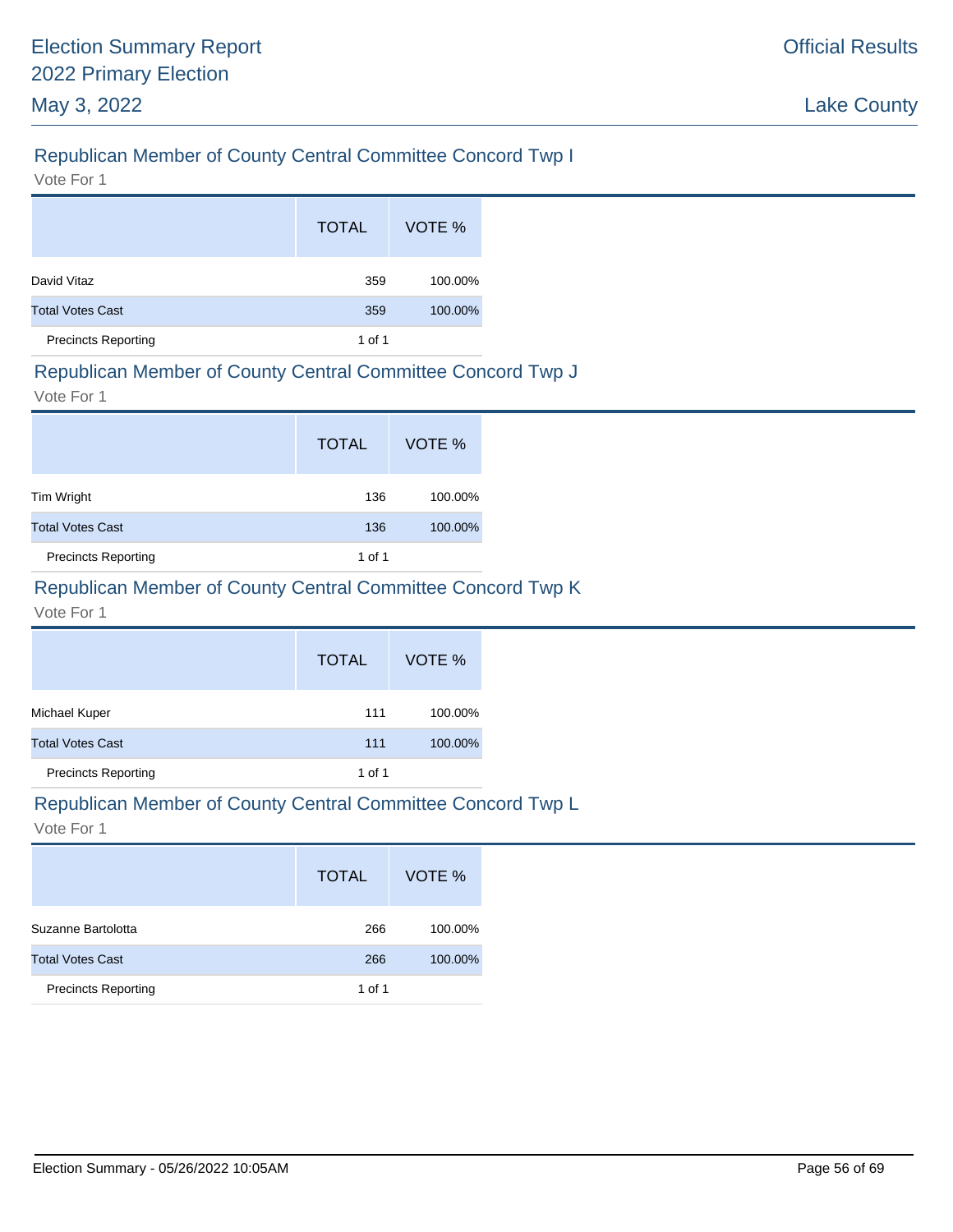# Republican Member of County Central Committee Concord Twp M

Vote For 1

|                            | <b>TOTAL</b> | VOTE %  |
|----------------------------|--------------|---------|
| <b>Richard Cantanzriti</b> | 151          | 100.00% |
| <b>Total Votes Cast</b>    | 151          | 100.00% |
| <b>Precincts Reporting</b> | 1 of 1       |         |

#### Republican Member of County Central Committee Concord Twp N

Vote For 1

|                            | <b>TOTAL</b> | VOTE %  |
|----------------------------|--------------|---------|
| <b>Scott Fishel</b>        | 156          | 100.00% |
| <b>Total Votes Cast</b>    | 156          | 100.00% |
| <b>Precincts Reporting</b> | 1 of 1       |         |

# Republican Member of County Central Committee Concord Twp O

Vote For 1

|                            | <b>TOTAL</b> | VOTE %  |
|----------------------------|--------------|---------|
| Michael DeLeone            | 126          | 100.00% |
| <b>Total Votes Cast</b>    | 126          | 100.00% |
| <b>Precincts Reporting</b> | 1 of 1       |         |

#### Republican Member of County Central Committee Fairport Harbor AA

|                            | <b>TOTAL</b> | VOTE %  |
|----------------------------|--------------|---------|
| Anthony F. Bertone         | 137          | 100.00% |
| <b>Total Votes Cast</b>    | 137          | 100.00% |
| <b>Precincts Reporting</b> | 1 of 1       |         |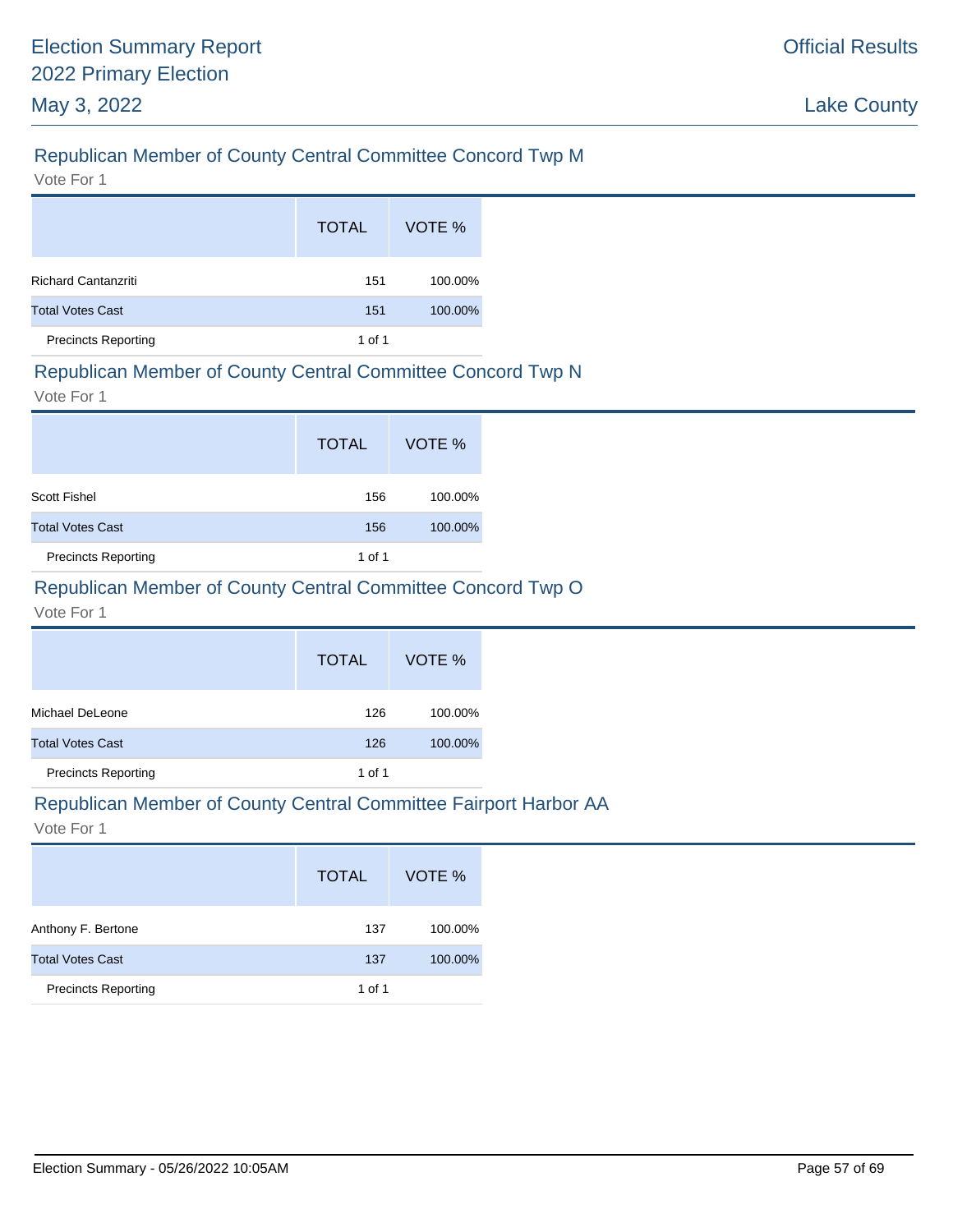# Republican Member of County Central Committee Fairport Harbor BB

Vote For 1

|                            | <b>TOTAL</b> | VOTE %  |
|----------------------------|--------------|---------|
| Pamela J. Morse            | 132          | 100.00% |
| <b>Total Votes Cast</b>    | 132          | 100.00% |
| <b>Precincts Reporting</b> | 1 of 1       |         |

### Republican Member of County Central Committee Grand River AA

Vote For 1

|                            | <b>TOTAL</b> | VOTE %  |
|----------------------------|--------------|---------|
| Jennifer Hood              | 30           | 46.88%  |
| <b>Robert Tomsich</b>      | 34           | 53.12%  |
| <b>Total Votes Cast</b>    | 64           | 100.00% |
| <b>Precincts Reporting</b> | 1 of 1       |         |

# Republican Member of County Central Committee Kirtland Hills AA

Vote For 1

|                            | <b>TOTAL</b> | VOTE %  |
|----------------------------|--------------|---------|
| Carolyn Fidanza            | 81           | 100.00% |
| <b>Total Votes Cast</b>    | 81           | 100.00% |
| <b>Precincts Reporting</b> | 1 of 1       |         |

# Republican Member of County Central Committee Lakeline Village AA

|                            | <b>TOTAL</b> | VOTE %  |
|----------------------------|--------------|---------|
| Ron Danko                  | 13           | 56.52%  |
| Joseph Iveljic             | 10           | 43.48%  |
| <b>Total Votes Cast</b>    | 23           | 100.00% |
| <b>Precincts Reporting</b> | 1 of 1       |         |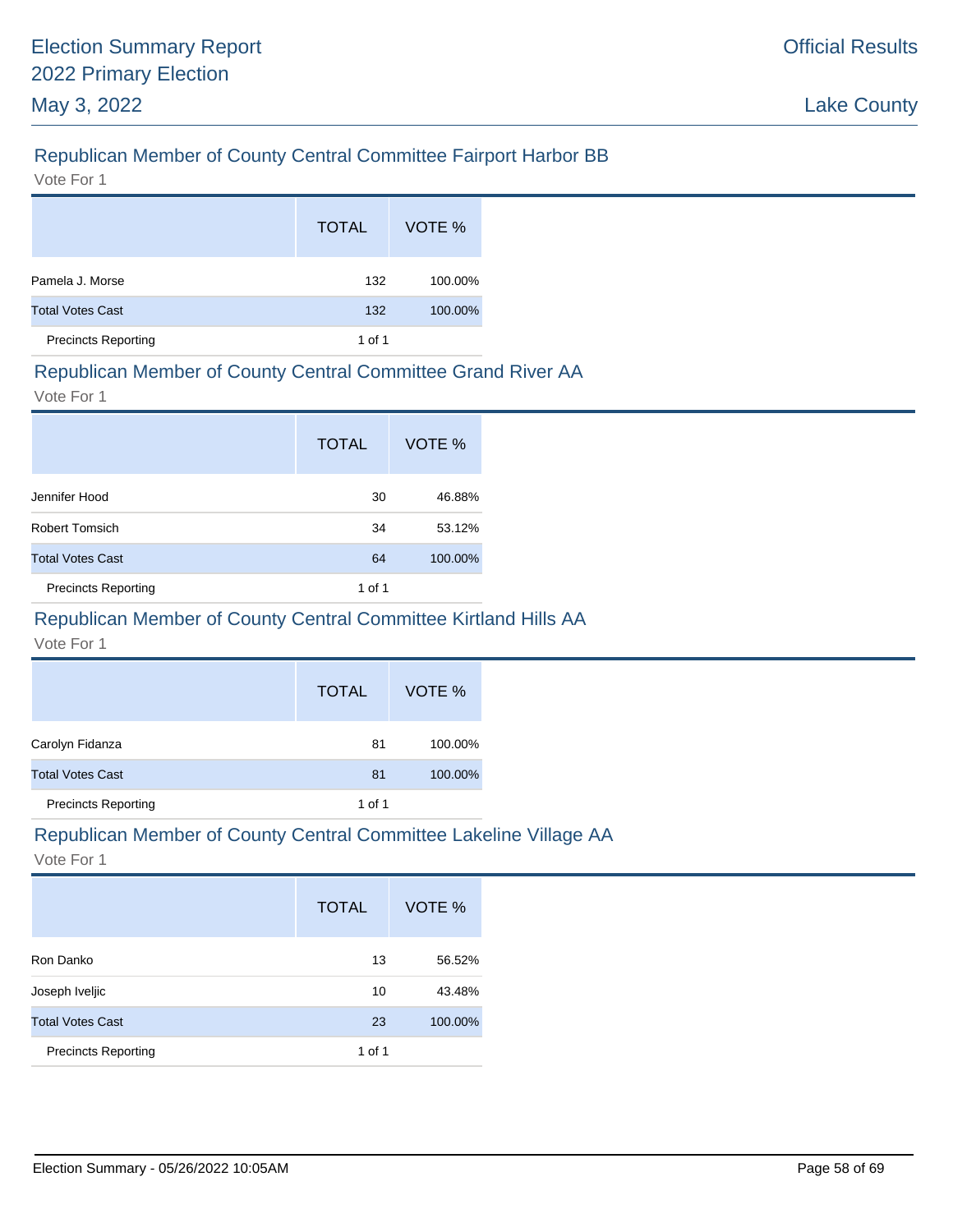# Republican Member of County Central Committee Leroy Twp A

Vote For 1

|                            | <b>TOTAL</b> | VOTE %  |
|----------------------------|--------------|---------|
| Dennis L. Keeney           | 239          | 71.77%  |
| Carol Ann Schindel         | 94           | 28.23%  |
| <b>Total Votes Cast</b>    | 333          | 100.00% |
| <b>Precincts Reporting</b> | 1 of 1       |         |

#### Republican Member of County Central Committee Leroy Twp B

Vote For 1

|                            | <b>TOTAL</b> | VOTE %  |
|----------------------------|--------------|---------|
| Gayle Young                | 330          | 100.00% |
| <b>Total Votes Cast</b>    | 330          | 100.00% |
| <b>Precincts Reporting</b> | 1 of 1       |         |

# Republican Member of County Central Committee Madison Village AA

Vote For 1

|                            | <b>TOTAL</b> | VOTE %  |
|----------------------------|--------------|---------|
| Susan Hamercheck           | 135          | 100.00% |
| <b>Total Votes Cast</b>    | 135          | 100.00% |
| <b>Precincts Reporting</b> | 1 of 1       |         |

### Republican Member of County Central Committee Madison Village BB

|                            | <b>TOTAL</b> | VOTE %  |
|----------------------------|--------------|---------|
| Ken Cahill                 | 150          | 100.00% |
| <b>Total Votes Cast</b>    | 150          | 100.00% |
| <b>Precincts Reporting</b> | 1 of 1       |         |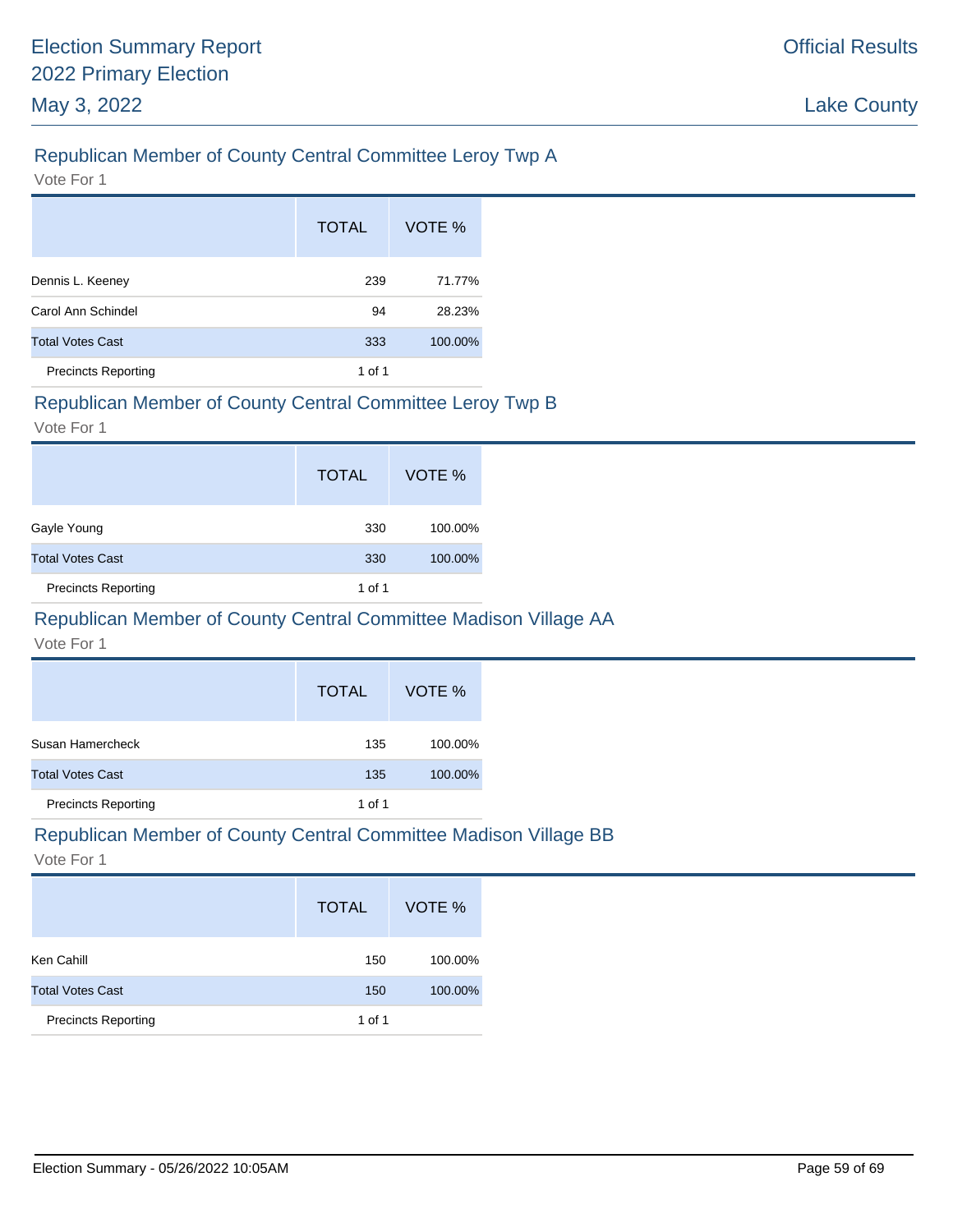# Republican Member of County Central Committee Madison Twp A

Vote For 1

|                            | <b>TOTAL</b> | VOTE %  |
|----------------------------|--------------|---------|
| Steven R. Dempsey          | 72           | 100.00% |
| <b>Total Votes Cast</b>    | 72           | 100.00% |
| <b>Precincts Reporting</b> | 1 of 1       |         |

### Republican Member of County Central Committee Madison Twp B

Vote For 1

|                             | <b>TOTAL</b> | VOTE %  |
|-----------------------------|--------------|---------|
| <b>Frank Carl Chicarell</b> | 144          | 100.00% |
| <b>Total Votes Cast</b>     | 144          | 100.00% |
| <b>Precincts Reporting</b>  | 1 of 1       |         |

# Republican Member of County Central Committee Madison Twp C

Vote For 1

|                            | <b>TOTAL</b> | VOTE %  |
|----------------------------|--------------|---------|
| John W. Holmes             | 117          | 100.00% |
| <b>Total Votes Cast</b>    | 117          | 100.00% |
| <b>Precincts Reporting</b> | 1 of 1       |         |

#### Republican Member of County Central Committee Madison Twp D

|                            | <b>TOTAL</b> | VOTE %  |
|----------------------------|--------------|---------|
| Evan Nunnally              | 67           | 46.21%  |
| Trista S. Warren           | 78           | 53.79%  |
| <b>Total Votes Cast</b>    | 145          | 100.00% |
| <b>Precincts Reporting</b> | 1 of 1       |         |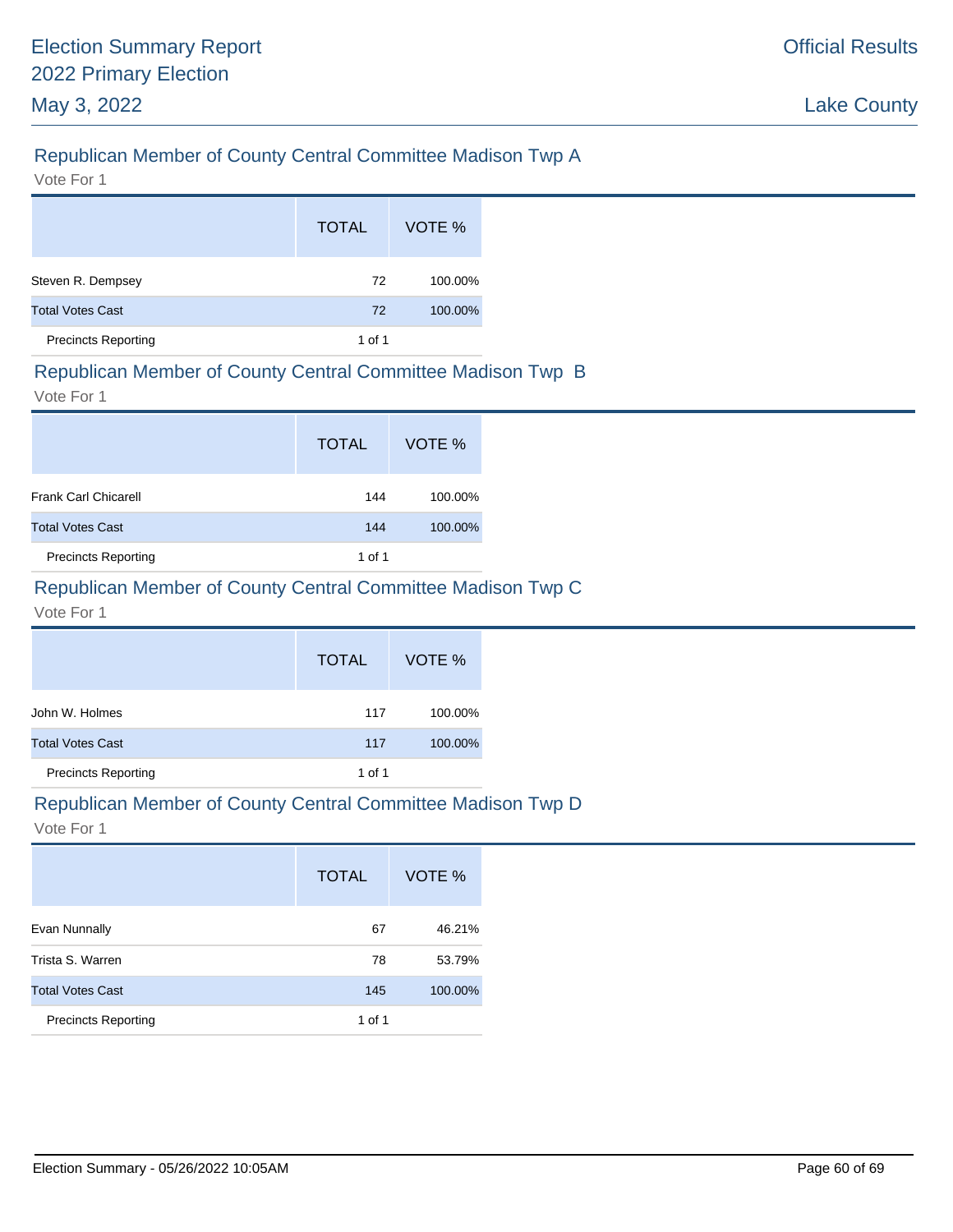# Republican Member of County Central Committee Madison Twp E

Vote For 1

|                            | <b>TOTAL</b> | VOTE %  |
|----------------------------|--------------|---------|
| Peter V. Wayman            | 95           | 100.00% |
| <b>Total Votes Cast</b>    | 95           | 100.00% |
| <b>Precincts Reporting</b> | 1 of 1       |         |

#### Republican Member of County Central Committee Madison Twp F

Vote For 1

|                            | <b>TOTAL</b> | VOTE %  |
|----------------------------|--------------|---------|
| Gregory J. Giegerich       | 181          | 100.00% |
| <b>Total Votes Cast</b>    | 181          | 100.00% |
| <b>Precincts Reporting</b> | 1 of 1       |         |

# Republican Member of County Central Committee Madison Twp G

Vote For 1

|                            | <b>TOTAL</b> | VOTE %  |
|----------------------------|--------------|---------|
| Christina F. Rosenow       | 106          | 100.00% |
| <b>Total Votes Cast</b>    | 106          | 100.00% |
| <b>Precincts Reporting</b> | 1 of 1       |         |

#### Republican Member of County Central Committee Madison Twp H

|                            | <b>TOTAL</b> | VOTE %  |
|----------------------------|--------------|---------|
| Michael J. Barham          | 124          | 100.00% |
| <b>Total Votes Cast</b>    | 124          | 100.00% |
| <b>Precincts Reporting</b> | 1 of 1       |         |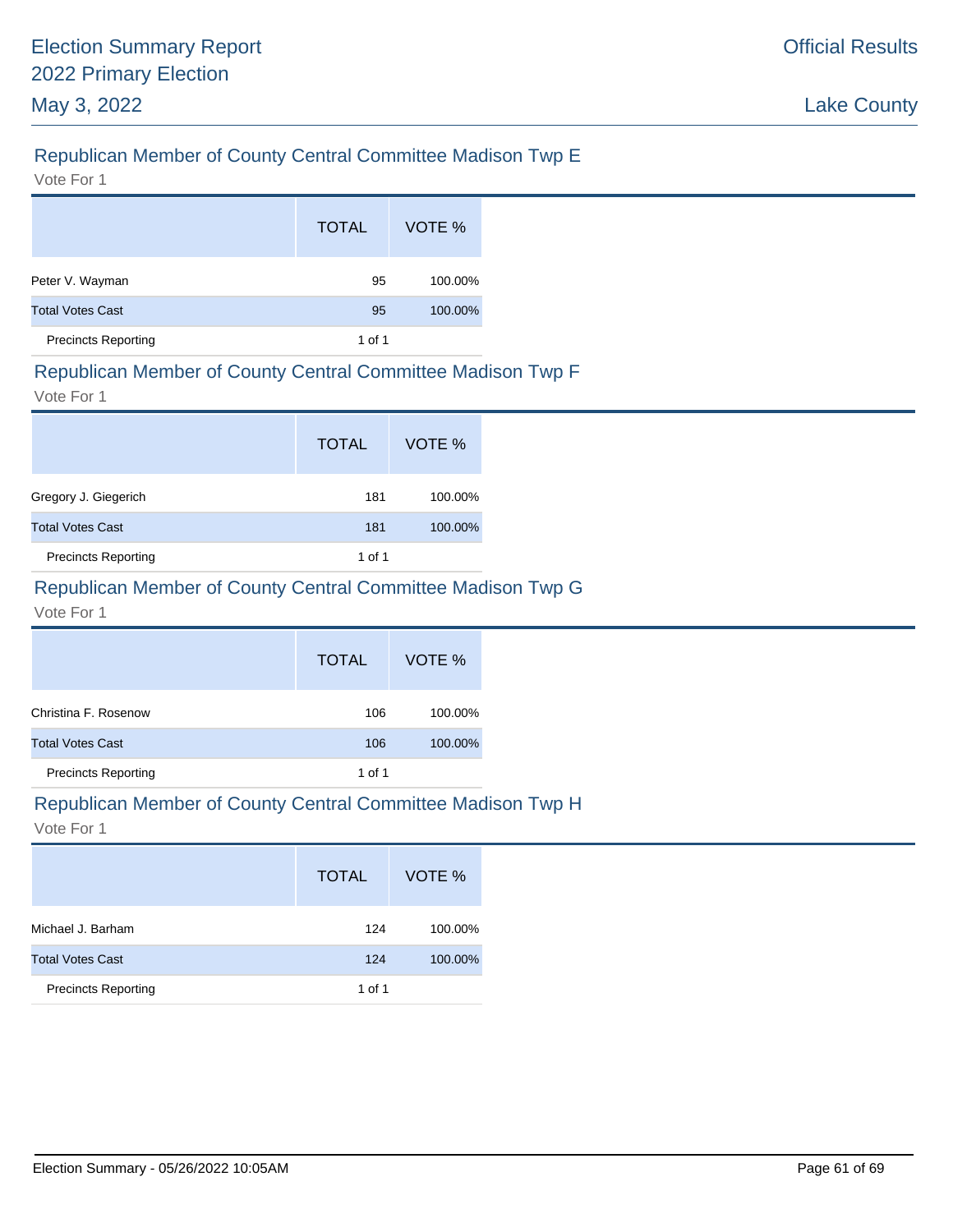# Republican Member of County Central Committee Madison Twp I

Vote For 1

|                            | <b>TOTAL</b> | VOTE %  |
|----------------------------|--------------|---------|
| Eric Cotton                | 140          | 100.00% |
| <b>Total Votes Cast</b>    | 140          | 100.00% |
| <b>Precincts Reporting</b> | 1 of 1       |         |

#### Rep Member of County Central Committee Madison Twp J

Vote For 1

|                            | <b>TOTAL</b> | VOTE %  |
|----------------------------|--------------|---------|
| Peter LaRusch              | 69           | 100.00% |
| <b>Total Votes Cast</b>    | 69           | 100.00% |
| <b>Precincts Reporting</b> | 1 of 1       |         |

# Republican Member of County Central Committee Painesville Twp A

Vote For 1

|                            | <b>TOTAL</b> | VOTE %  |
|----------------------------|--------------|---------|
| James W. Corrigan          | 185          | 100.00% |
| <b>Total Votes Cast</b>    | 185          | 100.00% |
| <b>Precincts Reporting</b> | 1 of 1       |         |

#### Republican Member of County Central Committee Painesville Twp B

|                            | <b>TOTAL</b> | VOTE %  |
|----------------------------|--------------|---------|
| <b>Kent Marks</b>          | 185          | 100.00% |
| <b>Total Votes Cast</b>    | 185          | 100.00% |
| <b>Precincts Reporting</b> | 1 of 1       |         |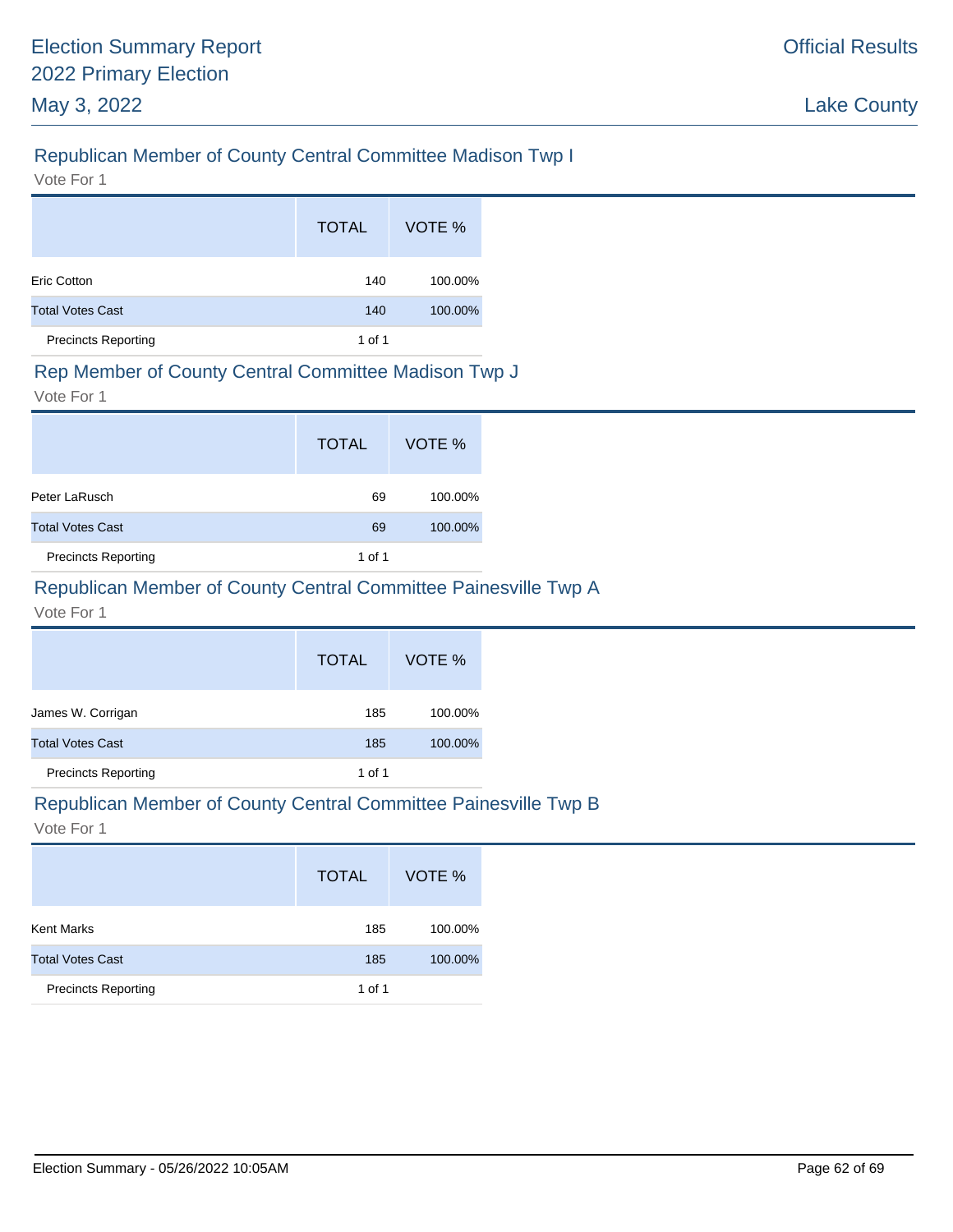# Republican Member of County Central Committee Painesville Twp C

Vote For 1

|                            | <b>TOTAL</b> | VOTE %  |
|----------------------------|--------------|---------|
| Josh Pennock               | 211          | 100.00% |
| <b>Total Votes Cast</b>    | 211          | 100.00% |
| <b>Precincts Reporting</b> | 1 of 1       |         |

### Republican Member of County Central Committee Painesville Twp D

Vote For 1

|                            | <b>TOTAL</b> | VOTE %  |
|----------------------------|--------------|---------|
| Andrew J. Sferra           | 213          | 100.00% |
| <b>Total Votes Cast</b>    | 213          | 100.00% |
| <b>Precincts Reporting</b> | 1 of 1       |         |

# Republican Member of County Central Committee Painesville Twp E

Vote For 1

|                            | <b>TOTAL</b> | VOTE %  |
|----------------------------|--------------|---------|
| Robert E. MacKnight, III   | 114          | 56.16%  |
| Daniella Nunnally          | 89           | 43.84%  |
| <b>Total Votes Cast</b>    | 203          | 100.00% |
| <b>Precincts Reporting</b> | 1 of 1       |         |

# Republican Member of County Central Committee Painesville Twp F

|                            | <b>TOTAL</b> | VOTE %  |
|----------------------------|--------------|---------|
| Amy Sabath                 | 224          | 100.00% |
| <b>Total Votes Cast</b>    | 224          | 100.00% |
| <b>Precincts Reporting</b> | 1 of 1       |         |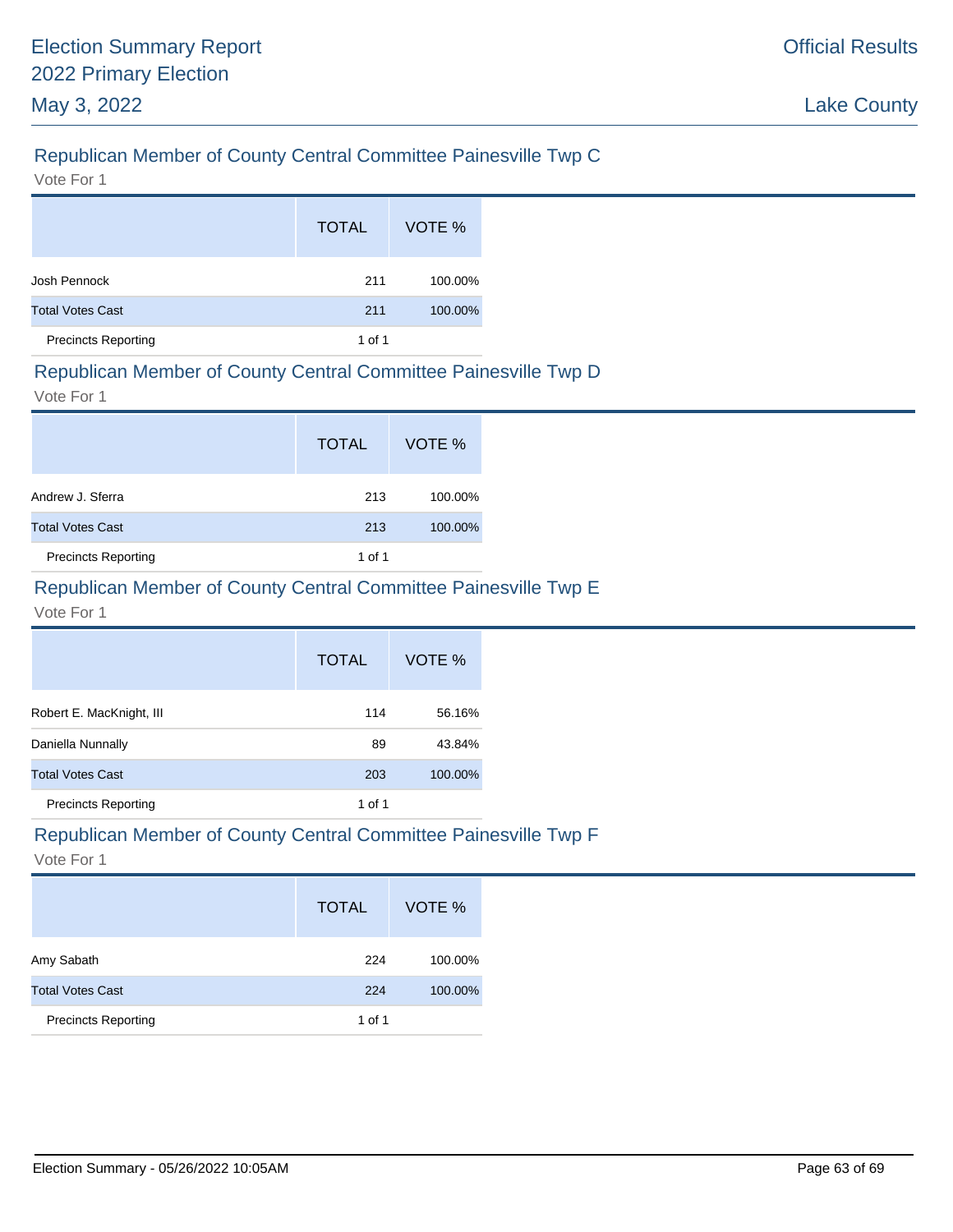# Republican Member of County Central Committee Painesville Twp G

Vote For 1

|                            | <b>TOTAL</b> | VOTE %  |
|----------------------------|--------------|---------|
| John F. Muzik              | 155          | 100.00% |
| <b>Total Votes Cast</b>    | 155          | 100.00% |
| <b>Precincts Reporting</b> | 1 of 1       |         |

#### Republican Member of County Central Committee Painesville Twp H

Vote For 1

|                            | <b>TOTAL</b> | VOTE %  |
|----------------------------|--------------|---------|
| Denis Nowacki              | 162          | 100.00% |
| <b>Total Votes Cast</b>    | 162          | 100.00% |
| <b>Precincts Reporting</b> | 1 of 1       |         |

# Republican Member of County Central Committee Painesville Twp I

Vote For 1

|                            | <b>TOTAL</b> | VOTE %  |
|----------------------------|--------------|---------|
| Amy L. Cossick             | 157          | 100.00% |
| <b>Total Votes Cast</b>    | 157          | 100.00% |
| <b>Precincts Reporting</b> | 1 of 1       |         |

#### Republican Member of County Central Committee Painesville Twp J

|                            | <b>TOTAL</b> | VOTE %  |
|----------------------------|--------------|---------|
| Bryan D. Thomas            | 127          | 100.00% |
| <b>Total Votes Cast</b>    | 127          | 100.00% |
| <b>Precincts Reporting</b> | 1 of 1       |         |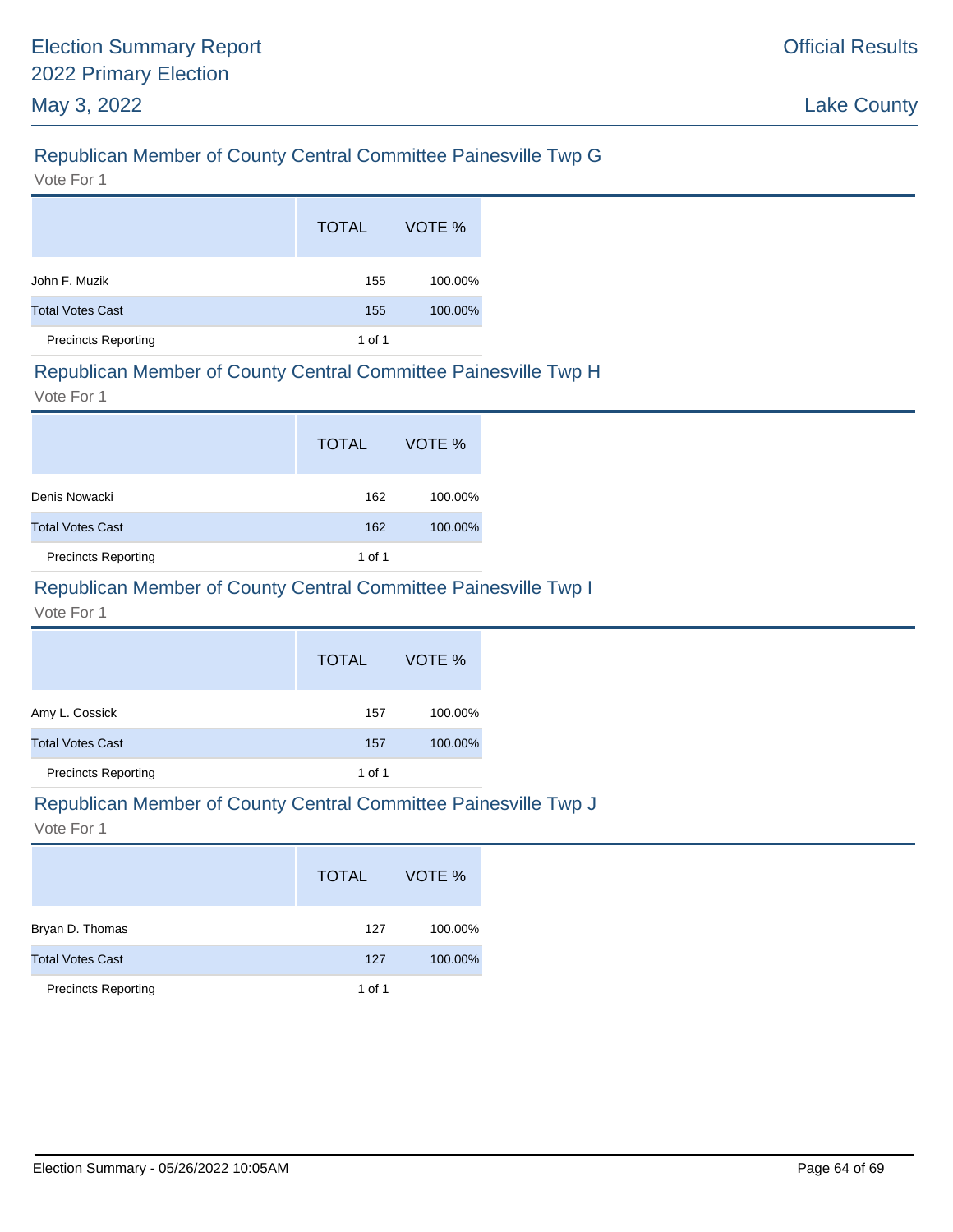# Republican Member of County Central Committee Painesville Twp K

Vote For 1

|                            | <b>TOTAL</b> | VOTE %  |
|----------------------------|--------------|---------|
| <b>Terry Healan</b>        | 23           | 33.33%  |
| Patrick J. Mitchell        | 46           | 66.67%  |
| <b>Total Votes Cast</b>    | 69           | 100.00% |
| <b>Precincts Reporting</b> | 1 of 1       |         |

#### Republican Member of County Central Committee Painesville Twp L

Vote For 1

|                            | <b>TOTAL</b> | VOTE %  |
|----------------------------|--------------|---------|
| <b>Chuck Hillier</b>       | 322          | 100.00% |
| <b>Total Votes Cast</b>    | 322          | 100.00% |
| <b>Precincts Reporting</b> | 1 of 1       |         |

# Republican Member of County Central Committee North Perry AA

Vote For 1

|                            | <b>TOTAL</b> | VOTE %  |
|----------------------------|--------------|---------|
| <b>Bryce Tischer</b>       | 132          | 100.00% |
| <b>Total Votes Cast</b>    | 132          | 100.00% |
| <b>Precincts Reporting</b> | 1 of 1       |         |

# Republican Member of County Central Committee Perry Village AA

|                            | <b>TOTAL</b> | VOTE %  |
|----------------------------|--------------|---------|
| Morris W. Beverage, III    | 115          | 45.82%  |
| Heather Leonbruno          | 136          | 54.18%  |
| <b>Total Votes Cast</b>    | 251          | 100.00% |
| <b>Precincts Reporting</b> | 1 of 1       |         |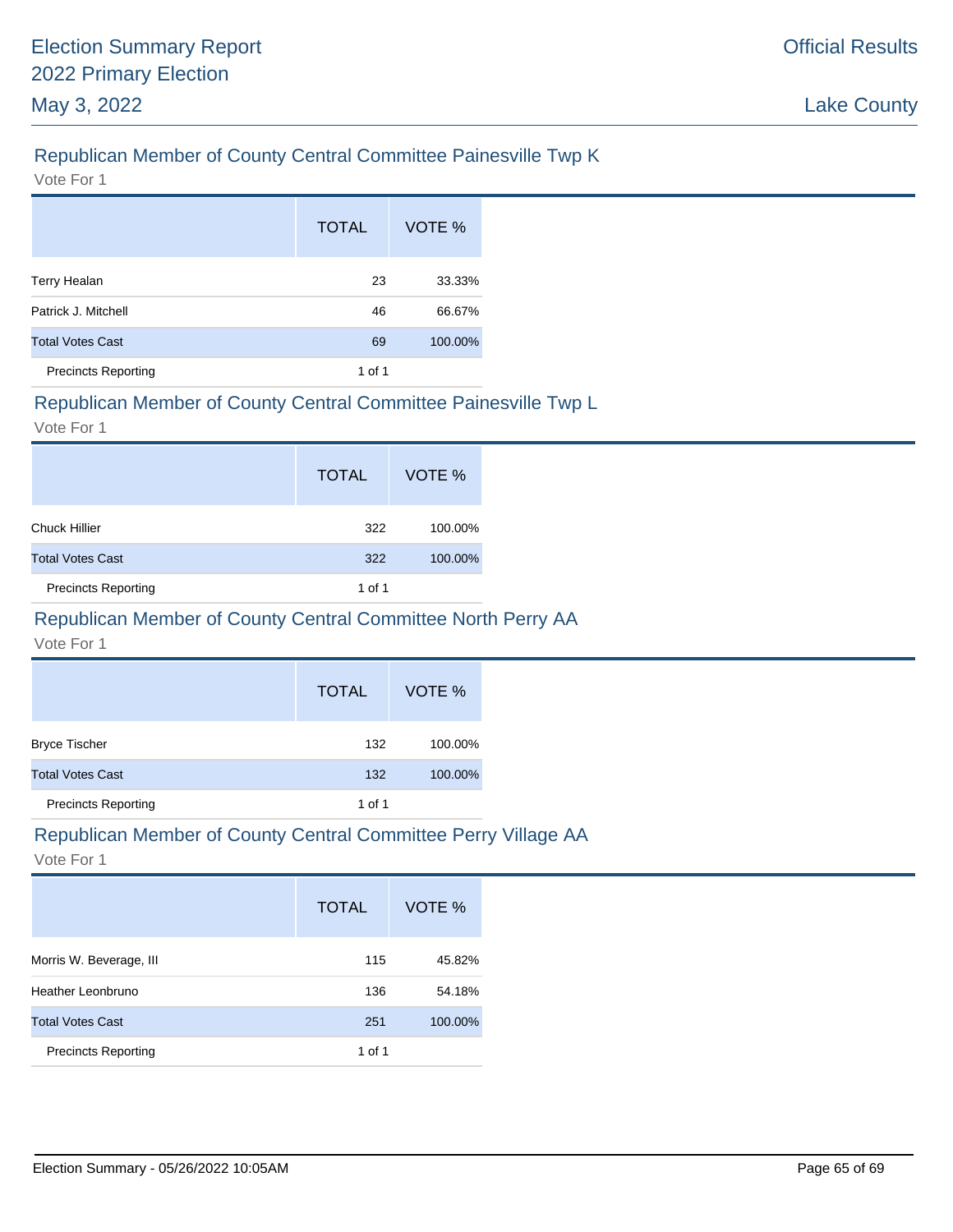# Republican Member of County Central Committee Perry Twp A

Vote For 1

|                            | <b>TOTAL</b> | VOTE %  |
|----------------------------|--------------|---------|
| Frank W. Pitchler          | 177          | 100.00% |
| <b>Total Votes Cast</b>    | 177          | 100.00% |
| <b>Precincts Reporting</b> | 1 of 1       |         |

#### Republican Member of County Central Committee Perry Twp B

Vote For 1

|                            | <b>TOTAL</b> | VOTE %  |
|----------------------------|--------------|---------|
| Laurence D. Giegerich      | 155          | 100.00% |
| <b>Total Votes Cast</b>    | 155          | 100.00% |
| <b>Precincts Reporting</b> | 1 of 1       |         |

# Republican Member of County Central Committee Perry Twp C

Vote For 1

|                            | <b>TOTAL</b> | VOTE %  |
|----------------------------|--------------|---------|
| Walter Siegel              | 170          | 100.00% |
| <b>Total Votes Cast</b>    | 170          | 100.00% |
| <b>Precincts Reporting</b> | 1 of 1       |         |

#### Republican Member of County Central Committee Perry Twp D

|                            | <b>TOTAL</b> | VOTE %  |
|----------------------------|--------------|---------|
| Karen Muro                 | 66           | 38.60%  |
| Mark O. Welch              | 105          | 61.40%  |
| <b>Total Votes Cast</b>    | 171          | 100.00% |
| <b>Precincts Reporting</b> | 1 of 1       |         |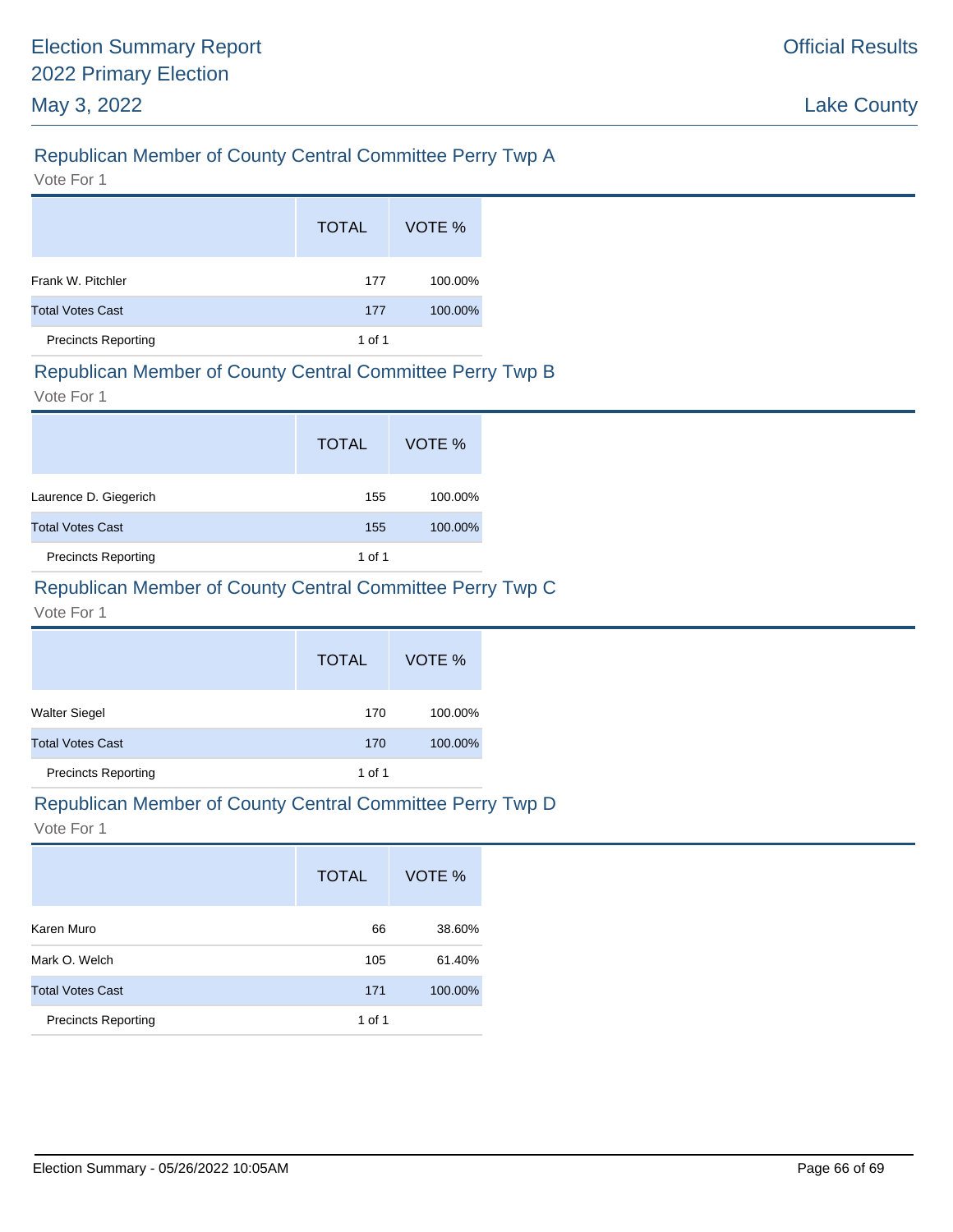# Republican Member of County Central Committee Timberlake Village AA

Vote For 1

|                            | <b>TOTAL</b> | VOTE %  |
|----------------------------|--------------|---------|
| Denise M. Verdi            | 83           | 100.00% |
| <b>Total Votes Cast</b>    | 83           | 100.00% |
| <b>Precincts Reporting</b> | 1 of 1       |         |

#### Republican Member of County Central Committee Waite Hill Village AA

Vote For 1

|                            | <b>TOTAL</b> | VOTE %  |
|----------------------------|--------------|---------|
| Chris Mahovlic             | 86           | 100.00% |
| <b>Total Votes Cast</b>    | 86           | 100.00% |
| <b>Precincts Reporting</b> | 1 of 1       |         |

#### Issue 1. Tax Levy (Renewal) TO AVOID AN OPERATING DEFICICT - Kirtland Local School District Vote For 1

|                            | <b>TOTAL</b> | VOTE %  |
|----------------------------|--------------|---------|
| For the Tax Levy           | 1,257        | 61.50%  |
| Against the Tax Levy       | 787          | 38.50%  |
| <b>Total Votes Cast</b>    | 2,044        | 100.00% |
| <b>Precincts Reporting</b> | 7 of 7       |         |

# Issue 1. Tax Levy (Renewal) Emergency Requirements - Willoughby-Eastlake City School District

|                            | <b>TOTAL</b> | VOTE %  |
|----------------------------|--------------|---------|
| For the Tax Levy           | 4,873        | 45.17%  |
| Against the Tax Levy       | 5,915        | 54.83%  |
| <b>Total Votes Cast</b>    | 10,788       | 100.00% |
| <b>Precincts Reporting</b> | 49 of 49     |         |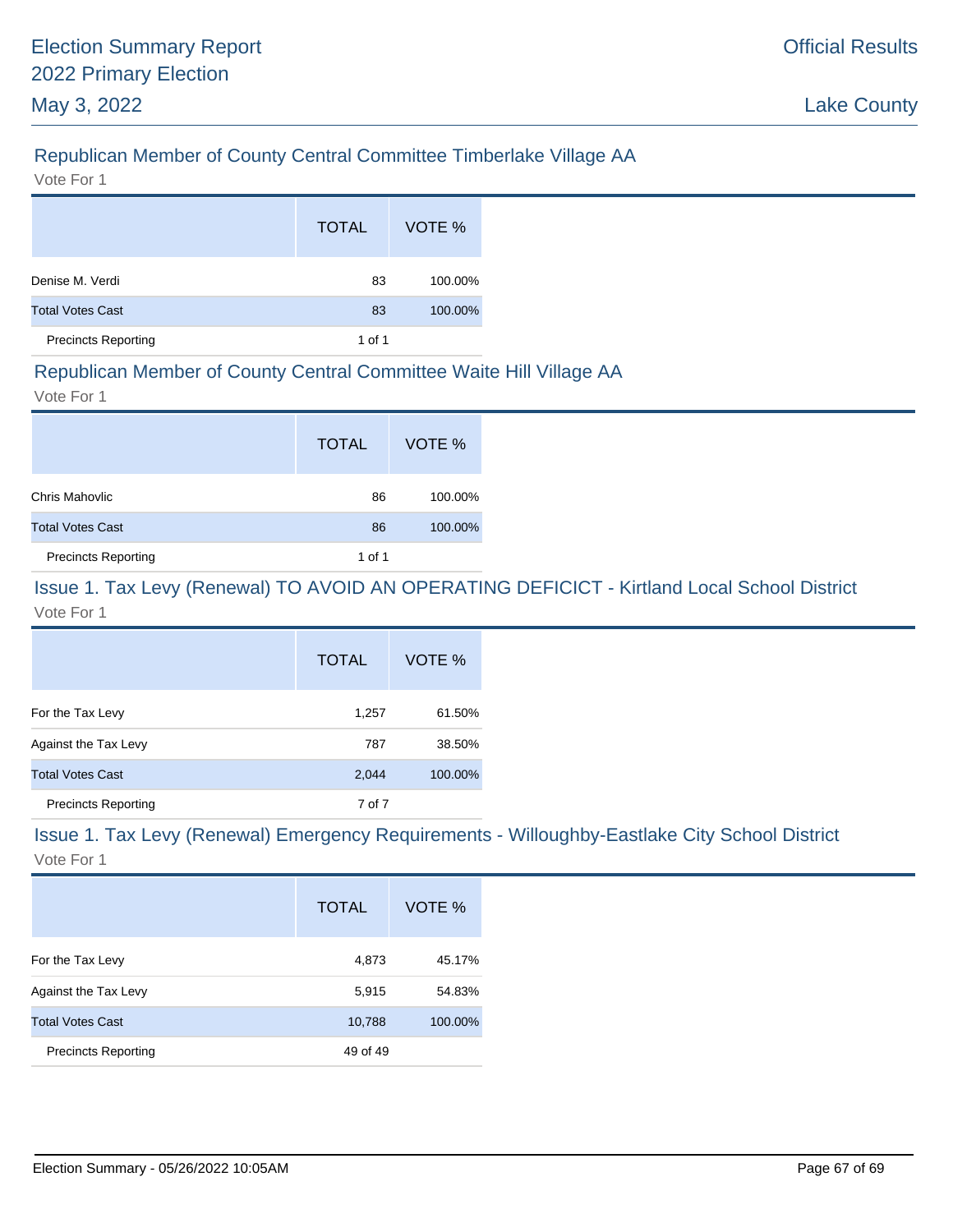# Issue 2. Tax Levy (Renewal) Police, Fire, and Rescue Services - Lakeline Village

|                            | <b>TOTAL</b> | VOTE %  |
|----------------------------|--------------|---------|
| For the Tax Levy           | 36           | 67.92%  |
| Against the Tax Levy       | 17           | 32.08%  |
| <b>Total Votes Cast</b>    | 53           | 100.00% |
| <b>Precincts Reporting</b> | 1 of 1       |         |

#### Issue 2. Proposed Charter Amendment - Eastlake City

Vote For 1

|                            | <b>TOTAL</b> | VOTE %  |
|----------------------------|--------------|---------|
| Yes                        | 1,931        | 77.02%  |
| <b>No</b>                  | 576          | 22.98%  |
| <b>Total Votes Cast</b>    | 2,507        | 100.00% |
| <b>Precincts Reporting</b> | 12 of 12     |         |

# Issue 1. Tax Levy (Additional) Fire - Perry Joint Fire District

Vote For 1

|                            | <b>TOTAL</b> | VOTE %  |
|----------------------------|--------------|---------|
| For the Tax Levy           | 990          | 54.34%  |
| Against the Tax Levy       | 832          | 45.66%  |
| <b>Total Votes Cast</b>    | 1,822        | 100.00% |
| <b>Precincts Reporting</b> | 6 of 6       |         |

### Issue 1. Bond Issue New Construction - Riverside Local School District

|                            | <b>TOTAL</b> | VOTE %  |
|----------------------------|--------------|---------|
| For the bond issue         | 2,729        | 24.00%  |
| Against the bond issue     | 8,640        | 76.00%  |
| <b>Total Votes Cast</b>    | 11,369       | 100.00% |
| <b>Precincts Reporting</b> | 30 of 30     |         |